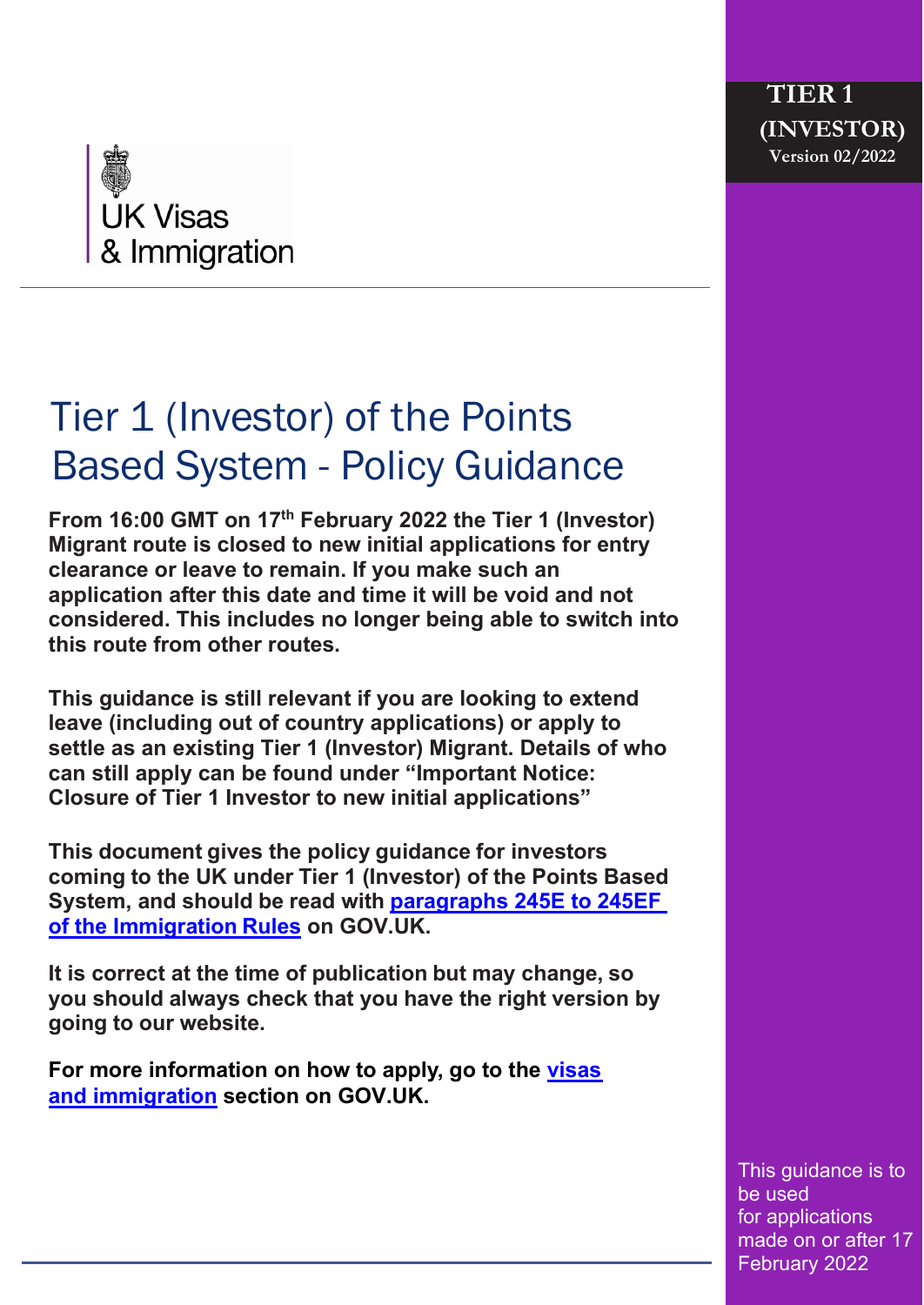| The money must be disposable in the UK and the applicant must open an account with a UK                                                                                                             |  |
|-----------------------------------------------------------------------------------------------------------------------------------------------------------------------------------------------------|--|
|                                                                                                                                                                                                     |  |
| Extension Applications - If you were granted initial Tier 1 (Investor) entry clearance, leave to enter<br>or leave to remain under the Rules in place before 6 November 2014 and you apply for the  |  |
| You must have money of your own under your control in the UK amounting to not less than £1                                                                                                          |  |
|                                                                                                                                                                                                     |  |
|                                                                                                                                                                                                     |  |
|                                                                                                                                                                                                     |  |
|                                                                                                                                                                                                     |  |
| Extension Applications - If you were granted initial Tier 1 (Investor) entry clearance, leave to enter<br>or leave to remain under the Rules in place between 6 November 2014 and 28 March 2019, or |  |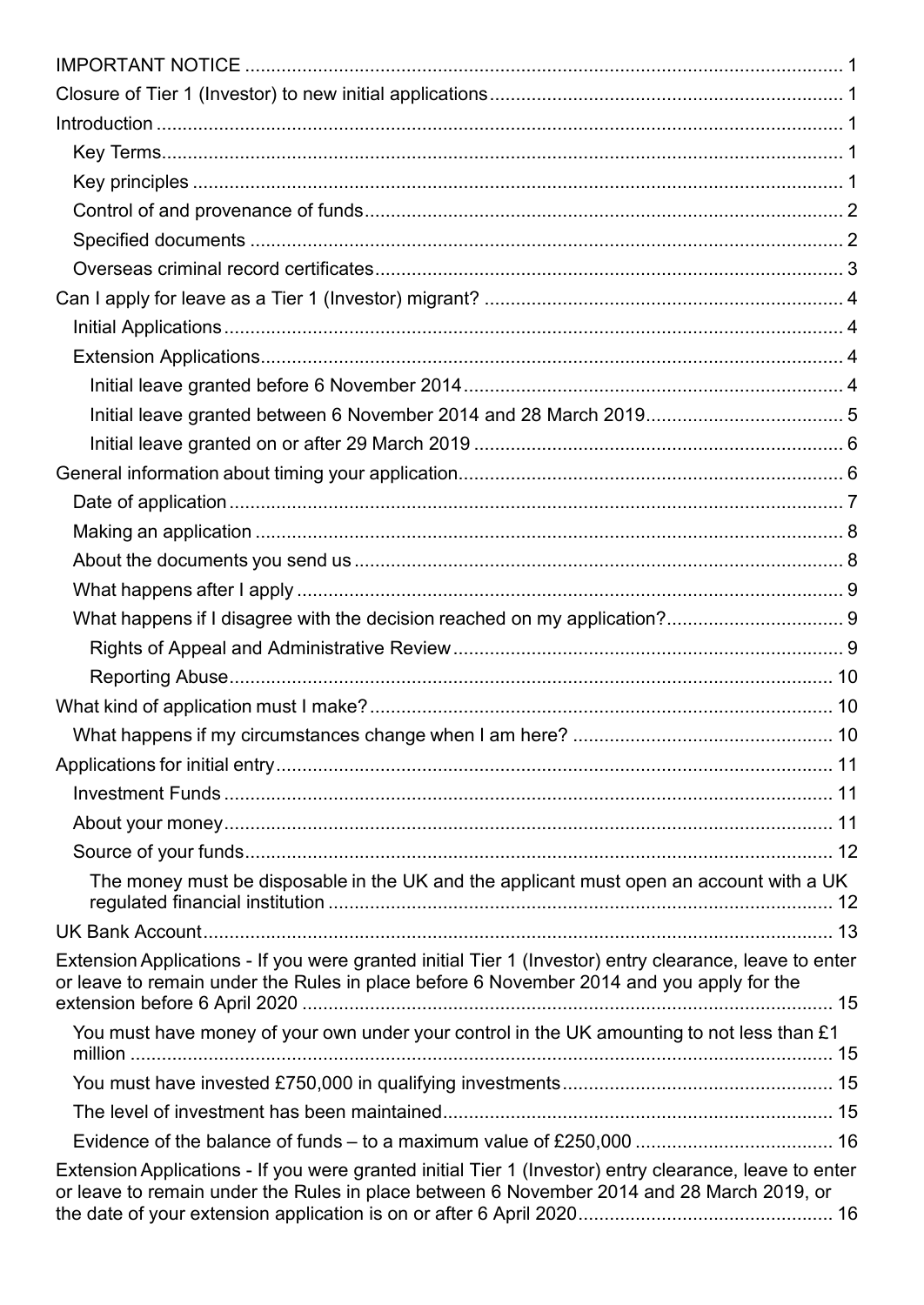| Required evidence where an investment has been made via an investment vehicle  17                                                                                                                      |  |
|--------------------------------------------------------------------------------------------------------------------------------------------------------------------------------------------------------|--|
| You must have made the investment within 3 months of your specified date, unless there are                                                                                                             |  |
|                                                                                                                                                                                                        |  |
|                                                                                                                                                                                                        |  |
|                                                                                                                                                                                                        |  |
| 1. Portfolio report or breakdown of investments in a letter produced by a UK regulated financial                                                                                                       |  |
|                                                                                                                                                                                                        |  |
|                                                                                                                                                                                                        |  |
|                                                                                                                                                                                                        |  |
|                                                                                                                                                                                                        |  |
|                                                                                                                                                                                                        |  |
|                                                                                                                                                                                                        |  |
| Evidence of your investments - extension applications - If you were granted initial Tier 1 (Investor)<br>entry clearance, leave to enter or leave to remain under the Rules in place before 6 November |  |
| Balance of funds - extension applications - If you were granted initial Tier 1 (Investor) entry<br>clearance, leave to enter or leave to remain under the Rules in place before 6 November 2014        |  |
| Evidence of your investments - extension applications - If you were granted initial Tier 1 (Investor)<br>entry clearance, leave to enter or leave to remain under the Rules in place on or after 6     |  |
|                                                                                                                                                                                                        |  |
|                                                                                                                                                                                                        |  |
|                                                                                                                                                                                                        |  |
|                                                                                                                                                                                                        |  |
|                                                                                                                                                                                                        |  |
|                                                                                                                                                                                                        |  |
|                                                                                                                                                                                                        |  |
|                                                                                                                                                                                                        |  |
|                                                                                                                                                                                                        |  |
|                                                                                                                                                                                                        |  |
|                                                                                                                                                                                                        |  |
|                                                                                                                                                                                                        |  |
|                                                                                                                                                                                                        |  |
| Annex E - Applicants who have been on an NHS Foundation programme or working as doctor or                                                                                                              |  |
|                                                                                                                                                                                                        |  |
|                                                                                                                                                                                                        |  |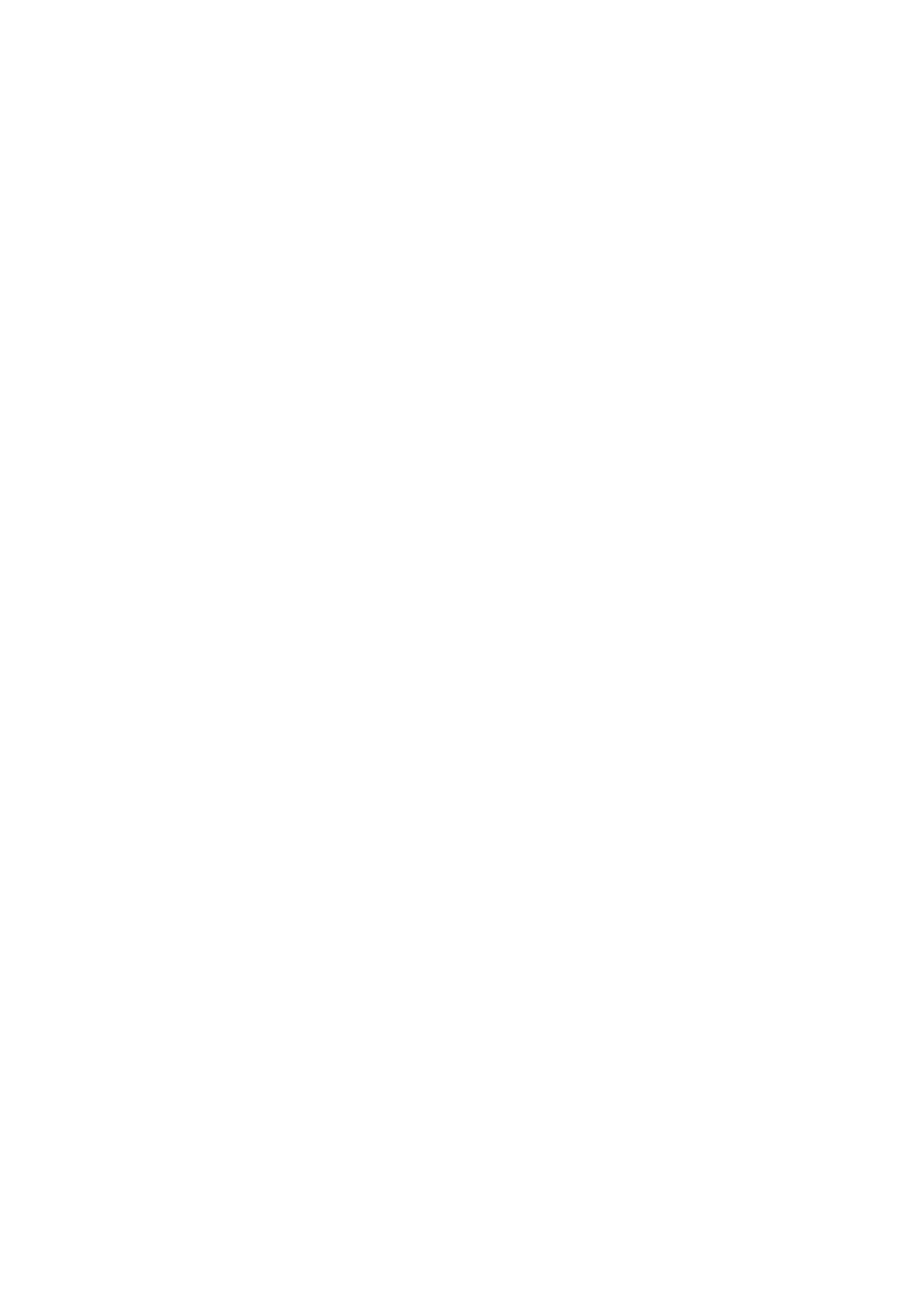# **IMPORTANT NOTICE**

# <span id="page-4-0"></span>**Closure of Tier 1 (Investor) to new initial applications**

<span id="page-4-1"></span>From 16:00 on 17<sup>th</sup> February 2022, the Tier 1 (Investor) Migrant route is closed to all new initial applications for entry clearance or leave to remain. This includes no longer being able to switch into this route from other routes. Where this guidance refers to new initial applications please note that this is now a legacy scheme. Any application for initial entry clearance or leave to remain made on or after 16:00 on the 17<sup>th</sup> February 2022 will be void and not considered. Any fee will be refunded.

All applicants for entry clearance must have leave as a Tier 1 (Investor) Migrant on, or must have had such leave within the last 12 months immediately before, the date of application. The application must be made before 17th February 2026. Entry clearance will be granted for a period of 2 years.

Applicants for leave to remain must have, or have last had entry clearance, leave to enter or leave to remain as a Tier 1 (Investor) Migrant (in the 12 months immediately before the date of application). The application must be made before 17th February 2026. Entry clearance will be granted for a period of 2 years.

Applications for settlement (indefinite leave to remain) must be made before 17th February 2028.

# <span id="page-4-2"></span>**Introduction**

#### <span id="page-4-3"></span>**Key Terms**

| We / our / us          | This is the Home Office.                                                                                                                                                                      |
|------------------------|-----------------------------------------------------------------------------------------------------------------------------------------------------------------------------------------------|
| You                    | This is the person who wishes to apply as a Tier 1 (Investor).                                                                                                                                |
| <b>Entry Clearance</b> | This is permission for you to travel to the UK. More information can<br>be found on the entering the UK page of GOV UK.                                                                       |
| <b>Leave to Enter</b>  | This is permission to stay in the UK that is granted when you<br>successfully apply and enter the UK from overseas. More information<br>can be found on the Tier 1 (Investor) page of GOV.UK. |
| <b>Leave to Remain</b> | This is permission to stay in the UK that is granted when you<br>successfully apply to stay in the UK, from within the UK.                                                                    |
| Leave                  | This is a general term which means all of entry clearance, leave to<br>enter and leave to remain.                                                                                             |

1. Before reading this guidance, there are a number of key terms you will need to understand:

A glossary of terms applicable to this route is provided at the end of this document in Annex A.

#### <span id="page-4-4"></span>**Key principles**

Tier 1 (Investor) Policy Guidance – version 02/22 – Page **1** 2. The Tier 1 (Investor) category is for high net worth individuals making a substantial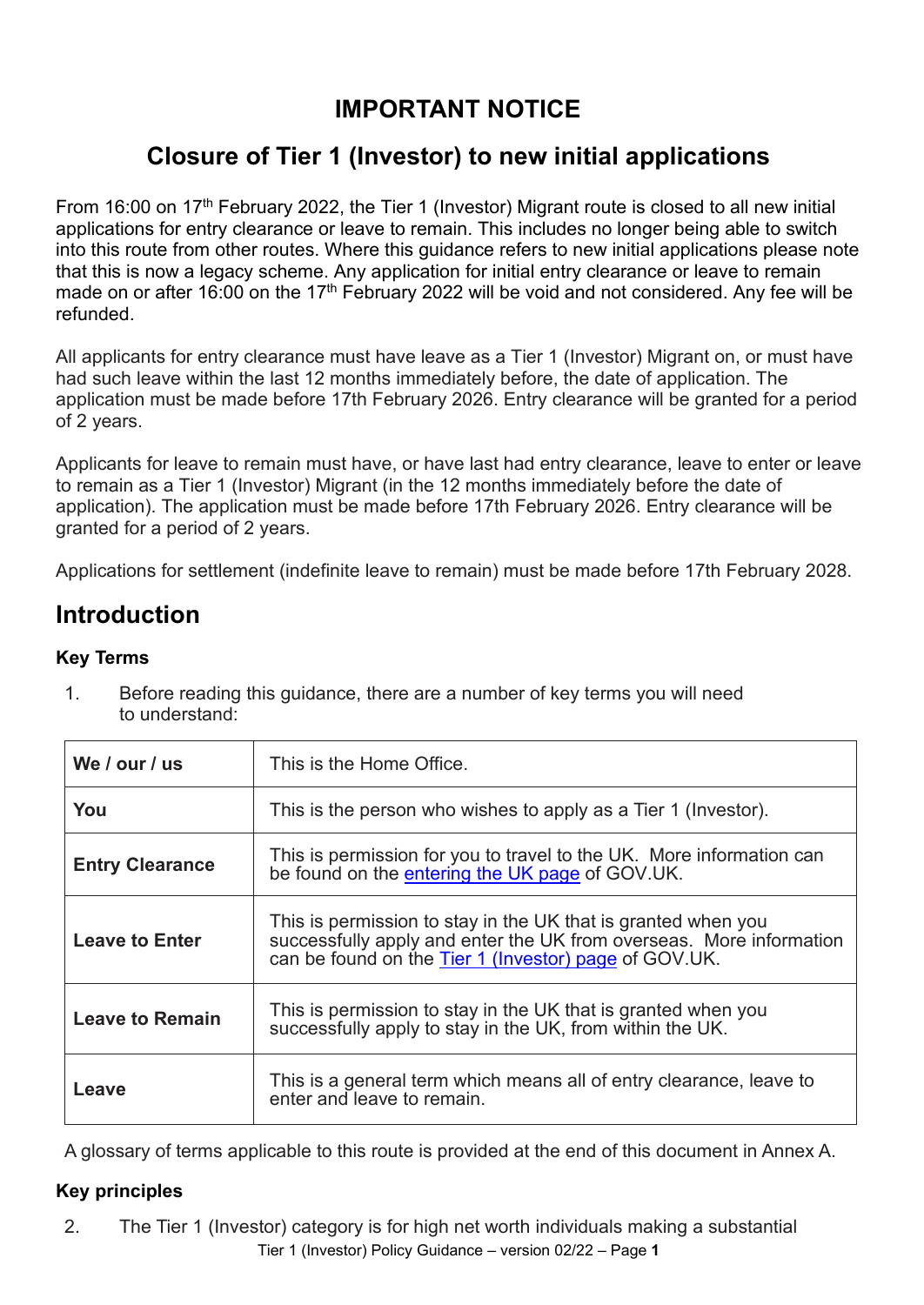financial investment in the UK.

- 3. Under this route you will not need to show that you have any English language ability because, while you are allowed to work in the UK if you wish to, you should not need to work.
- 4. You will not need to show any maintenance (funds) because, if you have the required investment funds, you will be able to support yourself in the UK without needing help from public funds.
- 5. You must be at least 18 years old to use this route, and the assets and investment you are claiming points for must be wholly under your control.
- 6. Even if you meet all of the conditions of the Tier 1 (Investor) category, there may be other reasons why we will refuse your application under the general grounds for refusal listed in the Immigration Rules. For example, this could be because of your previous immigration history. Please see the [general grounds for](https://www.gov.uk/government/publications/general-grounds-for-refusal-about-this-guidance) refusal guidance on GOV.UK.
- 7. You will not be able to claim most benefits that are paid by the state. You will have to register with the police if this is required by paragraph 326 of the Immigration Rules, depending on your nationality. You will not be able to take employment as a Doctor or Dentist in training, except in defined circumstances. You will not be able to take employment as a professional sportsperson (including as a sports coach). More information on these conditions is given in the Terms and Conditions in Annex B.
- 8. Your dependants may be able to join you. They will need to make their own applications using the appropriate forms, which are available on the dependants [pages](https://www.gov.uk/government/organisations/uk-visas-and-immigration) of GOV.UK.
- 9. You may be able to apply for settlement in the UK through this route. An accelerated path towards settlement is available for those investing more in the UK. Please see the [settlement guidance](https://www.gov.uk/government/collections/chapter-6a-settlement-immigration-directorate-instructions) on GOV.UK.

### <span id="page-5-0"></span>**Control of and provenance of funds**

- 10. We must not have reason to believe that:
	- you are not in control of, and at liberty freely to invest the, money specified in your application;
	- any of the money held by you, or being made available to you by a third party, has been acquired by means of conduct which is unlawful in the UK, or would constitute unlawful conduct if it occurred in the UK; or
	- the character, conduct or associations of any third party providing funds is such that approval of the application would not be conducive to the public good.
	- The money must not have been (or will be) transferred internationally to the UK by means which are unlawful in any of the countries involved, including the source country, any transit countries and the United Kingdom.

We may not award points where we have reasonable grounds to believe one or more of the above applies.

### <span id="page-5-1"></span>**Specified documents**

Tier 1 (Investor) Policy Guidance – version 02/22 – Page **2** 11. Paragraph 39B of the Immigration Rules states that where the Rules require that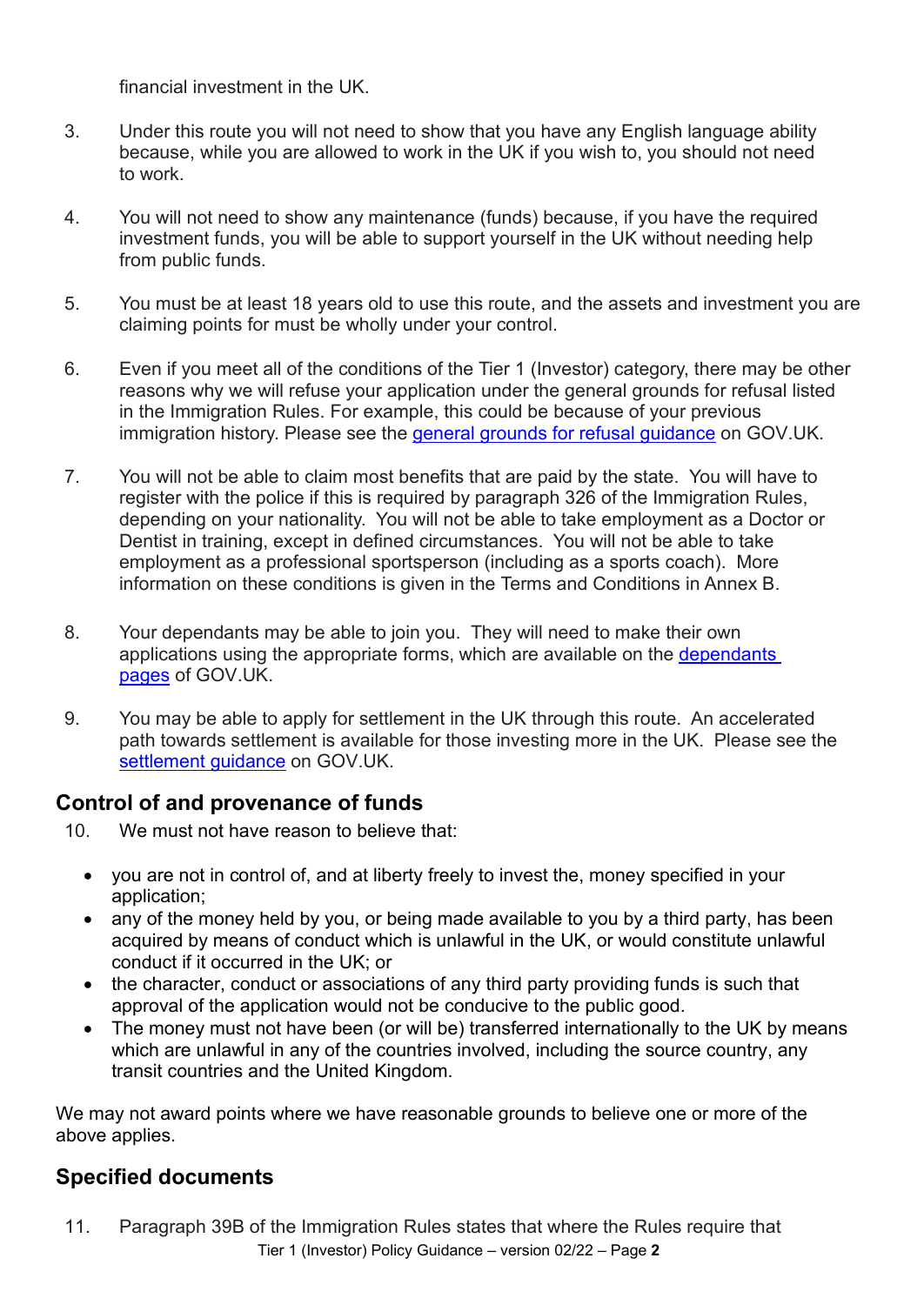specified documents be provided, we will only accept such specified documents as evidence of the relevant requirement. Paragraph 39B also applies to determine whether any specified documents you provided are valid. The specified documents to be provided as evidence that you meet the requirements of a Tier 1 (Investor) are listed below. You must provide these documents where you need to send evidence to support your application

- 12. If the money is not held in pounds sterling, you must convert its value into pounds sterling on the application form. We will check the conversion using the exchange rate shown on the [Oanda website](https://www.oanda.com/currency/converter/) on the date on which the application was made.
- 13. We will not accept evidence of your money from a financial institution with which the Home Office is unable to make satisfactory verification checks. A list of financial institutions which do not satisfactorily verify financial statements can be found in Appendix P [of the Immigration Rules](https://www.gov.uk/guidance/immigration-rules/immigration-rules-appendix-p-lists-of-financial-institutions) on GOV.UK.

#### <span id="page-6-0"></span>**Overseas criminal record certificates**

14. If you are applying for entry clearance as a Tier 1 (Investor) migrant or are an adult dependant (over 18 years old) of the main applicant in this route, you must provide an overseas criminal record certificate for any country you have been present in continuously or cumulatively for 12 months or more, in the 10 years prior to your application.

You must provide the following specified documents:

- A certificate, for each country (excluding the UK) where you have resided continuously or cumulatively for 12 months or more in the last 10 years, since aged 18 years old, issued by the overseas authority, and
- If the original certificate is not in English, a translated copy of the certificate, in line with the requirements set out on the [certifying a document page](https://www.gov.uk/certifying-a-document) of GOV.UK.
- 15. Certificates will only be considered valid if they have been issued within 6 months of the visa application or within the expressed validity period of the document, whichever is the shorter. Current information on how to obtain certificates from various countries can be found on the [criminal records checks page](https://www.gov.uk/government/publications/criminal-records-checks-for-overseas-applicants) of GOV.UK.
- 16. If you are unable to obtain a certificate, for example, because the country does not produce such documents or because of any other reasons, you must provide a letter which details your attempts to obtain a certificate and confirms why this has not been possible. You should submit this letter with your other supporting documents when you apply. We will consider your explanation against the situation in those countries and decide whether to waive the requirement. If we conclude that it is possible for you to obtain a certificate but you have failed to do so, you will be asked again to provide a certificate.
- 17. If you fail to provide any certificates or an acceptable explanation your application will be refused under paragraph 320 (2A) in the General Grounds for Refusal, Part 9 of the Immigration Rules. If you provide false or fraudulently obtained certificates your application will be refused. You may also be subject to a 10 year ban for any future entry clearance applications.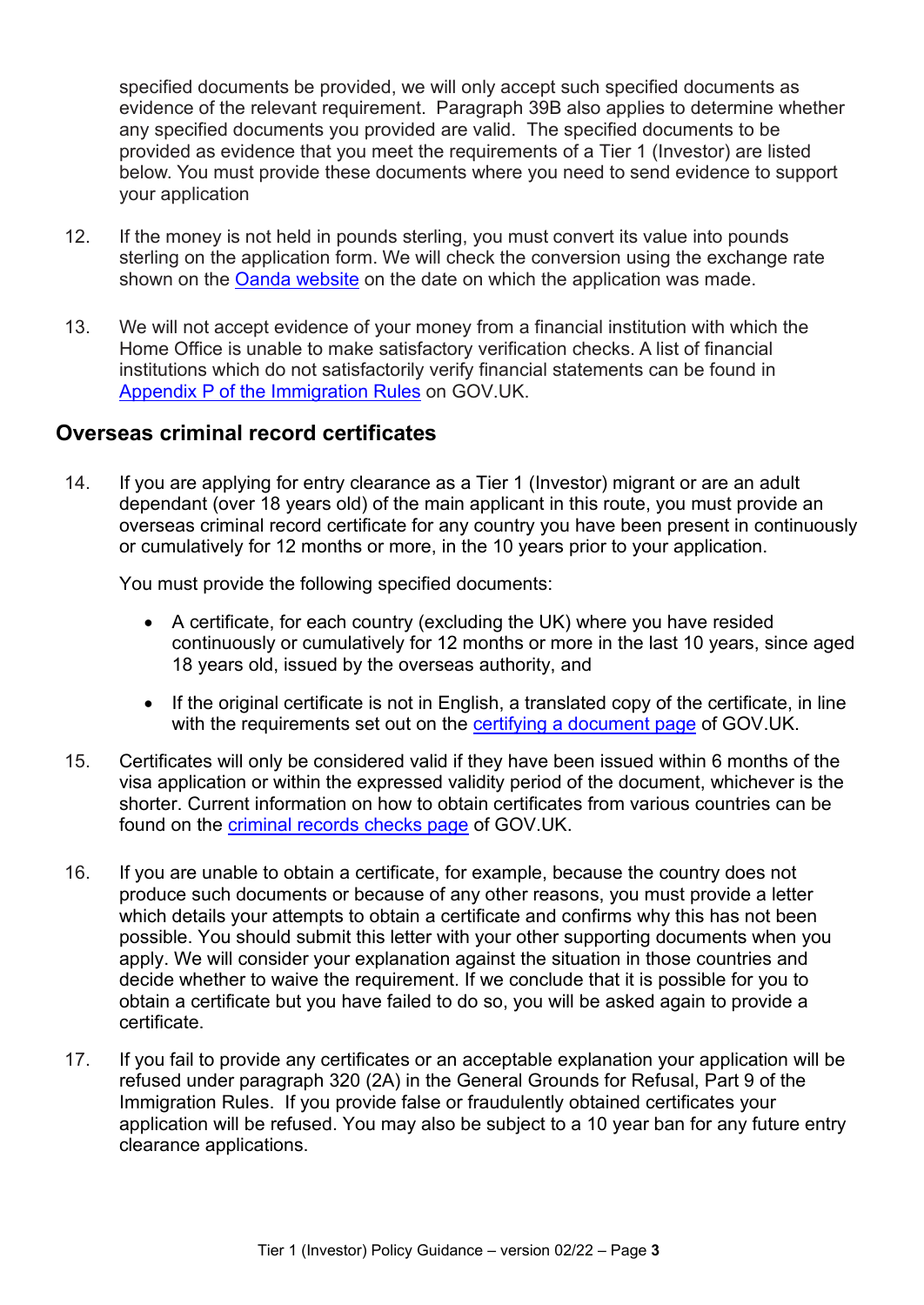# <span id="page-7-0"></span>**Can I apply for leave as a Tier 1 (Investor) migrant?**

<span id="page-7-1"></span>**From 16:00 GMT on 17th February 2022 the Tier 1 (Investor) Migrant route is closed to new initial applications for entry clearance or leave to remain. See "Important Notice: Closure of Tier 1 Investor to new initial applications" above.**

# **Initial Applications**

- 18. Under the Tier 1 (Investor) requirements, you must score at least 75 points for attributes (Appendix A of the Immigration Rules).
- 19. In order to qualify for an initial grant of leave in this category you must:
	- have money of your own, under your control, held in a regulated financial institution, and which is disposable in the UK, amounting to not less than £2 million.
	- have opened an account with a UK regulated bank for the purposes of investing not less than £2 million in the UK.

# <span id="page-7-2"></span>**Extension Applications**

### <span id="page-7-3"></span>**Initial leave granted before 6 November 2014**

20. If you were granted initial Tier 1 (Investor) entry clearance, leave to enter or leave to remain under the Rules in place **before** 6 November 2014, to extend your leave as a Tier 1 (Investor) Migrant you must:

A. Have money of your own, under your own control, in the UK amounting to not less than £1 million; or

B. a) Have personal assets which, taking into account any liabilities to which they are subject, have a value of not less than £2 million; and

b) have money under your control and disposable in the UK amounting to not less than £1 million, which has been loaned to you by a UK regulated financial institution.

#### AND

Have invested not less than £750,000 of your capital in the UK by way of UK Government bonds, share capital or loan capital in active and trading UK registered companies other than those principally engaged in property investment; and have invested the remaining balance of £1 million in the UK by the purchase of assets or by maintaining the money on deposit in a UK regulated financial institution.

#### AND

Have made the investment referred to above:

- within 3 months of your entry into the UK, if you were granted entry clearance as a Tier 1 (Investor) Migrant and there is evidence to establish your date of arrival to the UK,
- within 3 months of the date of the grant of entry clearance or leave to remain as a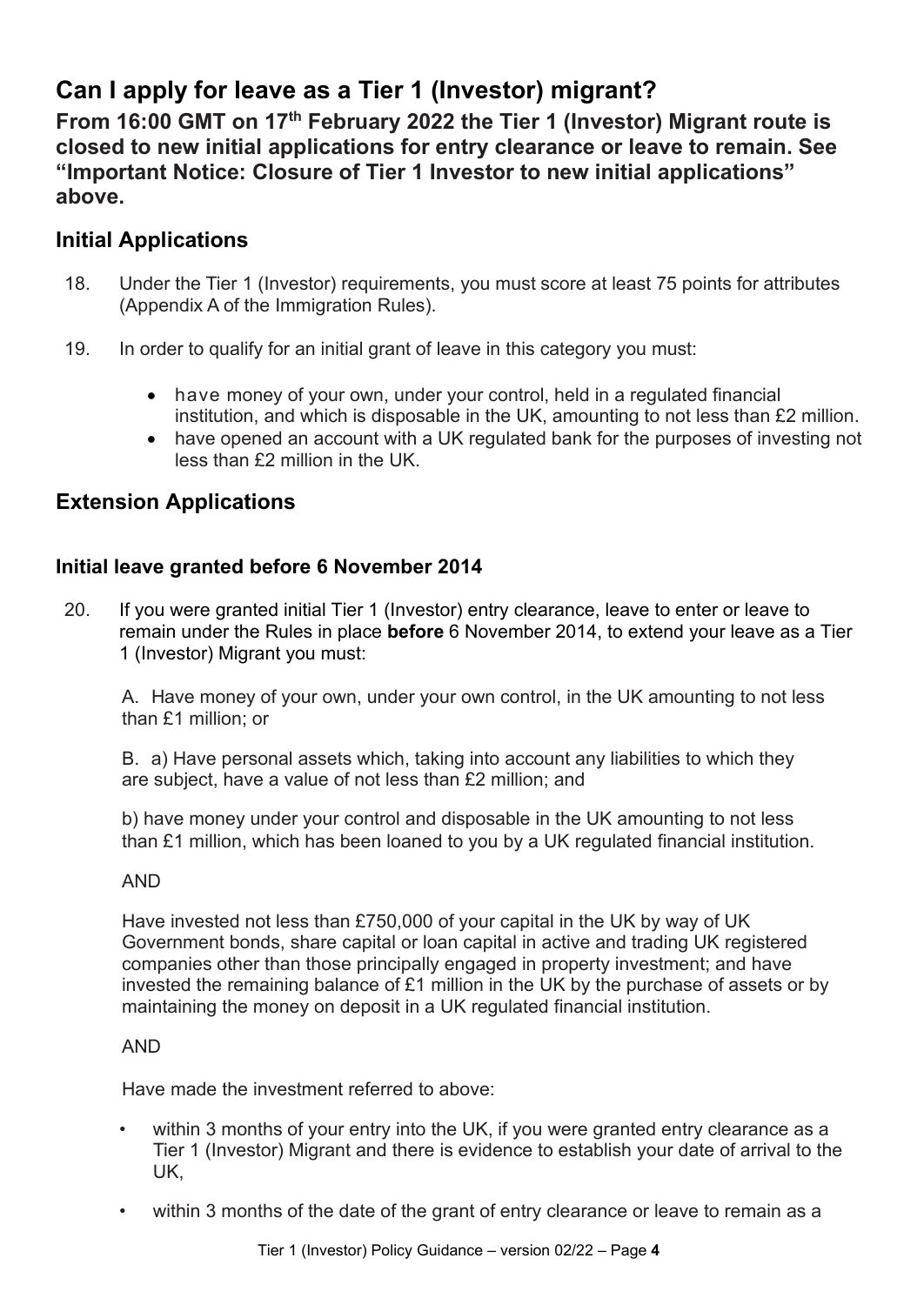Tier 1 (Investor) Migrant, or

• where the investment was made prior to the first grant of leave as a Tier 1 (Investor), no earlier than 12 months before the date of the application which led to the first grant of leave as a Tier 1 (Investor) Migrant,

and, in each case, the level of investment has been maintained for the whole of the remaining period of that leave.

#### **You must apply before 6 April 2020** for any extension if you have invested £1 million.

If you apply for an extension on or after 6 April 2020, you will need to meet the requirements below (investment of £2 million). You will not need to have invested £2 million throughout your time as a Tier 1 (Investor) Migrant, but you must increase your qualifying investments to £2 million before you apply for your extension and you must maintain £2 million investments during any future grant of leave as a Tier 1 (Investor) Migrant.

#### <span id="page-8-0"></span>**Initial leave granted between 6 November 2014 and 28 March 2019**

- 21. If you were granted initial Tier 1 (Investor) entry clearance, leave to enter or leave to remain under the Rules in place **on or after** 6 November 2014, to extend your leave as a Tier 1 (Investor) Migrant you must have invested not less than £2 million in the UK by way of UK Government bonds, share capital or loan capital in active and trading UK registered companies. The investment referred to above must have been made:
	- within 3 months of your entry to the UK, if you were granted entry clearance as a Tier 1 (Investor) Migrant and there is evidence to establish your date of entry to the UK, unless there are exceptionally compelling reasons for the delay in investing, or
	- within 3 months of the date of the grant of entry clearance or leave to remain as a Tier 1 (Investor) Migrant, unless there are exceptionally compelling reasons for the delay in investing, or
	- where the investment was made prior to the first grant of leave as a Tier 1 (Investor), no earlier than 12 months before the date of the application which led to the first grant of leave as a Tier 1 (Investor) Migrant,

and, in each case, the level of investment has at least been maintained for the whole of the remaining period of that leave.

- 22. If there is a delay in making the investment, the reason must be unforeseeable and outside of your control. Delays caused by you failing to take timely action will not be accepted. You must take reasonable steps to mitigate any delays.
- 23. You will find explanations of some of the terms we use in the glossary Annex A, and more information on the point calculation in Annex B.
- 24. **You must apply before 6 April 2023** for any extension if you wish to rely on investment in government bonds.

If you apply for an extension on or after 6 April 2023, you can only rely on investments that were in government bonds before 6 April 2023. You must maintain £2 million in qualifying investments in active and trading UK registered companies from 6 April 2023 onwards.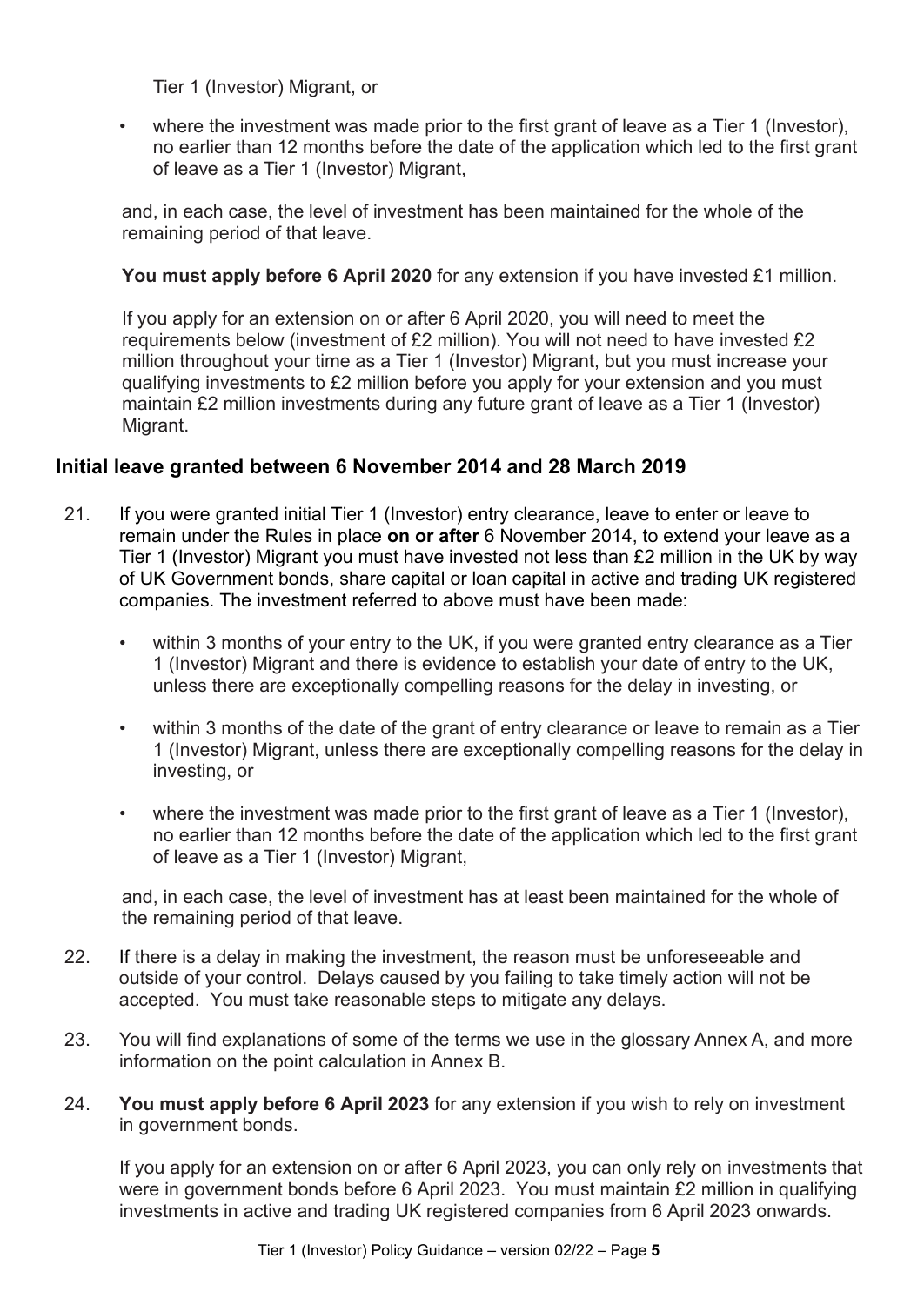### <span id="page-9-0"></span>**Initial leave granted on or after 29 March 2019**

- 25. If you were granted initial Tier 1 (Investor) entry clearance, leave to enter or leave to remain under the Rules in place **on or after** 29 March 2019, to extend your leave as a Tier 1 (Investor) Migrant you must have invested not less than £2 million in the UK by way of UK share capital or loan capital in active and trading UK registered companies. The investment referred to above must have been made:
	- within 3 months of your entry to the UK, if you were granted entry clearance as a Tier 1 (Investor) Migrant and there is evidence to establish your date of entry to the UK, unless there are exceptionally compelling reasons for the delay in investing, or
	- within 3 months of the date of the grant of entry clearance or leave to remain as a Tier 1 (Investor) Migrant, unless there are exceptionally compelling reasons for the delay in investing, or
	- where the investment was made prior to the first grant of leave as a Tier 1 (Investor), no earlier than 12 months before the date of the application which led to the first grant of leave as a Tier 1 (Investor) Migrant,

and, in each case, the level of investment must have at least been maintained for the whole of the remaining period of that leave.

- 26. If there is a delay in making the investment, the reason must be unforeseeable and outside of your control. Delays caused by you failing to take timely action will not be accepted. You must take reasonable steps to mitigate any delays.
- 27. You will find explanations of some of the terms we use in the glossary in **Annex A**, and more information on the point calculation in **Annex B**.

# <span id="page-9-1"></span>**General information about timing your application**

- 28. You will need to send us documentary evidence and check that you have everything needed before making your application. In some cases, you must send us documents dating back some time.
- 29. If you are in the UK, we encourage you to apply at least a month before your existing leave expires. If you apply much earlier than this, you risk having a shortfall in leave if you choose to apply for settlement. This is because any further grant of leave is given from the date that we make the decision, not the date your current leave expires.
- 30. Applications for leave to remain will fall for refusal if you have overstayed beyond the end of the last period of leave to enter or remain you were granted. The only exceptions are where your application is made:
	- Within 14 days of your previous leave expiring and we consider there is a good reason beyond your/your representative's control, provided in or with the application, why the application could not be made in time; or
	- Within 14 days of:
		- o the refusal of the previous application for leave; or
		- $\circ$  the expiry of any leave which has been extended by section 3C of the Immigration Act 1971; or
		- $\circ$  the expiry of the time-limit for making an in-time application for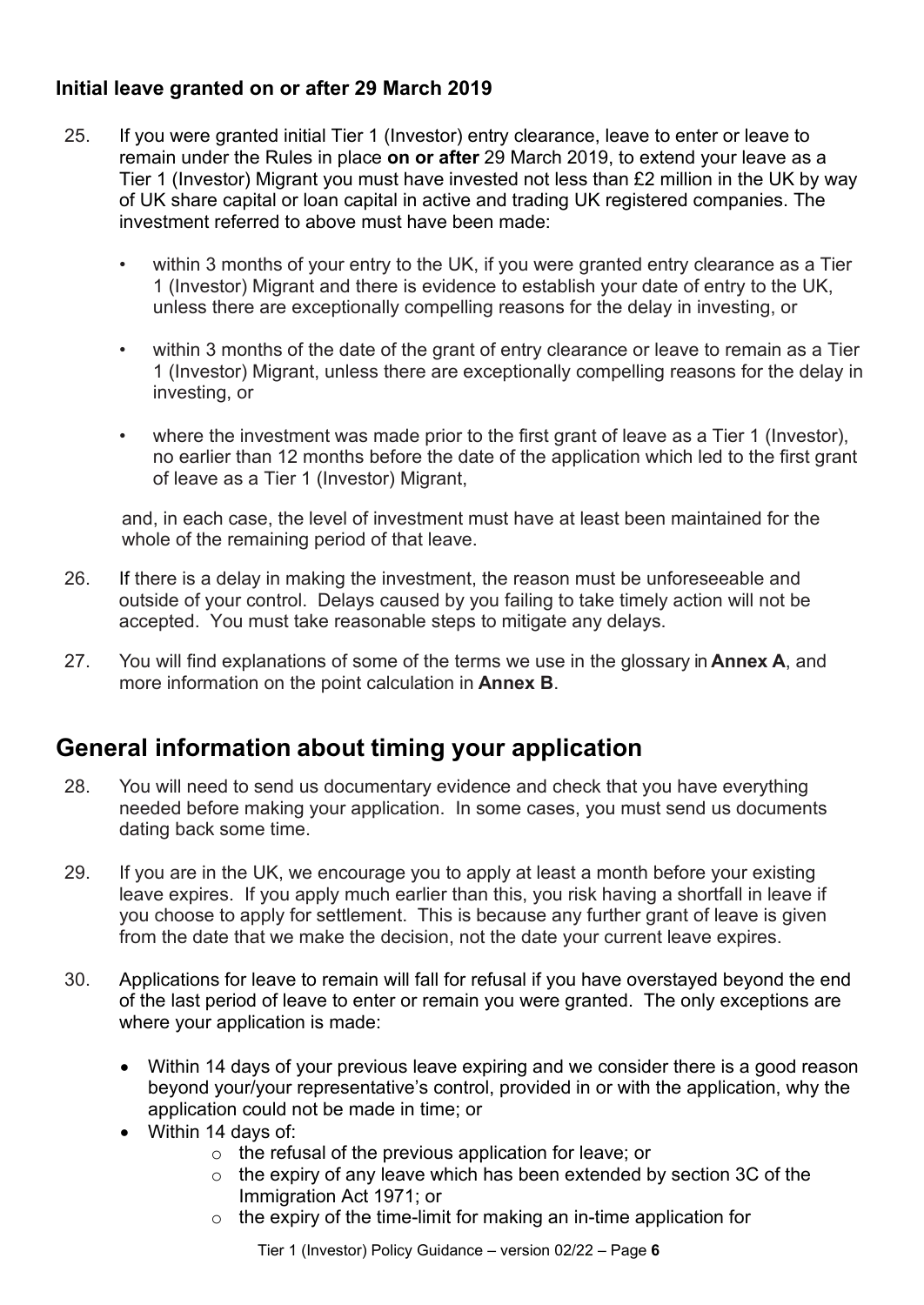administrative review or appeal (where applicable); or

o any administrative review or appeal being concluded, withdrawn or abandoned or lapsing.

If there are good reasons beyond your control which prevented you from applying in time, you must submit evidence of these with your application. All cases will be decided on their merits.

31. We advise that you do not plan to travel outside of the Common Travel Area whilst we are considering your application. Where you request your passport back from us in order to travel prior to a decision being reached on your application, your application will be treated as being withdrawn in accordance with Paragraph 34J of the Immigration Rules.

#### <span id="page-10-0"></span>**Date of application**

32. The date of application is shown below:

| If you apply overseas                                                                                | If you apply in the UK                                                                                 |
|------------------------------------------------------------------------------------------------------|--------------------------------------------------------------------------------------------------------|
| The date you pay the fee associated with<br>application. This is the date on the<br>payment receipt. | The date of posting; or the date on which it is<br>delivered to the Home Office if you have a courier. |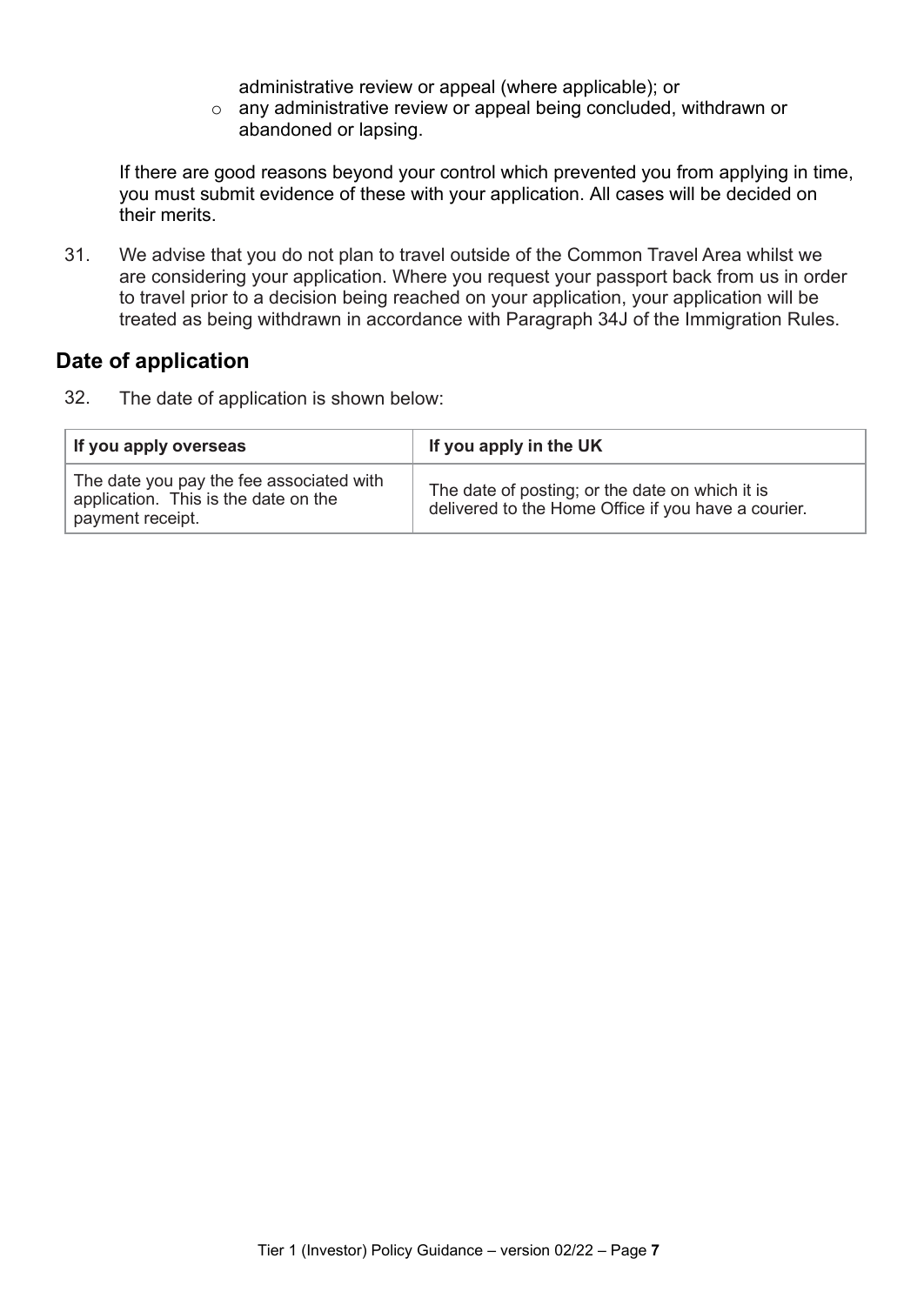### <span id="page-11-0"></span>**Making an application**

33. If you would like to apply, you must complete a Tier 1 (Investor) migrant application.

| Applying outside the UK (Entry<br><b>Clearance)</b> | Applying inside the UK (further leave to remain)       |
|-----------------------------------------------------|--------------------------------------------------------|
| The majority of applicants must apply               | You must apply online. The form is available here:     |
| online. Further details are available here:         | https://visas-immigration.service.gov.uk/product/tier- |
| https://www.gov.uk/tier-1-investor/apply            | 1-investor-visa                                        |

- 34. If you are applying in the UK, you should check your eligibility to switch immigration categories in the UK. Please see the Terms and Conditions at Annex B.
- 35. If you have been studying in the UK and have been sponsored in your studies by a Government or international scholarship agency, you must provide us with the sponsor's consent for you to stay in the UK. More information about Sponsored Students is given in Annex C.
- 36. You will need to send us documents to demonstrate that you meet the requirements to be a Tier 1 (Investor) migrant. You should select all the documents listed in this guidance and Immigration Rules that apply to your application.
- 37. We will notify you of our decision and return any documents that you have submitted in support of your application by Royal Mail 'Signed For'. If you require your documents to be returned by Royal Mail Special Delivery, you must provide a pre-paid 'Special Delivery Guaranteed' envelope of a sufficient size to return all your documentation with your application.

### <span id="page-11-1"></span>**About the documents you send us**

- 38. You must provide all the necessary supporting documents at the time required for your application. Where the Immigration Rules specify certain types of evidence, we will only consider evidence of that type when deciding whether you meet the requirements.
- 39. If you have submitted an application in which:
	- documents are missing, for example an English language certificate;
	- parts of a set of documents (for example, a set of bank statements) are missing; or
	- a document or evidence has been submitted but is in the wrong format, for example, where a letter must be on letterheaded paper; or
	- a document or evidence does not contain all the specified information;
- 40. we may contact you and/or your representative and request the required documents or missing information.
- 41. We will not ask for additional documents if your application will be refused for other reasons.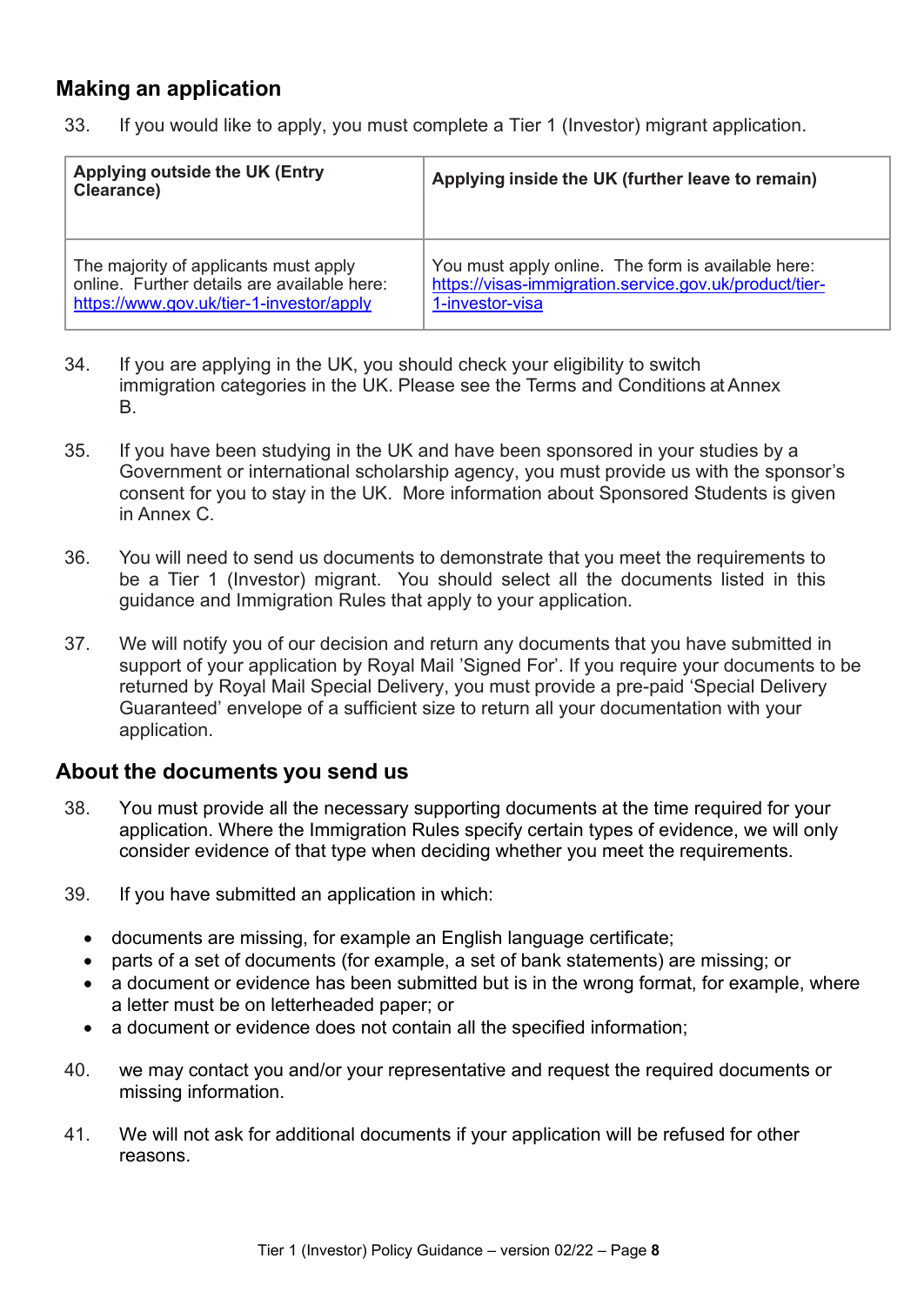- 42. You must provide the requested documents to the address specified in the request within 10 working days of the date of the request. Working day means any day other than Saturday or Sunday, a bank holiday, Christmas Day or Good Friday.
- 43. Where any documents provided are not in English or Welsh, you must provide the document in the original language and a full translation that can be independently verified.
- 44. The translation must:
	- confirm that it is an accurate translation of the original document; and
	- be dated; and
	- include the full name and signature of the translator or an authorised official of the translation company; and
	- include the translator or translation company's contact details; and
	- if you are applying for leave to remain or indefinite leave to remain, be fully certified and include details of the translator or translation company's credentials.
- 45. We only need evidence that is directly relevant to the application, as set out in this guidance. We will not consider irrelevant evidence when deciding whether your application meets the requirements of the Immigration Rules for the route under which you applied.
- 46. We reserve the right to verify all documents submitted to us as part of an application. Where we are unable to verify a document or a document is found to be false, that document may be discounted or the application refused. **Annex D** provides details of the verification and other checks that we may make when we consider the documents sent with your application.
- 47. We will not accept evidence of your money from a financial institution with which the Home Office is unable to make satisfactory verification checks. A list of financial institutions which do not satisfactorily verify financial statements can be found in Appendix P [of the Immigration Rules](https://www.gov.uk/guidance/immigration-rules/immigration-rules-appendix-p-lists-of-financial-institutions) on GOV.UK.

### <span id="page-12-0"></span>**What happens after I apply**

- 48. The following steps will happen after you make your application:
	- We receive your application;
	- You will receive a letter from us inviting you to submit your biometrics details. We can only assess your application after these are received. Further information on how to enrol your biometrics can be found on at the [BRP pages](https://www.gov.uk/government/publications/brp-requirements-and-replacement-procedures) of GOV.UK.
	- When your biometric details are submitted, we consider your application and give you the decision.

### <span id="page-12-1"></span>**What happens if I disagree with the decision reached on my application?**

#### <span id="page-12-2"></span>**Rights of Appeal and Administrative Review**

Tier 1 (Investor) Policy Guidance – version 02/22 – Page **9** 49. If your application is refused and you think a mistake has been made, you can request a review of that decision. More information about administrative reviews is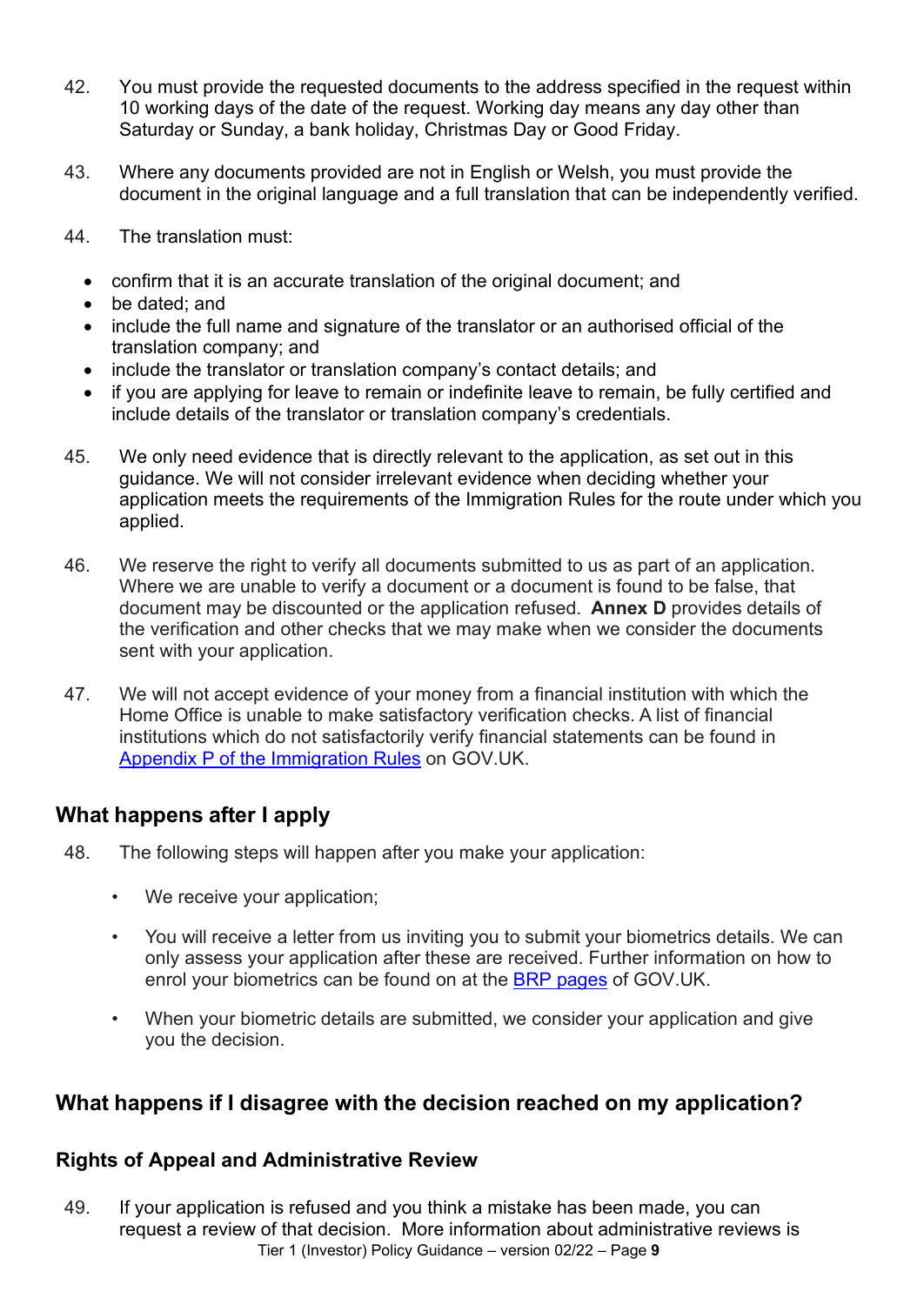available on the GOV.UK website at: [www.gov.uk/ask-for-a-visa-administrative](http://www.gov.uk/ask-for-a-visa-administrative-review)[review.](http://www.gov.uk/ask-for-a-visa-administrative-review)

### <span id="page-13-0"></span>**Reporting Abuse**

50. You, or any member of the public, can report illegal immigrants and other immigration offences via [immigration crime page](https://www.gov.uk/report-immigration-crime) on GOV.UK.

# <span id="page-13-1"></span>**What kind of application must I make?**

51. The table below sets out if you should apply for an initial or extension application:

| Initial application                      | <b>Extension application</b>                    |
|------------------------------------------|-------------------------------------------------|
| If you have not held entry clearance or  | If you have held entry clearance or leave to    |
| leave to remain as a Tier 1 (investor)   | remain as a Tier 1 (Investor) migrant in the 12 |
| migrant in the 12 months immediately     | months immediately before the date of your      |
| before the date of your application, you | application, you should apply for entry         |
| should make an initial application for   | clearance or further leave to remain using the  |
| entry clearance or leave to remain.      | extension application criteria                  |

52. If you have had leave in this category in the last 12 months, please use the extension section.

### <span id="page-13-2"></span>**What happens if my circumstances change when I am here?**

53. You will need to inform us of changes. Please see the [change of circumstances pages](https://www.gov.uk/change-circumstances-visa-brp) of GOV.UK for information on how to do this.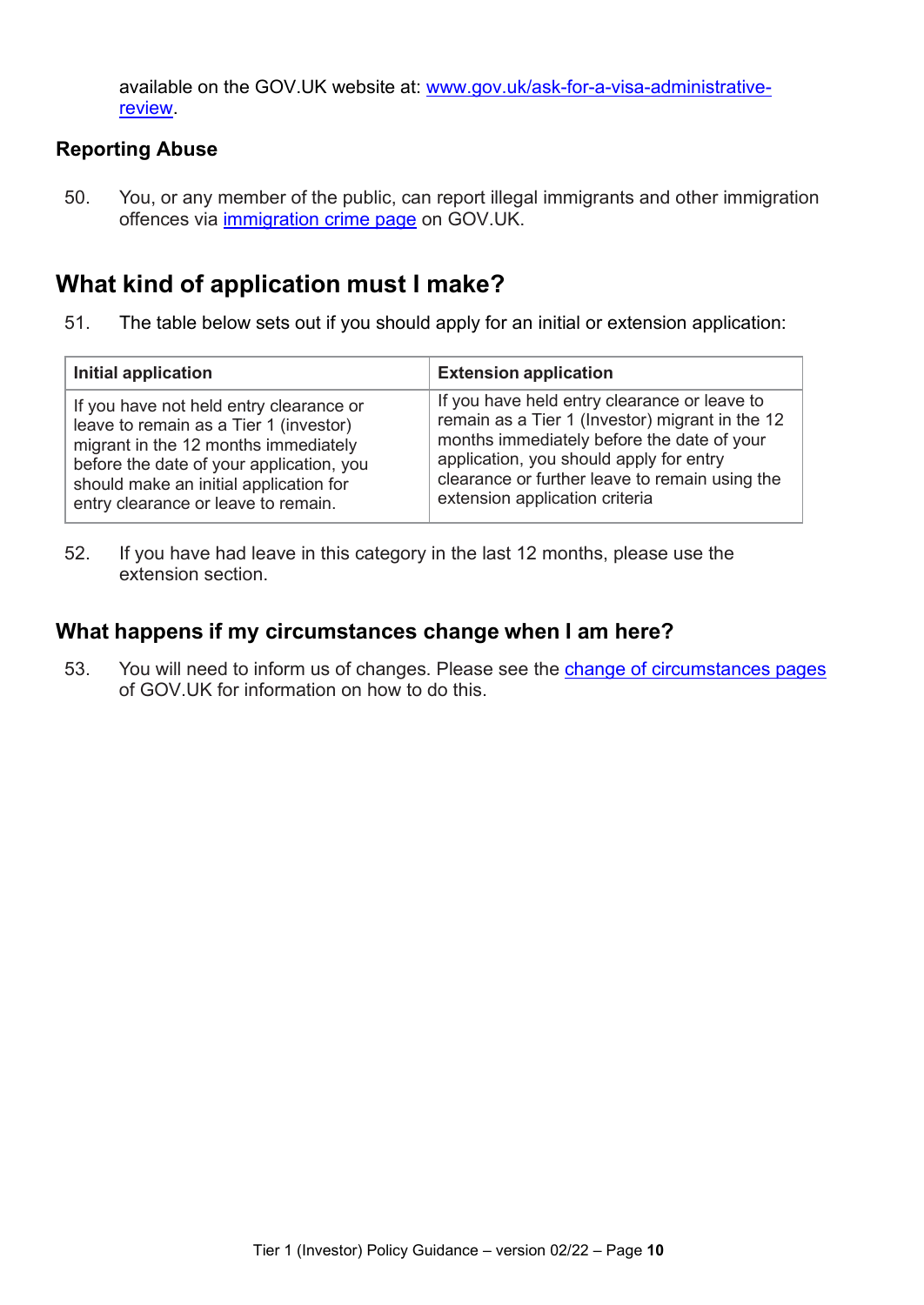# <span id="page-14-0"></span>**Applications for initial entry**

**From 16:00 GMT on 17th February 2022 the Tier 1 (Investor) Migrant route is closed to new initial applications for entry clearance or leave to remain. See "Important Notice: Closure of Tier 1 Investor to new initial applications" above.**

# <span id="page-14-1"></span>**Investment Funds**

- 54. You must have money of your own, under your own control, held in a regulated financial institution and disposable in the UK amounting to not less than £2 million.
- 55. You must show that you are able to make an investment of £2 million or more in the UK. This money may be held overseas at the time of application, or it may already be in the UK.
- 56. You may rely on money that is owned either jointly with, or solely by, your husband, wife, civil partner, unmarried or same-sex partner. You must have unrestricted right to transfer and dispose of the money and you must have permission from your husband, wife, civil partner, unmarried or same-sex partner to have control of this money in the UK. You must provide the evidence of your relationship and the permission to use the joint funds given in the section on supporting documents.
- 57. If the money is not held in pounds sterling, you must convert its value into pounds sterling on the application form. We will check the conversion using the exchange rate shown on the **Oanda website** on the date on which the application was made.

### <span id="page-14-2"></span>**About your money**

- 58. You may use, as evidence of funds, investments made in the UK within the 12 months immediately before the date of the application, provided they are held in a UK regulated financial institution.
- 59. You may not use assets or possessions such as property as evidence of your funds for investment.
- 60. In all cases you (or you and/or your husband, wife, civil partner, or unmarried or same-sex partner) must be the beneficial owner of the funds and not holding the investments on behalf of anyone else.
- 61. The money must:
	- be held in a regulated financial institution;
	- be disposable in the UK; and
	- amount to £2 million or more.
- 62. You must provide at least one piece of evidence from the table below with your application. A full description of each document is given in the specified document section; we strongly advise that you read that section before you make your application because, if the documents you submit do not contain all the required information, your application will be refused.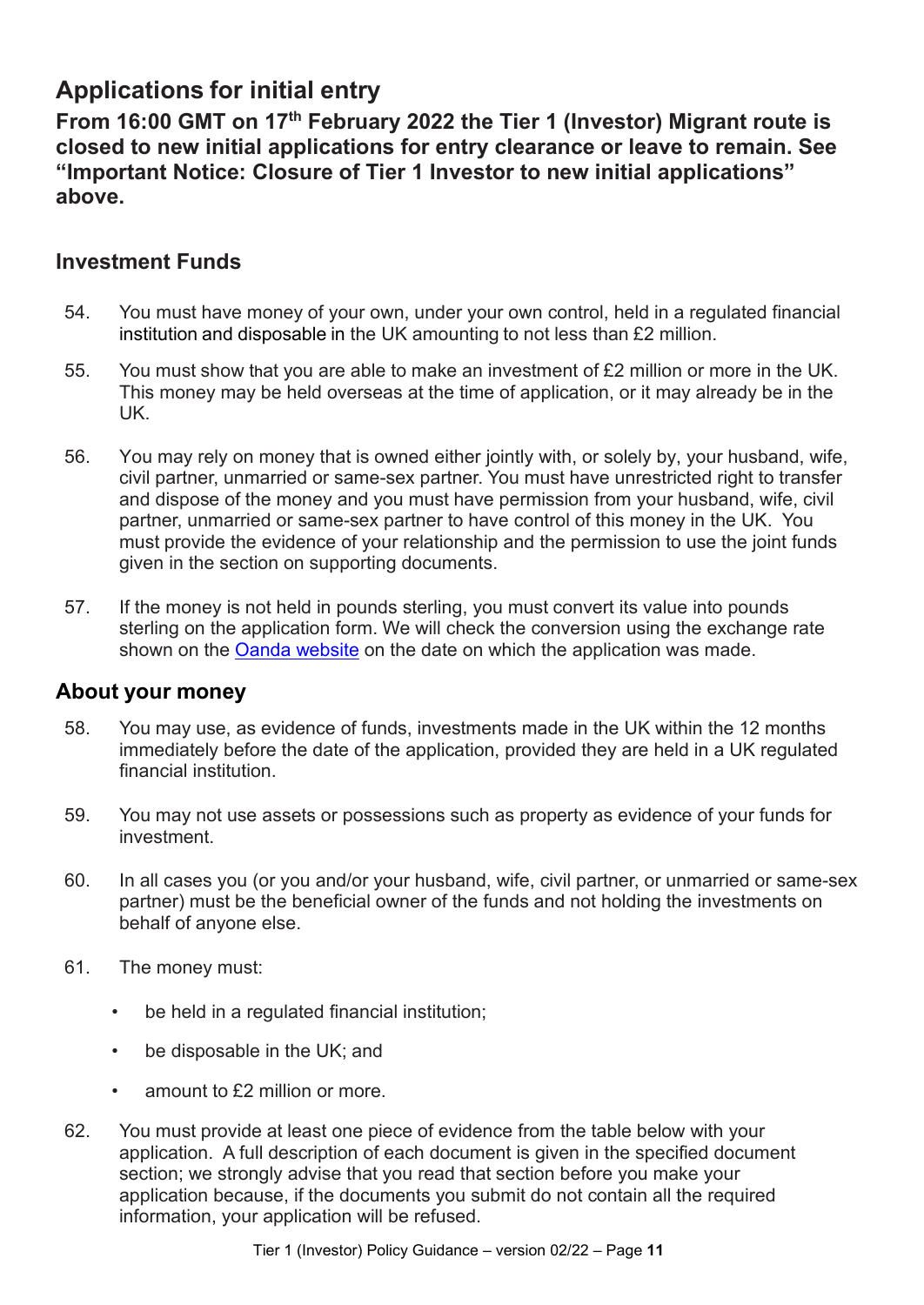| Where is the money?                        | How is it shown?                                                                                                                                                                                                          | <b>More detail</b>                                                                                                                                                                                                                                                |
|--------------------------------------------|---------------------------------------------------------------------------------------------------------------------------------------------------------------------------------------------------------------------------|-------------------------------------------------------------------------------------------------------------------------------------------------------------------------------------------------------------------------------------------------------------------|
| You have a<br>portfolio of<br>investments. | A portfolio report, produced<br>by a UK regulated financial<br>institution.                                                                                                                                               | Whether or not the funds are currently<br>in the UK, you can use a letter or<br>portfolio report from a UK regulated<br>financial institution.                                                                                                                    |
| You have a<br>portfolio of<br>investments. | You manage your own<br>investments or your portfolio<br>manager does not operate in the<br>UK and is not regulated by the<br><b>Financial Conduct Authority (FCA)</b><br>or the Prudential Regulation<br>Authority (PRA). | You can use a letter or portfolio report<br>but you must also supply documentary<br>evidence of<br>your holdings used in the<br>application. Please see Appendix<br>A, 64-SD (ii) of the Immigration<br>Rules for full details on the<br>evidential requirements. |
| You have money in a<br>bank.               | Bank documents from a<br>regulated bank.                                                                                                                                                                                  | You may supply personal bank<br>statements or a letter from a regulated<br>bank (also required if your funds are<br>held abroad).                                                                                                                                 |

63. We reserve the right to verify the evidence provided to demonstrate you hold the required level of money. It is important that the money is not moved while your application is being considered, as this may lead to your application being refused.

### <span id="page-15-0"></span>**Source of your funds**

- 64. If you have not held the funds for 2 years consecutively before the date of the application, you must also provide evidence of the source of the funds. We will contact the source of these documents to confirm the information as necessary.
- 65. We will consider the following sources of funds, if the specified evidence shown in the specified documents section is provided:
	- gift;
	- deeds of sale:
	- evidence from a business;
	- will;
	- divorce settlement; or
	- award or winning

We may consider other sources for which specified evidence is provided

#### <span id="page-15-1"></span>**The money must be disposable in the UK and the applicant must open an account with a UK regulated financial institution**

66. All of your £2 million funds must be freely transferable to the UK and able to be converted to pounds sterling. Many countries have controls over the transfer of currency and we must therefore ensure that the money can be transferred to the UK. If your money is not already in the UK, you must provide confirmation that the money can be transferred into the UK if your application is successful. The evidence for this is set out in the section on specified evidence.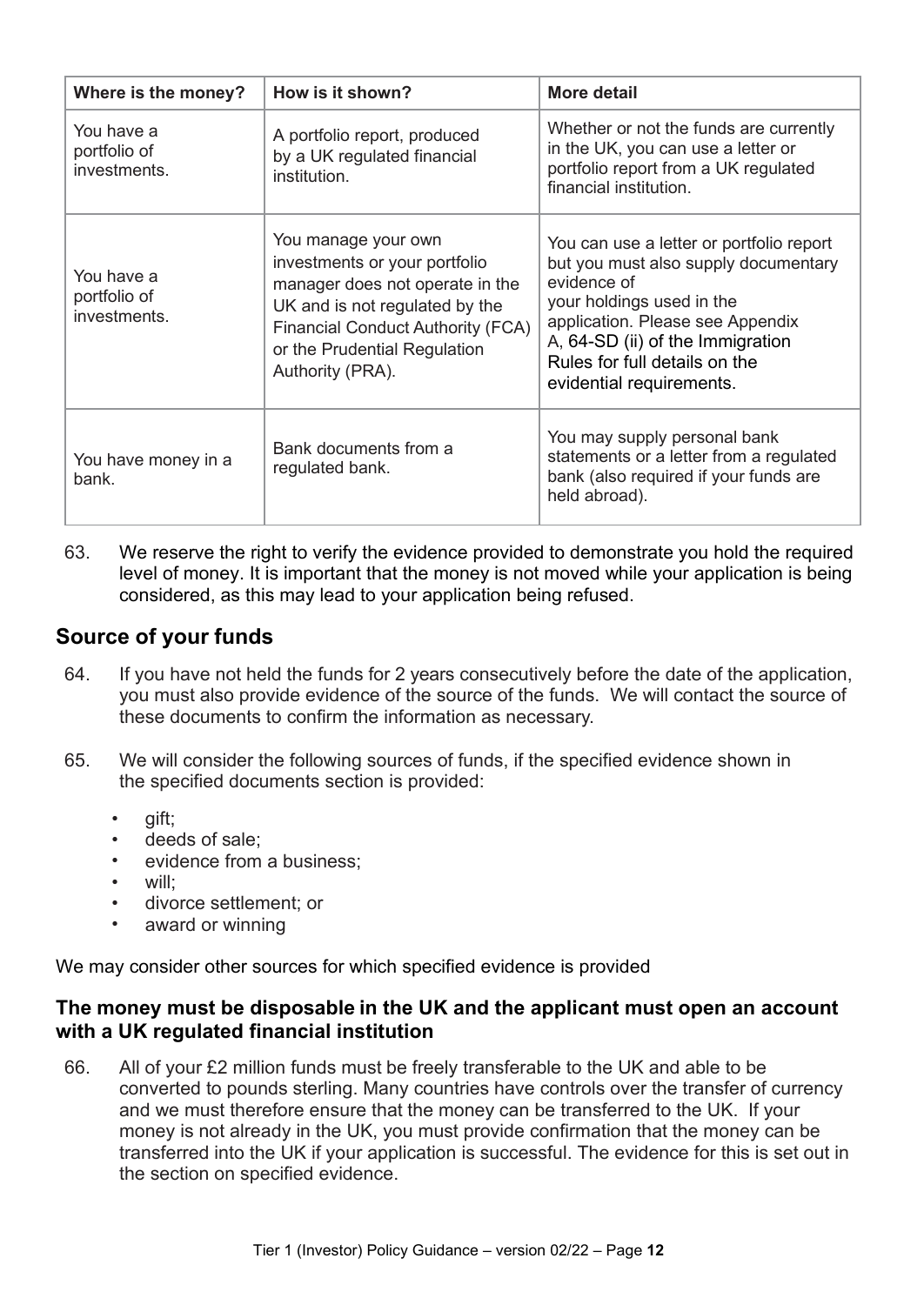67. You must pay particular attention to any international financial sanctions regimes which may affect your ability to move money in to the United Kingdom, and you must provide evidence with your application that you have sought and gained any necessary approval to transfer your funds freely to the UK. If you are subject to financial sanctions, and you do not provide additional proof from the relevant official body, such as HM Treasury, that you are authorised to transfer funds to the United Kingdom, your funds cannot be regarded as freely transferrable and your application will be refused. Information on the financial sanctions regimes operated by the UK can be found at the **HM Treasury section** of GOV.UK.

# <span id="page-16-0"></span>**UK Bank Account**

- 68. You must have opened an account with a UK regulated bank for the purposes of investing not less than £2million in the UK.
- 69. You must provide a letter, issued by an authorised official of a UK regulated bank, on their official letter-headed paper which:
	- a) is dated within 3 months immediately before the date of your application;
	- b) states your name and account number; and
	- c) confirms that:
		- i. You have opened an account with that bank for the purposes of investing not less than £2million in the UK; and,
		- ii. The bank is regulated by the Financial Conduct Authority (FCA) for the purposes of accepting deposits.
		- iii. The bank has carried all required due diligence and Know Your Customer checks relevant to you.
- 70. For the purposes of meeting this requirement, a "UK regulated bank" is defined as a UKbased FCA regulated financial institution.
- 71. If you have opened an account with an FCA regulated investment firm that does not itself accept deposits but is authorised to make investments and hold and/or control client money (for example, a regulated wealth management organisation using an underlying regulated custodian bank), the letter can be sent from the regulated investment firm (for example, the wealth management organisation). The firm must confirm that it applies the applicable FCA/PRA standards with regard to customer due diligence.
- 72. Where the FCA regulated investment firm is not itself authorised to hold and/or control client monies, it should have an agreement in place with a deposit holding institution that allows it to rely on the customer due diligence of the deposit taking body (for example, the underlying custodian bank). The regulated investment firm should also be able to access the due diligence information on request.
- 73. If you have opened an account with an institution that accepts deposits but does not make investments (for example, banks that do not offer an investment function), the letter can be sent from the institution with whom you have opened the account. The letter must still confirm that they are satisfied that you have opened an account for the purposes of investing not less than £2 million in the UK (even where the qualifying investments will not be made from the account opened).
- 74. Where you already have an account open that meets the requirements of the immigration rules, the required letter should acknowledge that the account was opened previously and will be used for the purposes of investing not less than £2 million in the UK.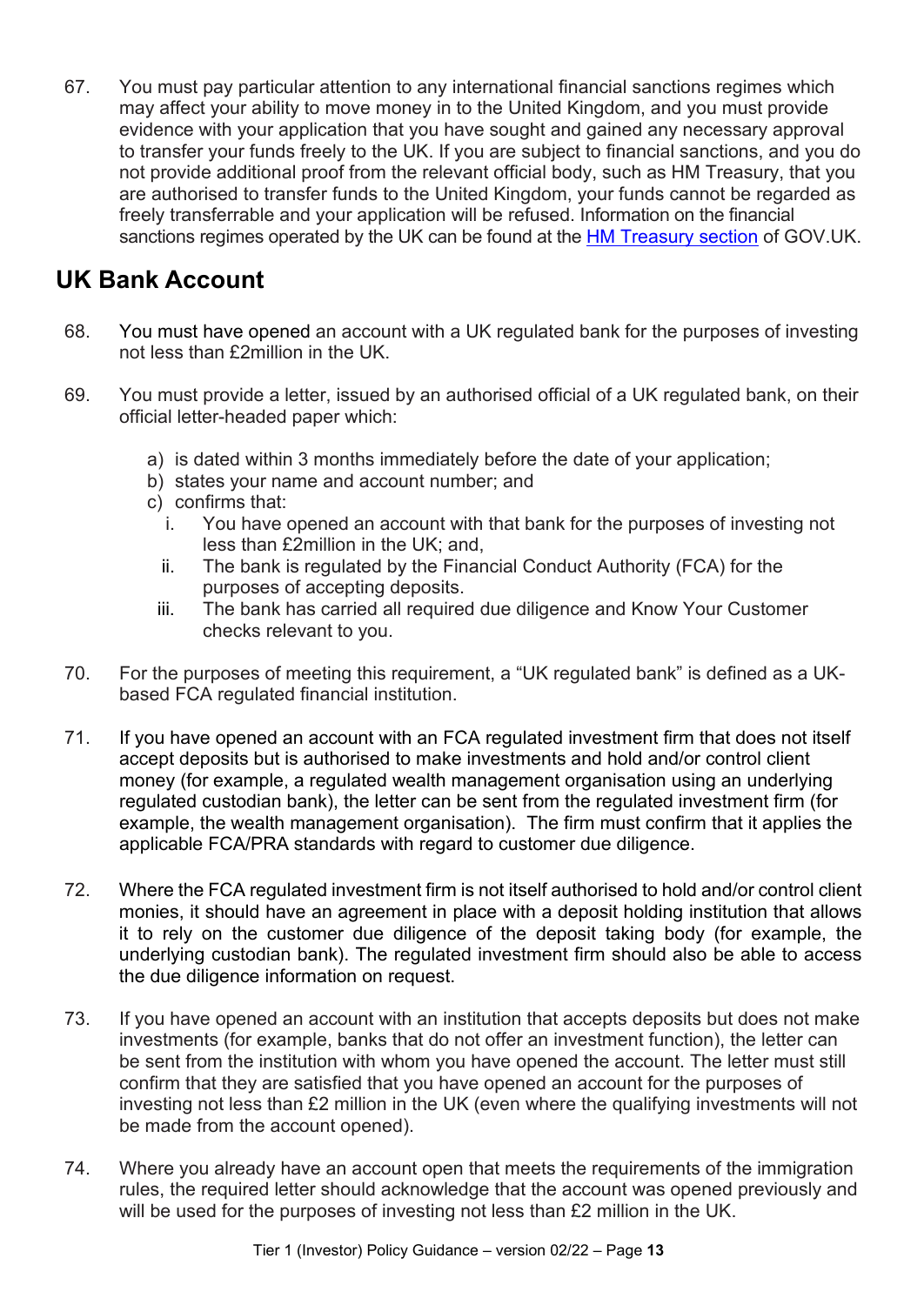75. The institution that has opened the account for the applicant must confirm that is has completed all necessary due diligence and Know Your Customer checks in relation to your account. If the institution has not yet carried out all the relevant appropriate due diligence and Know Your Customer checks suitable for a £2 million investment account this will not be acceptable, and the application will fall for refusal.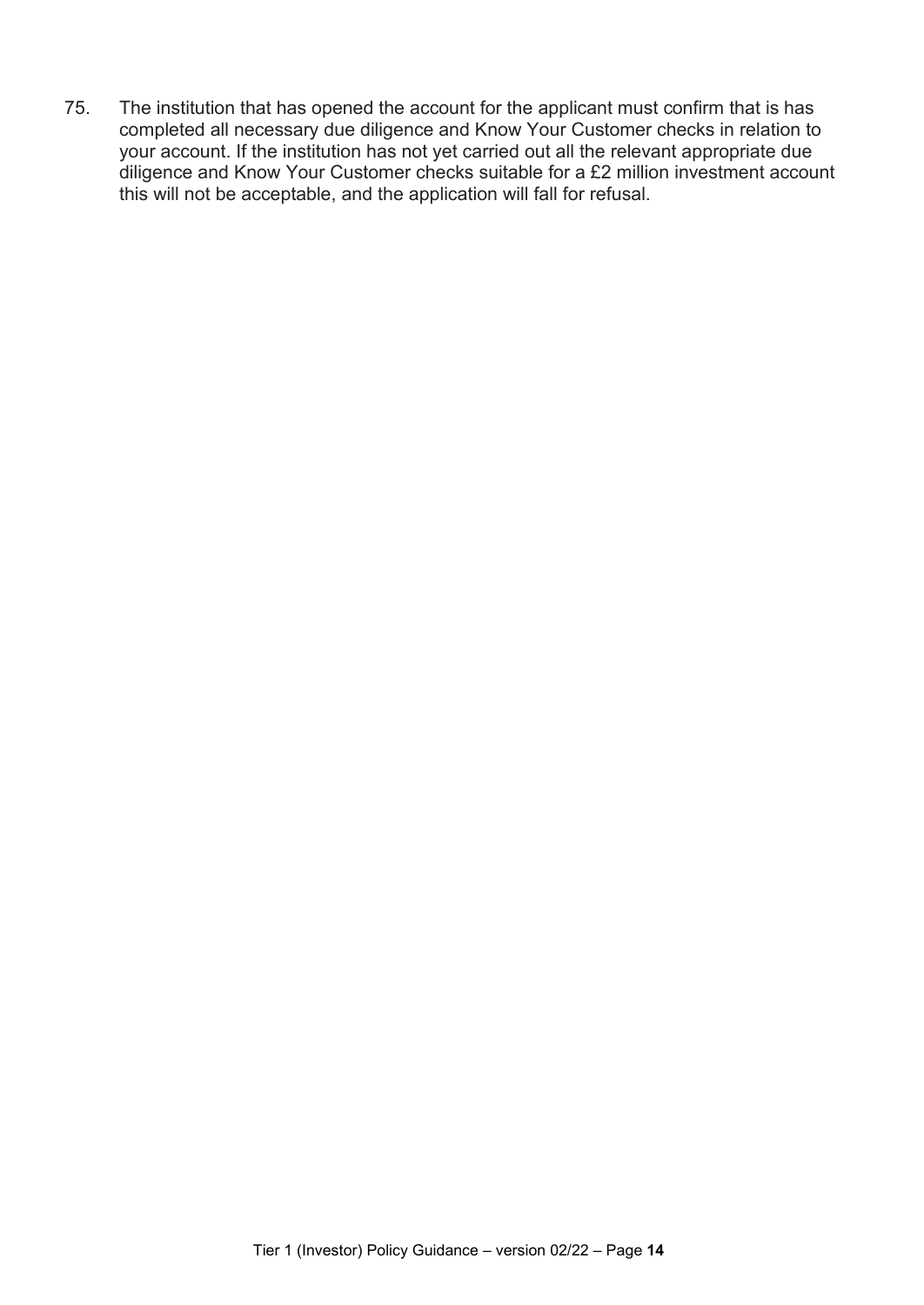<span id="page-18-0"></span>**Extension Applications - If you were granted initial Tier 1 (Investor) entry clearance, leave to enter or leave to remain under the Rules in place before 6 November 2014 and you apply for the extension before 6 April 2020**

- 76. In order to extend your leave you must show that you have:
	- 1. £1 million in the UK;
	- 2. Invested at least £750,000 in qualifying investments;
	- 3. Invested the balance of your £1 million in specified ways; and
	- 4. Invested the total amount as specified within 3 months of your specified date and maintained it since.

### <span id="page-18-1"></span>**You must have money of your own under your control in the UK amounting to not less than £1 million**

- 77. This £1 million should include a minimum of £750,000 invested in qualifying investments and any further money necessary to bring the total funds to at least £1 million.
- 78. If you have used joint funds with your husband, wife, civil partner, unmarried or samesex partner who was not named on your original application, you must show that you have unrestricted right to transfer and dispose of the funds and you must have permission from them to have control of this money in the UK. The evidence of your relationship, and the permission to use the joint funds, that you must provide is given in the section on supporting documents.

# <span id="page-18-2"></span>**You must have invested £750,000 in qualifying investments**

79. We specify the type of investment we consider, so that money is invested in ways that help to stimulate growth in the UK as directly as possible. You must have invested not less than £750,000 of your capital in the UK by way of UK Government bonds, share capital or loan capital in active and trading companies that are registered in the UK. You may include investment held in foreign currencies.

### <span id="page-18-3"></span>**The level of investment has been maintained**

- 80. You must also show that you have maintained a total level of investment of £1 million throughout the period of your leave (from your specified date) and that, within such level of investment, you have maintained a portfolio of qualifying investments with a market value of at least £750,000. You are not restricted to keeping the same investments that you made on entering this category, but you must keep at least the same level of investment.
- 81. If the market value of your qualifying investments falls below the minimum (£750,000) it must be corrected before the end of the next reporting period or within 6 months of the date of competition of the sale, whichever is sooner. We may curtail your leave if you have not maintained the market value of your qualifying investment to the specified level throughout your leave.
- 82. You must provide a series of investment portfolio reports, certified as correct by an FCA/PRA UK regulated financial institution, with your application as evidence of your investments. A full description of each document is given in the specified document section; we strongly advise that you read that section before you make your application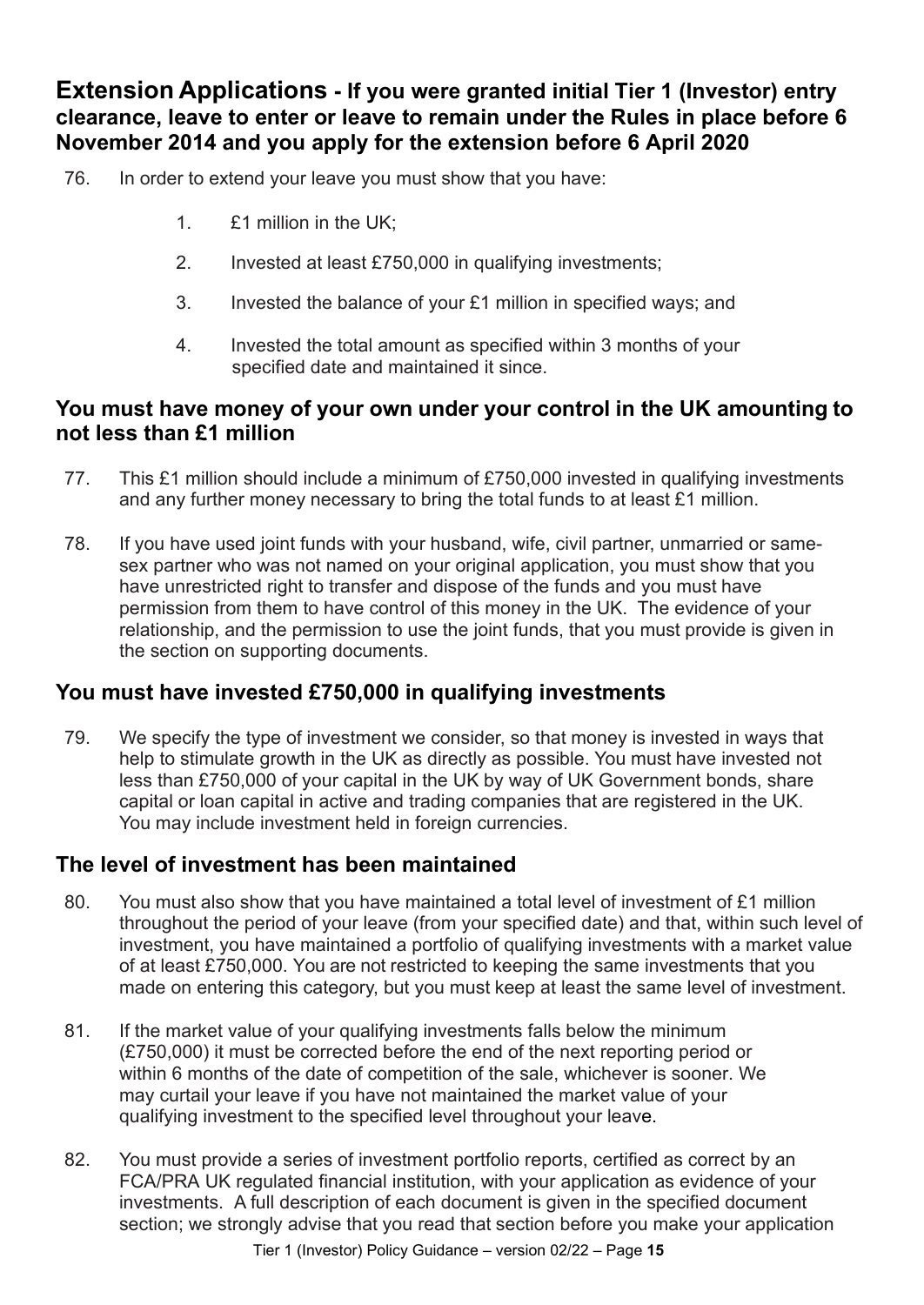because, if the documents you submit do not contain all the required information, your application will be refused.

### <span id="page-19-0"></span>**Evidence of the balance of funds – to a maximum value of £250,000**

- 83. The balance of funds is any further money necessary to bring your investments up to  $£1$ million. If your investments total £1 million, no balance of funding is necessary.
- 84. If your qualifying investments amount to between £750,000 and £1 million, you must provide evidence of the balance of the funds. You must have maintained a balance of up to £250,000, depending on how much is required to bring your total investment in the UK up to £1 million, which you must have invested in the UK by the purchase of assets or by maintaining the money in a UK regulated financial institution.
- 85. You must provide evidence of any balance of funds needed for your application. A full description of the specified documents needed is given in the section on specified documents; we strongly advise that you read that section before you make your application. If the documents you submit do not contain all the required information, your application will be refused.

### <span id="page-19-1"></span>**Extension Applications - If you were granted initial Tier 1 (Investor) entry clearance, leave to enter or leave to remain under the Rules in place between 6 November 2014 and 28 March 2019, or the date of your extension application is on or after 6 April 2020**

86. In order to extend your leave as a Tier 1 (Investor) migrant, you must show that you have invested not less than £2 million in the UK by way of UK Government bonds, share capital or loan capital in active and trading UK registered companies.

# <span id="page-19-2"></span>**The level of investment has been maintained**

- 87. Points for maintaining the level of investment for the period of your leave will only be awarded if you have purchased £2 million of qualifying investments and, where any part of the qualifying investment(s) is sold (whether at a gain or a loss) during the continuous period of leave, the gross proceeds (the total from the sale of the portfolio, before any fees, taxes or other costs are deducted) are re-invested in qualifying investments before the end of the next reporting period, or within 6 months of the date of completion of the sale, whichever is sooner.
- 88. While you may withdraw interest and dividend payments generated by your qualifying investments from your portfolio, you may not do so if these were generated before you purchased the portfolio. Where interest and dividends made up part of the initial purchase these funds cannot be taken out of the portfolio and must be either maintained within it or re-invested in other qualifying investments.
- 89. If your initial Tier 1 (Investor) grant was under the Rules in place before 6 November 2014, you do not need to have maintained investments of £2 million throughout the period of your leave. You must have maintained investments of £1 million and you must increase this to investments of £2 million **before** you apply for your extension. You must then maintain your investments of £2 million. Only the time when you have maintained investments of £2 million will count towards the continuous period in any settlement application, if you apply for settlement after 6 April 2022.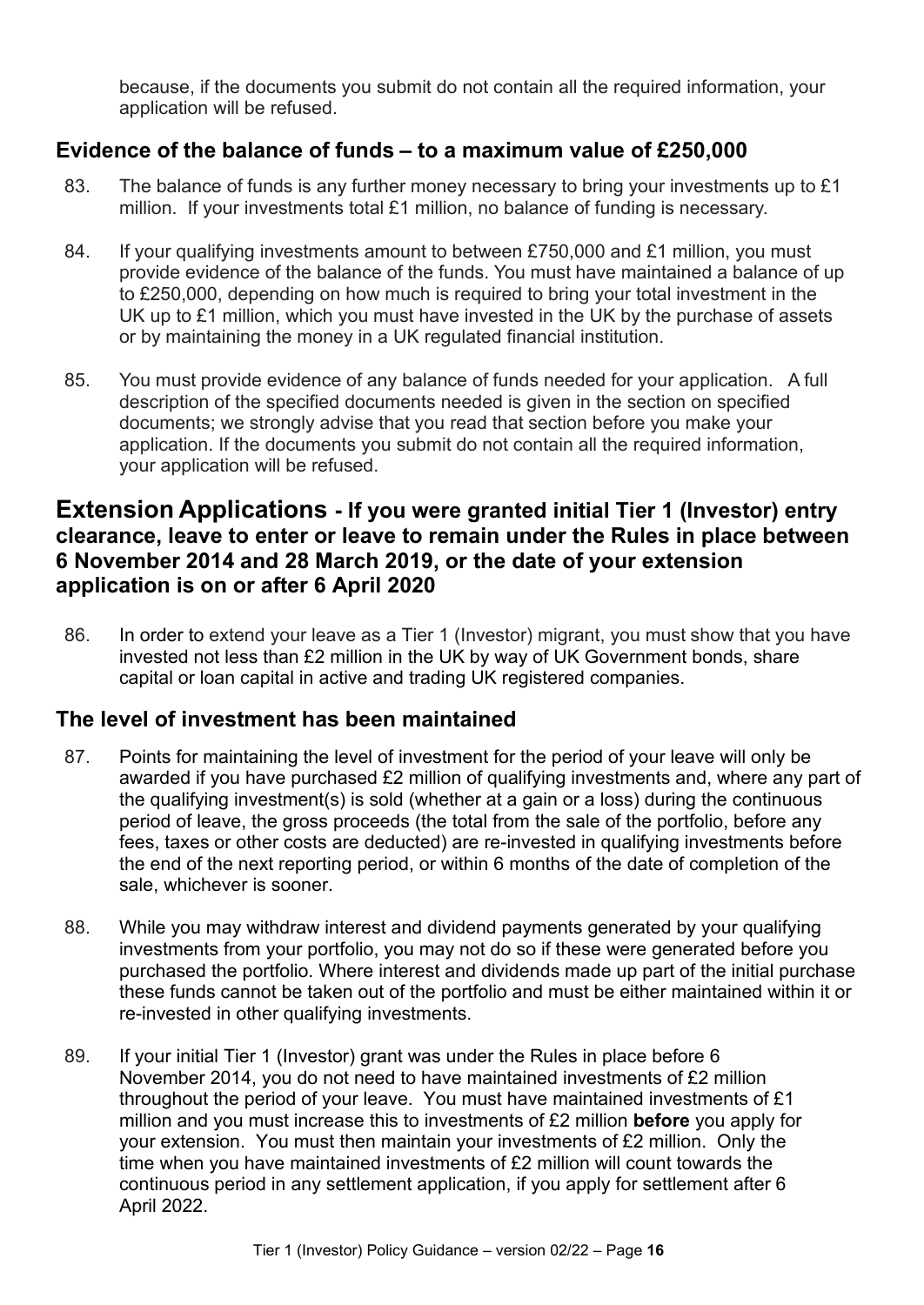- 90. We may curtail your leave if you have not maintained your investment to the specified level throughout your leave.
- 91. You must provide a series of investment portfolio reports produced by a UK regulated financial institution with your application as evidence of your investments. A full description of each document is given in the specified document section; we strongly advise that you read that section before you make your application. If the documents you submit do not contain all the required information your application will be refused.

# <span id="page-20-0"></span>**All Extension Applications**

92. In all extension applications:

You may withdraw the interest and dividend payments generated by the qualifying investments from the portfolio, providing you maintain the qualifying investments themselves;

Fees, for example those charged by institutions for managing the portfolio, and transaction costs and tax incurred through buying and selling investments, cannot be paid for from the investment funds for which you are scoring points;

If you have invested more than the required investment, the fees, transaction costs and tax referred to above may be paid from the surplus investment, providing the surplus investment was made at the same time or before the fees, transaction costs and tax were incurred.

For example, if you score points for investing £2million, but have actually invested £2.1million in qualifying investments, up to £100,000 in fees, transaction costs and tax may be paid from the investment funds. You must have invested £2.1million at or by the time you pay these costs. You cannot pay any fees, transaction costs and tax out of the £2million investment and invest a further £100,000 at a later date to compensate.

### <span id="page-20-1"></span>**Required evidence where an investment has been made via an investment vehicle**

- 93. If you have made your investment in a company or trust which acts as a vehicle to invest funds elsewhere (including to another intermediary vehicle) we will always consider the qualifying investment to have been made in the final destination company for the investment and not in any of the intermediary vehicles. The only exception to this is where you have invested in a qualifying pooled investment vehicle (one which has received UK or devolved government funding).
- 94. Where you have invested via an intermediary vehicle:
	- The vehicle must be based in the UK and regulated by the Financial Conduct Authority
	- You must provide all the specified evidence of investment set out in the rules for each transfer of the funds to any intermediary vehicle or vehicles and from the intermediary vehicle to the final destination of the investment.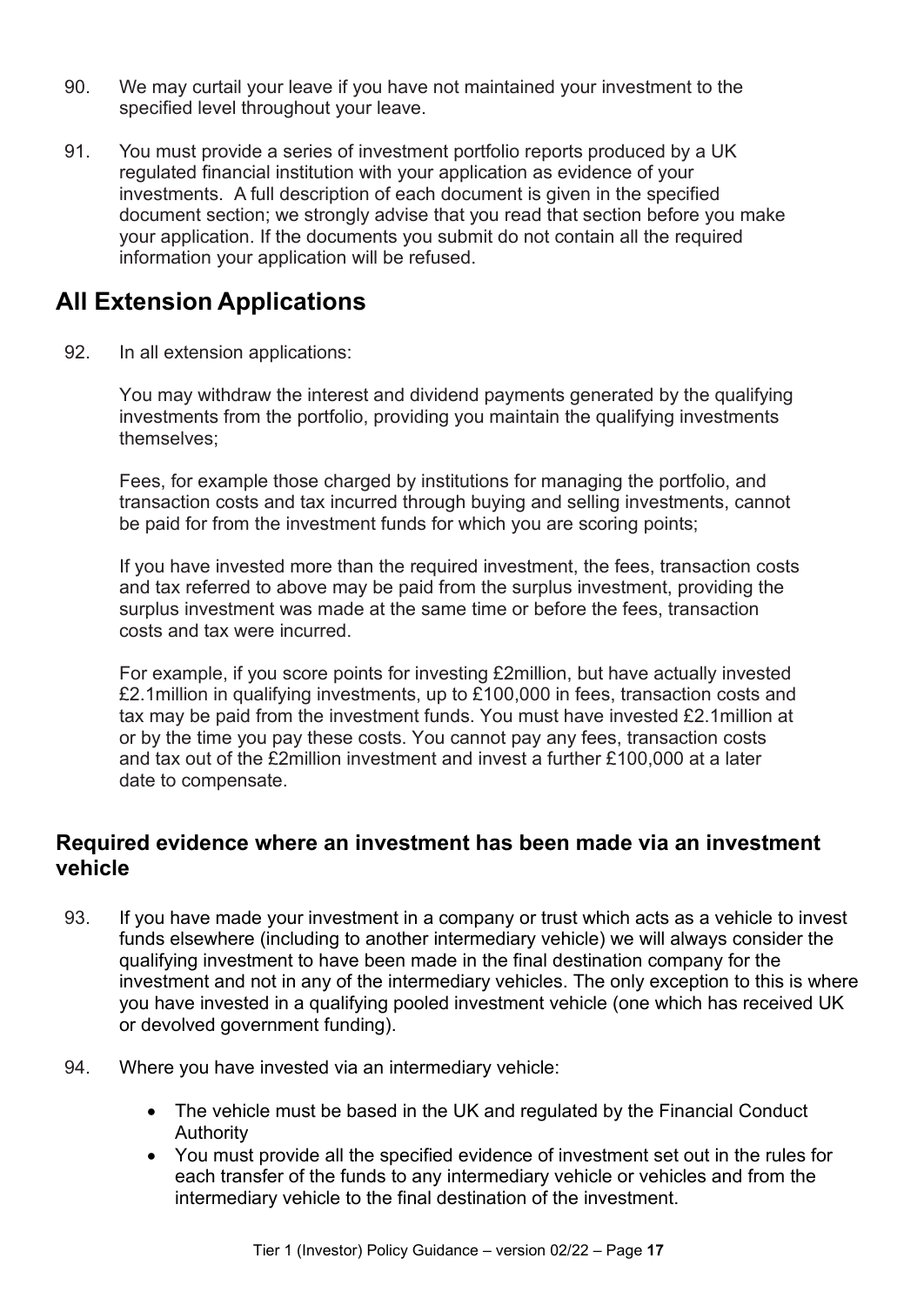If your initial grant of leave as a Tier 1 (Investor) Migrant was granted under the Rules in place before 29 March 2019, the intermediary vehicle does not need to be regulated by the Financial Conduct Authority.

### <span id="page-21-0"></span>**You must have made the investment within 3 months of your specified date, unless there are exceptional reasons for the delay in investing**

95. We will check that you made the full investment required within 3 months of your specified date. The specified date refers to the date that you entered the route.

### <span id="page-21-1"></span>**What is your 'specified date'?**

- 96. Where you made your investment prior to the application which led to your first grant of leave as a Tier 1 (Investor), and this investment was made no earlier than 12 months before the date of that application, this will also meet these requirements.
- 97. If you wish your specified date to be the date you entered the UK as a Tier 1 (Investor), you must provide evidence to establish this date. The evidence you must supply is shown in the section on specified documents.
- 98. Where evidence of entry is not available, or where you were originally granted entry clearance in a category other than Tier 1 (Investor), the 3 months will be from the date that you were granted entry clearance, leave to enter, or leave to remain in the Tier 1 (Investor) category.

| What type of<br>leave did you<br>get? | You were granted entry clearance as a<br>Tier 1 (Investor).                                                  | You were granted leave to<br>remain as a Tier 1<br>(Investor).                                            |
|---------------------------------------|--------------------------------------------------------------------------------------------------------------|-----------------------------------------------------------------------------------------------------------|
| What date do<br>we take?              | Your date of entry to the UK where<br>there is evidence to establish such<br>date; or                        | The date of your grant of<br>leave to remain as a Tier 1<br>(Investor), shown on your<br>approval letter. |
|                                       | The date of your entry clearance<br>where there is no evidence to<br>establish your date of entry to the UK. |                                                                                                           |

- 99. We will expect you to have invested your funds in the UK at the earliest opportunity. You should not wait until near the end of the 3 months before trying to invest.
- 100. If there are exceptionally compelling reasons for the delay in investing we will consider waiving this requirement, but the reasons must be:
	- unforeseeable, and
	- outside of your control.

For example: we will not take into account delays caused by your failing to take action in time to meet the criteria.

101. Where you have been found not to have made the investment within 3 months of the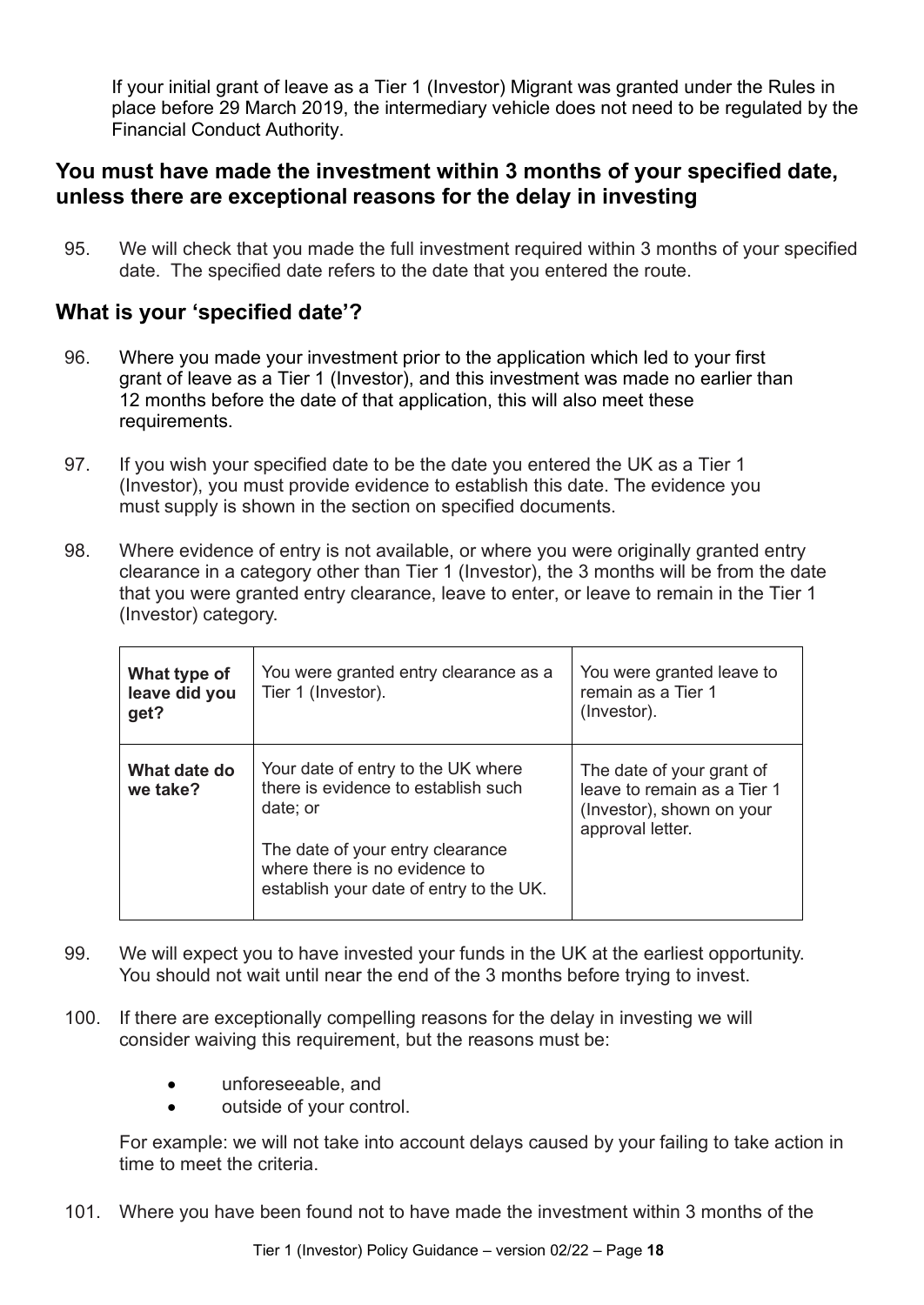specified date, we may curtail (remove) your leave.

# <span id="page-22-0"></span>**Evidence required for joint funding**

- 102. You should provide this if you are making an initial application and you are relying on money held jointly with, or solely by, your husband, wife, civil partner, or unmarried or same-sex partner, or if you are making an extension application and you did not provide this information with your initial application.
- 103. You must provide documents as evidence from each of the following sections 1-3 with your application:

#### **1. Your relationship**

Marriage or civil partnership: Your certificate of marriage or civil partnership, to confirm the relationship. This should include your name and the name of your husband, wife or civil partner; or

Other relationship: Evidence from the table below to demonstrate a 2-year relationship similar in nature to marriage or civil partnership. A relationship that is similar in its nature to a marriage or civil partnership includes both unmarried and same-sex relationships.

The marriage or civil partnership, or relationship similar to marriage or civil partnership, must be subsisting at the time the application is made.

In addition if you are relying on evidence from an unmarried or same-sex partner:

- any previous marriage or civil partnership or similar relationship by you or your unmarried or same sex partner must have permanently broken down; and
- you and your unmarried or same sex partner must not be so closely related that you would be prohibited from marrying each other in the UK.

To prove you are living together within a committed relationship, you must provide at least 3 pieces of evidence from this list. The evidence must cover the full 2-year period:

- a bank statement or letter from a bank confirming a joint bank account (an account held in both names);
- official document such as a mortgage agreement showing a joint mortgage;
- official documents such as deeds of ownership or a mortgage agreement showing a joint investment, for example in property or business;
- any other official correspondence linking both partners to the same address, for example, bills for council tax, electricity, gas, or water supply;
- life insurance policy naming the other partner as beneficiary;
- birth certificates of any children of the relationship, showing both partners as parents;
- joint rent (tenancy) agreement;
- we may also agree to consider any other evidence that adequately demonstrates a couple's long-term commitment to one another.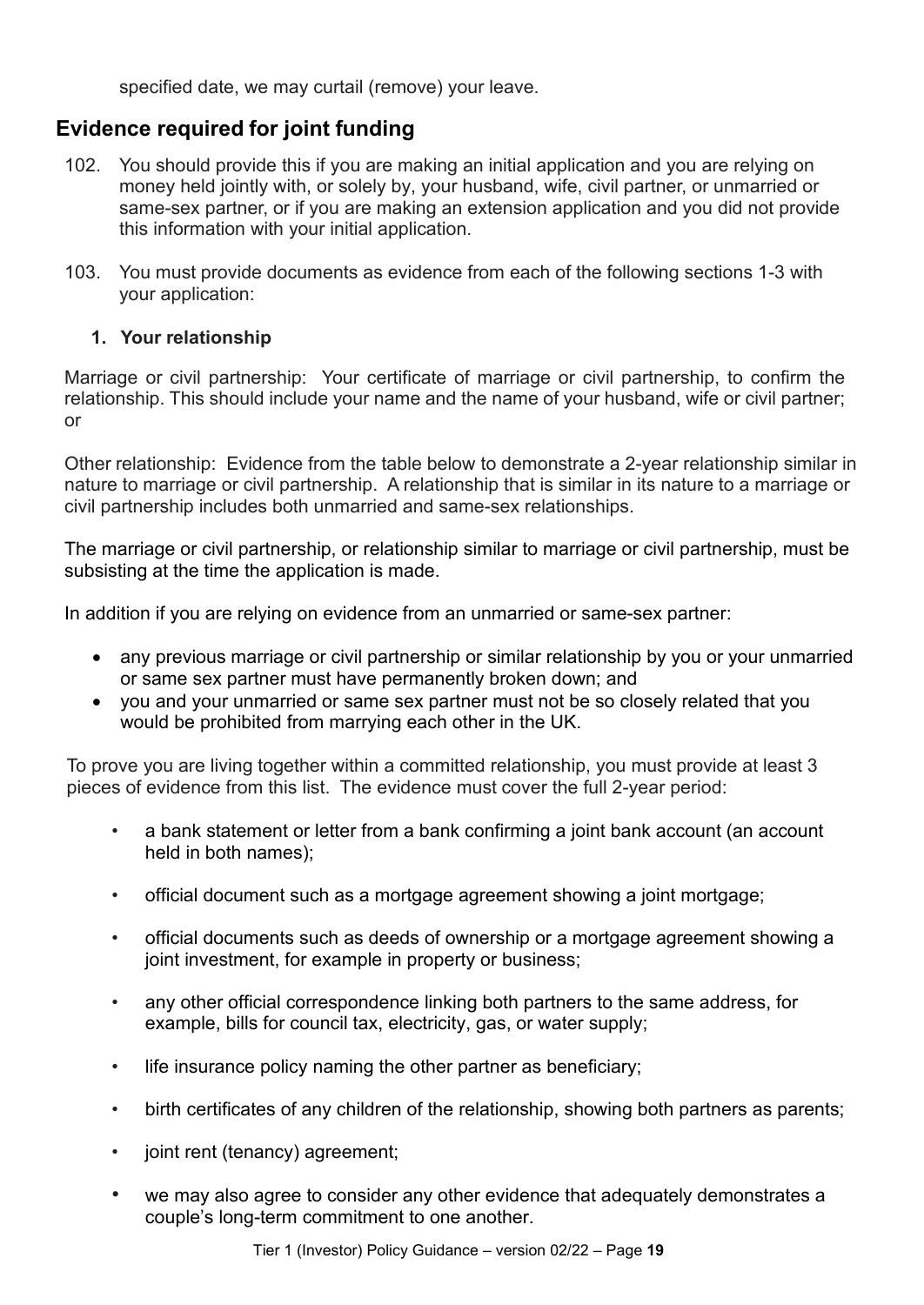#### **2. Permission to use the funds.**

You must provide a declaration from your husband, wife, civil partner, or unmarried or same-sex partner that they will permit all joint or personal money used for the application to be under your control in the UK. This is known as a gift of beneficial ownership of the money while retaining the legal title.

This must clearly show everything in this list:

- your name and the name of your husband, wife, civil partner, or unmarried or same-sex partner;
- your signature and the signature of your husband, wife, civil partner, or unmarried or same-sex partner;
- the date of the declaration;
- the amount of money available;
- a statement that your husband, wife, civil partner, or unmarried or same-sex partner agrees that you have sole control over the money.

The effect of the document is that your husband, wife, civil partner, or unmarried or same-sex partner must not be able to access the money without your consent, and you must be able to use the money freely without their consent. A template is in Annex F for your convenience if you wish to use it (Document 3).

### **3. Confirmation of validity:**

You must provide a letter from a legal adviser confirming that the declaration is valid. The confirmation must be from a legal adviser permitted to practise in the country where the declaration was made and must clearly show all the information in this list:

- the name of the legal adviser confirming that the declaration is valid;
- the registration or authority of the legal adviser to practise legally in the country in which the document was drawn up.
- your name and the names of your husband, wife, civil partner, or unmarried or same-sex partner; and
- the date of the confirmation of the declaration:
- that the declaration is signed and valid according to the laws of the country in which it was made.

# <span id="page-23-0"></span>**Evidence of your investment funds – initial applications**

- 104. You must use this evidence to show that you have the investment funds for your initial application. You may also use it to show any additional funds that you have invested after your initial application, if you wish to apply for early settlement.
- 105. Source of the funds: If the full amount does not appear in all of the evidence for all of the 2-year period, you must also provide evidence of the source of the money. Details are included in the section on evidence of the source of funds below:

You must provide evidence using one of the following 4 forms: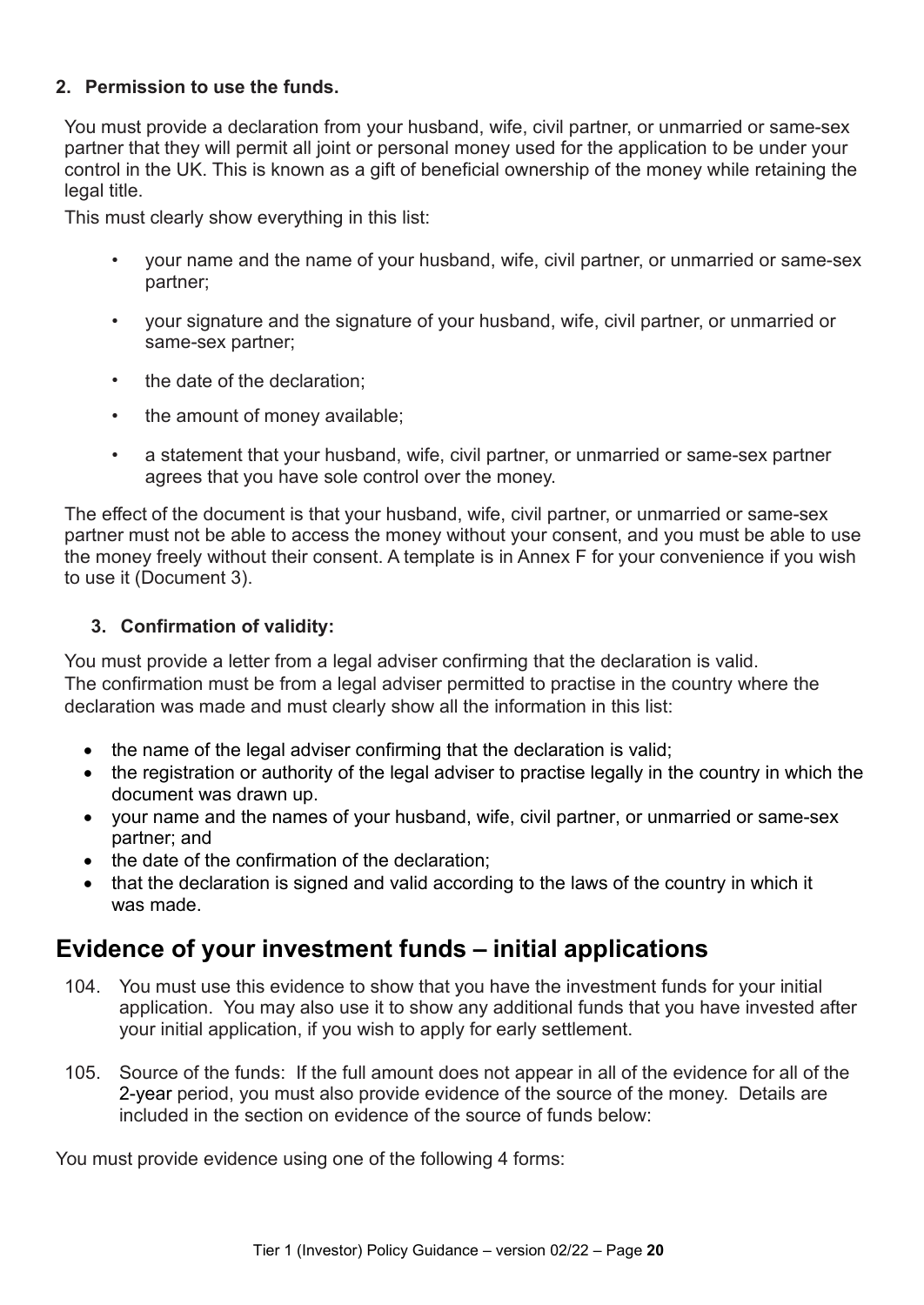### <span id="page-24-0"></span>**1. Portfolio report or breakdown of investments in a letter produced by a UK regulated financial institution.**

- The document must be produced by a financial institution that is appropriately regulated in the UK, This is currently by the FCA or the PRA;
- The evidence should cover the 2 year consecutive day period of time, ending no earlier than one calendar month before the date of application;
- We will only accept fresh investments. This means we will only count investments that have been made in the UK in the 12 months immediately before the date of your initial application;
- If the money is already invested in the UK, you should use a portfolio of investments produced by a UK regulated financial institution as evidence that the money is available to be invested;
- If the money is held abroad but you have a portfolio of investments produced by a UK regulated financial institution, you may use this as evidence that the money is available;
- **Letter:** you can supply a breakdown of your investments in a letter from the UK regulated financial institution. This must be on the official letter-headed paper of the institution. The letter must have been issued by an authorised official of that institution.

### <span id="page-24-1"></span>**What the document must show:**

The document must show everything in this list below that applies to you:

- where the portfolio covers a 2 year period, details covering the 2 years prior to the date of your application;
- the date it was written: it must be no more than one calendar month old on the date that you apply;
- the amount of money held in the investments;
- the beneficial owner of the funds. Only investments made in your name, or your name and/or the name of your husband, wife, civil partner, or unmarried or same-sex partner are acceptable;
- the dates of the investment period covered;
- that the institution is a UK regulated financial institution, with the details of the registration shown on the documentation;
- if the money is held overseas, that the money can be transferred into the UK should your application be successful;
- if the money has already been invested in the UK, the dates of the investments. (Only investments made within the 12 months immediately before the date of application will be counted).

If your money has already been invested in the UK in the form of share capital or loan capital in active and trading companies registered in the UK, we will also consider these investments for your extension application, provided they have been made within the 12 months immediately before the date of your application.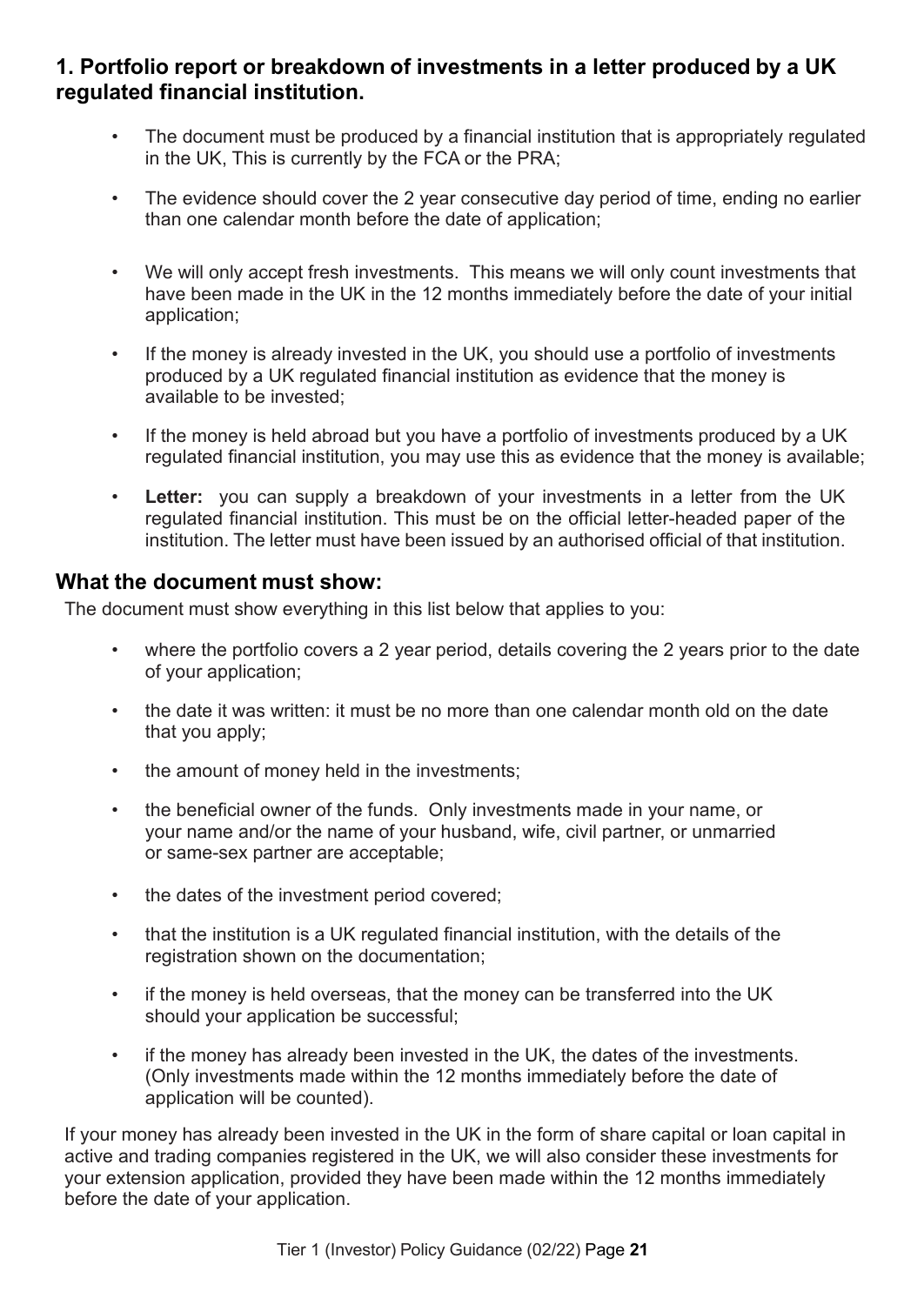Investment in UK Government bonds is also acceptable, providing your initial grant of leave as a Tier 1 (Investor) Migrant was granted under the Rules in place before 29 March 2019 and you apply for your extension before 6 April 2023.

If you apply for your extension after 6 April 2023, you must move any investment out of UK Government bonds and into other qualifying investments before 6 April 2023, so that you have at least £2 million investments in active and trading UK-registered companies.

A template is included at Annex F if you wish to use it (Document 1).

# <span id="page-25-0"></span>**2. Documentary Evidence of holdings**

If you manage your own investments, or you have a portfolio manager who is not regulated by the FCA/PRA, you must supply documentary evidence of your holdings so that your evidence covers a consecutive 2 year period, ending no earlier than one calendar month before the date of your application.

Accountants: If you are using evidence from an accountant, they must have a valid licence to practise or practising certificate and must be a member of a recognised supervisory body (RSB). In the UK this means that the accountant must be a member of the Institute of Chartered Accountants in England and Wales (ICAEW), the Institute of Chartered Accountants in Scotland (ICAS), the Institute of Chartered Accountants in Ireland (ICAI), the Association of Chartered Certified Accountants (ACCA), the Association of Authorised Public Accountants (AAPA), the Charted Institute of Public Finance and Accountancy (CIPFA), the Institute of Financial Accountants (IFA), the Charted Institute of Management Accounts (CIMA), the Association of International Accountants (AIA) or the Association of Accounting Technicians (AAT). Please see the [life of a company](https://www.gov.uk/government/publications/life-of-a-company-annual-requirements) page of GOV.UK. Accountants not based in the UK must be members of an equivalent, appropriate supervisory or regulatory body in the country in which they operate.

Assets or possessions such as property will not be accepted for the initial application.

You must provide one or more of the documents from the table below:

| <b>Document</b>                                                                      | What it must show                                                                                           |
|--------------------------------------------------------------------------------------|-------------------------------------------------------------------------------------------------------------|
| Certified copies of bond documents                                                   | • the current value of the bonds;<br>the date of purchase; and<br>$\bullet$                                 |
|                                                                                      | the owner.<br>$\bullet$                                                                                     |
| Share documents                                                                      | • the current value of the shares;                                                                          |
|                                                                                      | the date of purchase; and<br>$\bullet$                                                                      |
|                                                                                      | the owner.<br>٠                                                                                             |
| The latest audited annual                                                            | • the amount of money held in the investments;                                                              |
| accounts of the organisation.<br>These accounts must meet<br>statutory requirements. | your name (or that of your husband, wife, civil<br>$\bullet$<br>partner, or unmarried or same-sex partner); |
| Where no accounts have been                                                          | • the date of investment; and                                                                               |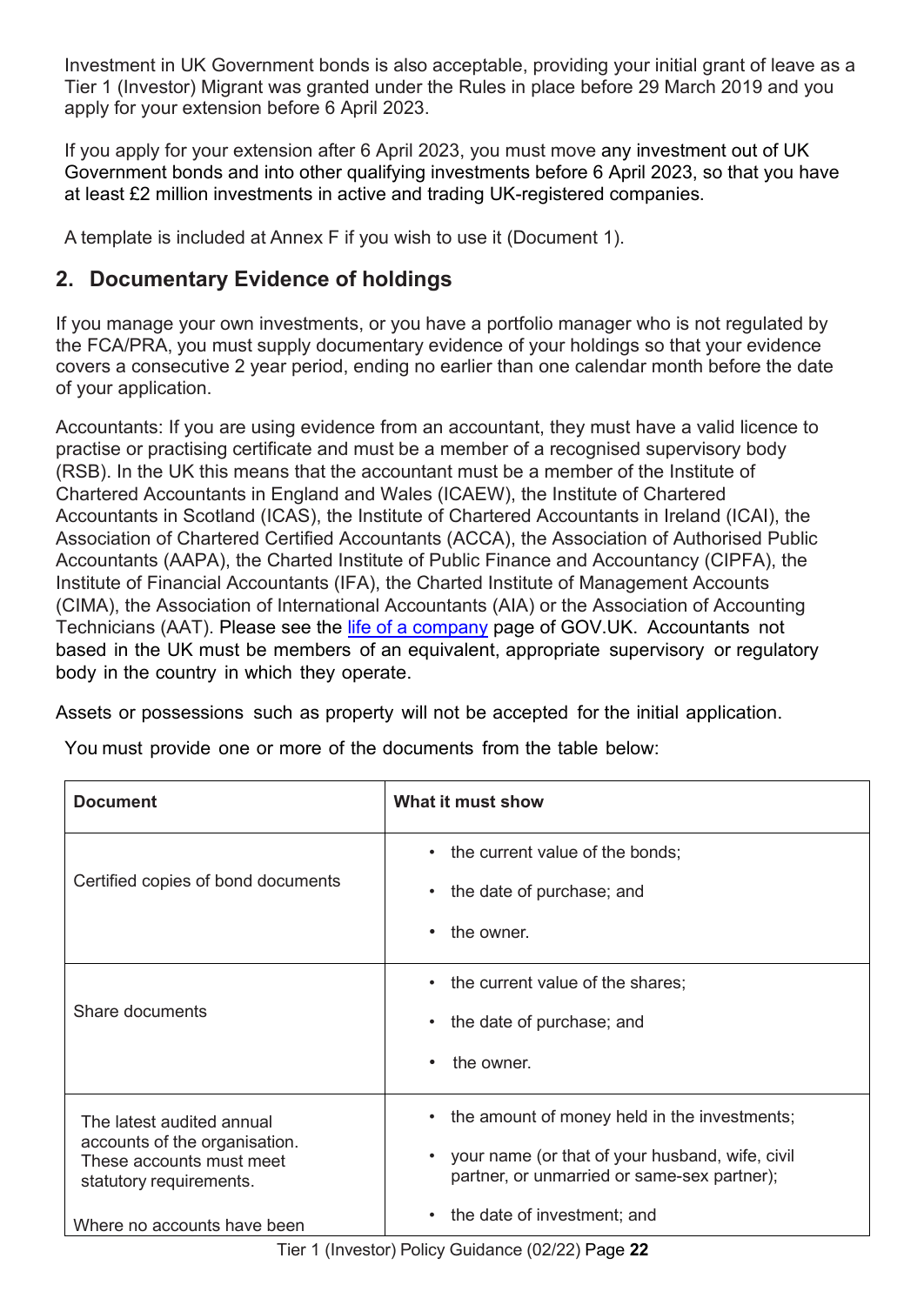| <b>Document</b>                                                                                                            | What it must show                                                                                                                                                                                                                                                                                                                                                                                                                                              |
|----------------------------------------------------------------------------------------------------------------------------|----------------------------------------------------------------------------------------------------------------------------------------------------------------------------------------------------------------------------------------------------------------------------------------------------------------------------------------------------------------------------------------------------------------------------------------------------------------|
| produced, we will consider an accounts<br>compilation report from an accountant.<br>The report must show the same details. | the recognised supervisory body (RSB) or overseas<br>equivalent supervisory body.                                                                                                                                                                                                                                                                                                                                                                              |
| Trust fund document. This should be<br>from a legal adviser                                                                | • the amount of money in the fund;<br>the date that the money is available;<br>• the beneficial owner (this should be you or your<br>husband, wife, civil partner, or unmarried or<br>same-sex partner);<br>• the name and contact details of the legal adviser;<br>and<br>• the name and contact details of at least one of the<br>trustees (someone who holds the legal title of the<br>money and deals with it for the benefit of the<br>beneficial owner). |

### <span id="page-26-0"></span>**3. Personal bank statements**

- The bank statements should cover a consecutive 2 year period of time, ending no earlier than one calendar month before the date of your application;
- All bank statements must be on the official bank stationery;
- The bank must be regulated by the home regulator (official regulatory body for the country in which the institution operates and the funds are located. Please see the Glossary for more information).

| What each bank<br>statement must show       | More detail                                                                                                                                                                                                    |
|---------------------------------------------|----------------------------------------------------------------------------------------------------------------------------------------------------------------------------------------------------------------|
| Your name                                   | This should be the name on your passport (and/or the name of your<br>husband, wife, civil partner, or unmarried or same-sex partner).                                                                          |
| The account number                          | It must show your account number.                                                                                                                                                                              |
| The dates of the<br>statements              | The most recent statement must be no more than one calendar month<br>old at the date of application.                                                                                                           |
| The amount of the money                     | Each statement must show the full amount of the money. If not, more<br>information will be needed. See the evidence of the source of the funds<br>section.                                                     |
| The name and regulatory<br>body of the bank | The statements must be on official bank statement paper showing the<br>regulatory body. If the regulatory body is not shown on the official paper,<br>a letter from the bank showing the regulation is needed. |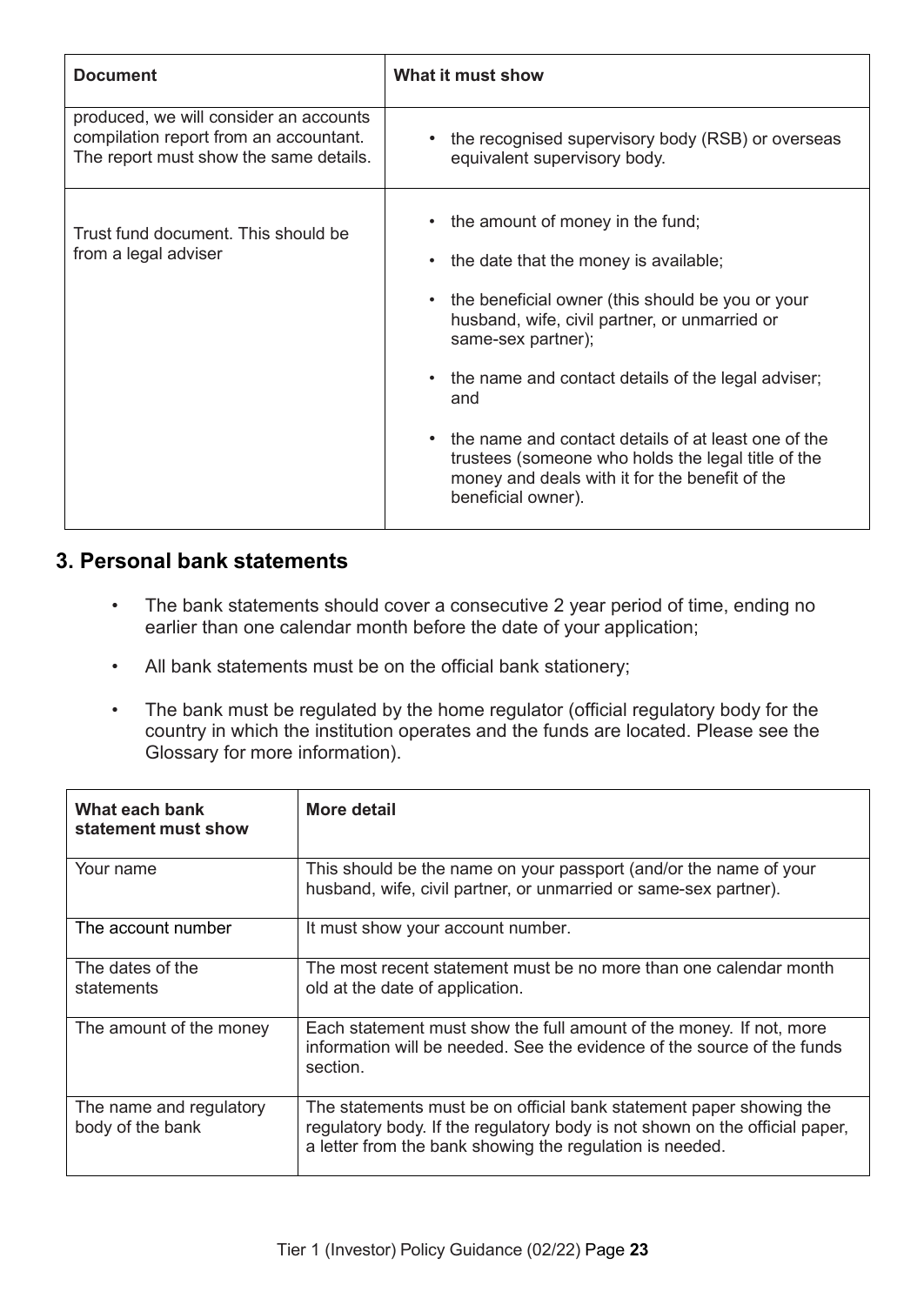Electronic bank statements: if you use electronic bank statements you must also provide a supporting letter from your bank on the institution's official headed paper confirming the content and that the document is genuine. This letter must have been issued by an authorised official of that institution.

### <span id="page-27-0"></span>**4. Letter from a bank**

- If you cannot provide bank statements, you can provide a letter from a bank that is regulated by the official regulatory body for the country in which the institution operates and the funds are located;
- The letter must confirm that the account is in your name and that it held the required amount of money on the day the letter was produced. It should include the dates of the period covered, including both the day the letter was produced, and cover 2 full consecutive years immediately before the date of the application;
- It must be a letter on the institution's official headed paper;
- It must have been issued by an authorised official of that institution.
- **Please note:** If the funds are not held in the UK, the letter from the bank must be provided which confirms the details specified below.

| What the letter must show                   | <b>More detail</b>                                                                                                                                                                                                       |
|---------------------------------------------|--------------------------------------------------------------------------------------------------------------------------------------------------------------------------------------------------------------------------|
| Your name                                   | This should be the name on your passport (and/or the name of your<br>husband, wife, civil partner, or unmarried or same-sex partner).                                                                                    |
| The account number                          | It must show your account number.                                                                                                                                                                                        |
| The date it was written                     | This must be no more one calendar month before the date of application.                                                                                                                                                  |
| The amount of money held                    | It must show the full amount needed and confirm that this amount has<br>been held for 2 full consecutive years before the date of application.<br>If the funds have not been held for 2 full consecutive years, you must |
|                                             | provide further information (see the section on evidence of the source of<br>the funds).                                                                                                                                 |
| The name and regulatory<br>body of the bank | The letter must be on official bank headed paper. If the regulation is<br>not shown on the letterhead, further evidence of the regulatory body<br>must be sent.                                                          |
| Confirmation                                | That the institution will confirm the content of the letter to us on<br>request.                                                                                                                                         |

# <span id="page-27-1"></span>**Evidence of source of funds**

106. If the money has not been held in the bank account or portfolio for 2 years or more, you must always provide evidence of the source of the money. You must do this whether the money is held in the UK or overseas when you apply.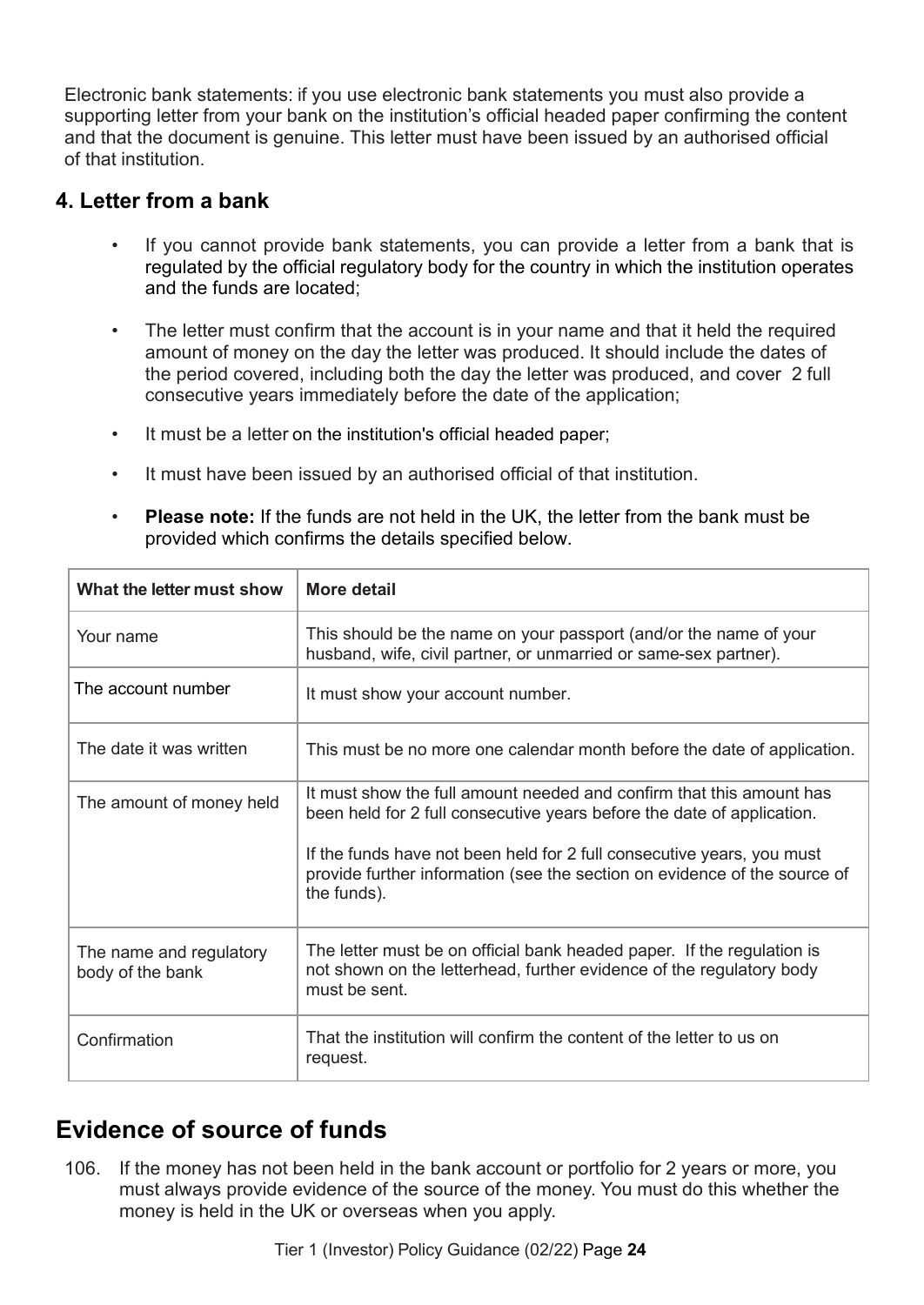- 107. You must supply every item of evidence that is necessary to establish the source of your money. We will contact the source of these documents to confirm the information as necessary.
- 108. We will consider the following sources of funds, if the evidence specified below is provided:

| 1. gift;                     | 2. deeds of sale;     |
|------------------------------|-----------------------|
| 3. evidence from a business; | $4.$ will:            |
| 5. divorce settlement;       | 6. award or winnings. |

1. **Gift:** You must provide documents in the form of a) an irrevocable memorandum of gift and b) a letter from a legal adviser.

a) If you (or you and/or your husband, wife, civil partner, or unmarried or same-sex partner) are given money, you must send an irrevocable memorandum of gift (an official document that confirms the gift) as evidence, plus confirmation from a legal adviser. Irrevocable means that the person who gave the gift cannot insist on having it back. A template for a memorandum of gift is in the Annex F for your convenience, if you wish to use it (Document 2). The memorandum must clearly show all of the information in this list:

- a statement that the legal ownership of the gift is transferred and that the document is the memorandum of transfer for this gift;
- the name and signature of the person receiving the gift;
- the name and signature of the person giving the gift;
- the relationship between the person giving the gift and the person receiving it;
- the amount of money being given;
- the date of the memorandum;
- a statement that the gift is irrevocable.

b) The confirmation letter must be from a legal adviser capable of providing the information (this is a legal adviser permitted to practise in the country where the gift was made). The confirmation letter must clearly show all of the information in this list:

- the name of the legal adviser who is confirming the details;
- the registration or authority of the legal adviser to practise legally in the country in which the gift was made:
- the date of the confirmation of the memorandum;
- the names of the person giving the gift and the person receiving it;
- the amount of money given;
- the date that the money was transferred to your or your husband, wife, civil partner, or unmarried partner or same- sex partner;
- that the memorandum is signed and valid;
- that the gift is irrevocable;
- that the memorandum is binding according to the laws of the country in which it was made;
- the relationship between the person giving the gift and the person receiving it.
- 2. **Sale**: You must provide documents in the form of a) a deed of sale of the assets and b)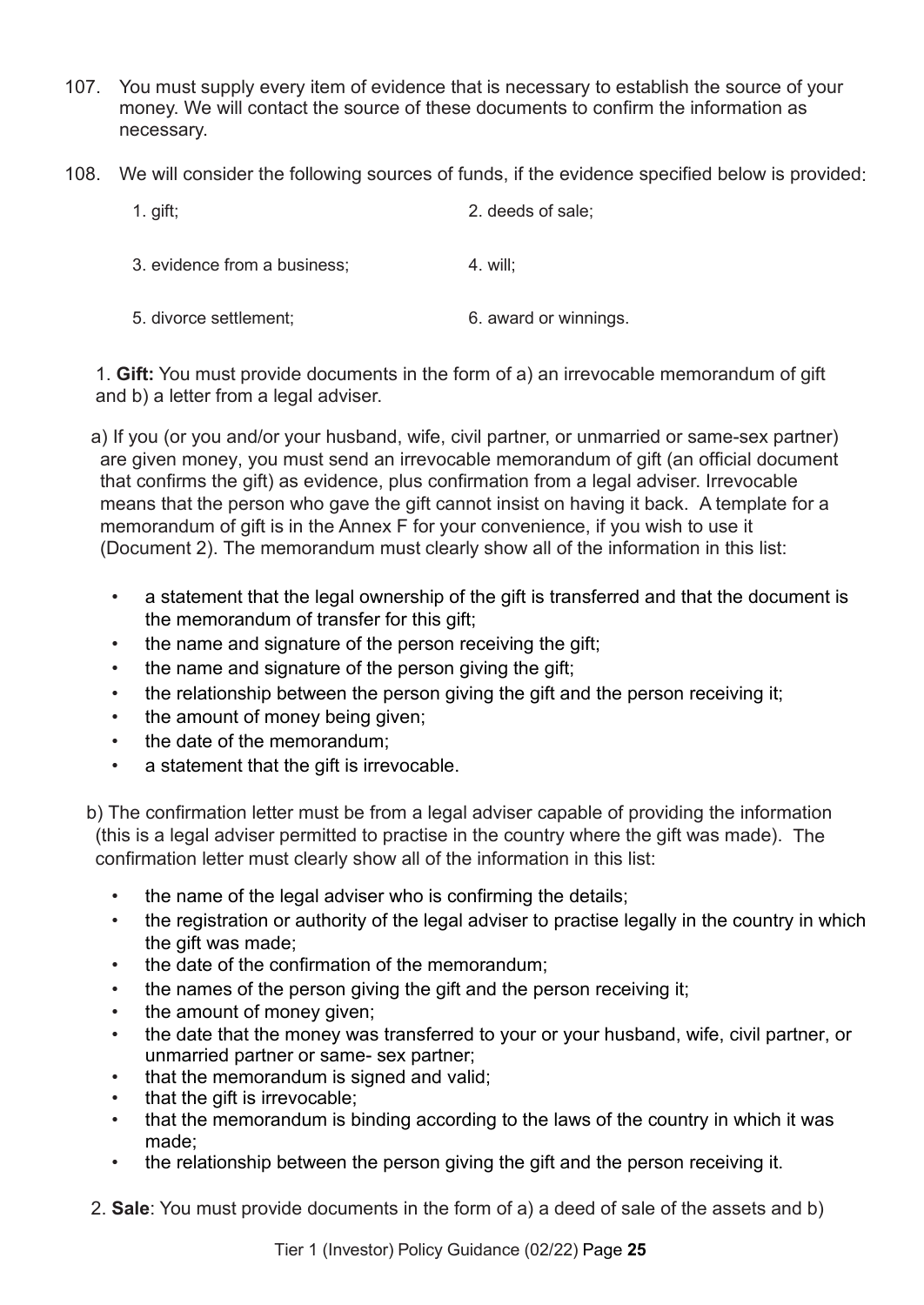a letter from a legal adviser.

a) If you (or you and/or your husband, wife, civil partner, or unmarried or same-sex partner) have sold an asset such as business or property, you must send the deed of sale as evidence; plus confirmation from a legal adviser. The deed of sale should meet the relevant legal requirements of the country of sale.

The deed of sale must clearly show all of the information in this list:

- the amount of money raised;
- the name of the person selling the asset;
- the date of the sale.

If a sale is required to be registered on an official public register in the country of sale, we may carry out relevant searches to verify the information.

b) The confirmation letter must be from a legal adviser capable of providing the information (this is a legal adviser permitted to practise in the country where the sale was made). The confirmation letter must clearly show all the information in this list:

- the name of the legal adviser confirming the details;
- the registration or authority of the legal adviser to practise legally in the country in which the sale was made;
- the date of the sale:
- the date the confirmation letter was written;
- the date that the money was transferred;
- the details of what was sold and the amount of money received from the sale;
- the name of the person receiving the money from the sale;
- that the sale was valid according to the laws of the country in which it was made
- 3. **Evidence from a business**: You must provide a) business financial accounts and b) a letter from a legal adviser.

a) If the money is or was held in your business (or that of your husband, wife, civil partner, or unmarried or same-sex partner), you must provide business accounts, plus confirmation from a legal adviser.

The accounts must meet statutory requirements and clearly show all of the information in this list. You should indicate on your evidence where the money is shown in your accounts:

- the accounts must be profit and loss accounts (or income and expenditure accounts if the organisation is not trading for profit);
- the accounts should be prepared and signed off in accordance with statutory requirements;
- they should clearly show the amount of money available for investment.

b) The confirmation letter must be from a legal adviser capable of providing the information (this is a legal adviser permitted to practise in the country where the business is operating).

The confirmation letter must clearly show all the information in this list:

- the name of the legal adviser confirming the details;
- the registration or authority of the legal adviser to practise legally in the country in which the business is operating;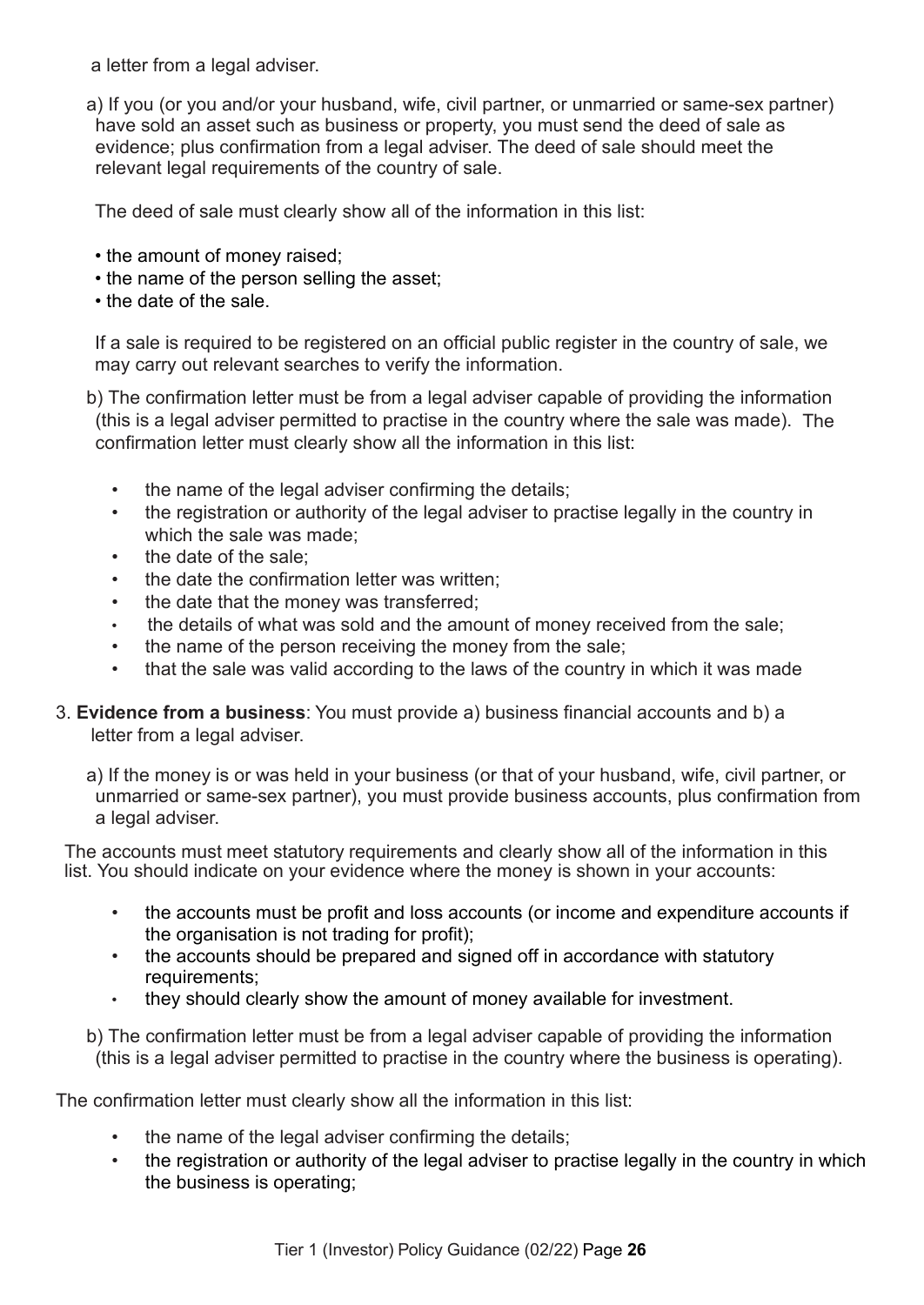- the date the confirmation letter was produced
- confirmation that you (or you and/or you husband, wife, civil partner, or unmarried or same-sex partner) can lawfully extract the stated amount of money from the business in question.

 **Please note:** all applicants must provide a form of specified evidence listed in the **Evidence of your investment funds – initial applications** section of this guidance. This includes applicants relying on funding from a business, even if the money is still in that business. Applicants who only provide evidence of the source of funds will fall for refusal.

4. **Will:** You must provide a) a notarised copy of a will and b) a letter from legal adviser:

a) If you (or your husband, wife, civil partner, or unmarried or same-sex partner) have been the beneficiary of a will, and have received the investment money as a result, you must provide a notarised copy of the will, plus a letter from a legal adviser confirming its validity. If you (or your husband, wife, civil partner, or unmarried or same-sex partner) have received possessions or assets, rather than money, we will not accept estimates of the value of the items as evidence of the money.

The notarised copy of the will must clearly show all the information in this list:

- the date of the will;
- the beneficiary of the will;

• the amount of money that the you (or your husband, wife, civil partner, or unmarried or same-sex partner) have inherited;

• the names of any executors, plus any codicils (additions) to the will that affect the amount of money that was received.

b) The confirmation letter must be from a legal adviser capable of providing the information (this is a legal adviser permitted to practise in the country where the will was made).

The confirmation letter must clearly show all the information in this list:

- the name of the legal adviser confirming the details;
- the name of the beneficiary(s);
- the date the confirmation letter was produced;
- the registration or authority of the legal adviser to practise legally in the country in which the will was made;
- that the will is signed and valid;
- confirmation of the amount of money received;
- that the will is valid according to the laws of the country in which it was made;
- the relationship between the person making the will and the beneficiary.

5. **Divorce settlement:** You must provide a) a notarised copy of the terms of a divorce settlement and b) a letter from legal adviser.

a) If you (or your husband, wife, civil partner, or unmarried or same-sex partner) have obtained money as a result of a divorce settlement, you must provide a notarised copy of a financial agreement plus a letter from a legal adviser confirming that the document is valid. If you (or you and your husband, wife, civil partner, or unmarried or same-sex partner) have received possessions or assets, rather than money, we will not accept estimates of the value of the items as evidence of money for investment.

The notarised copy of the financial agreement must clearly show all the information in this list:

• the date of the settlement;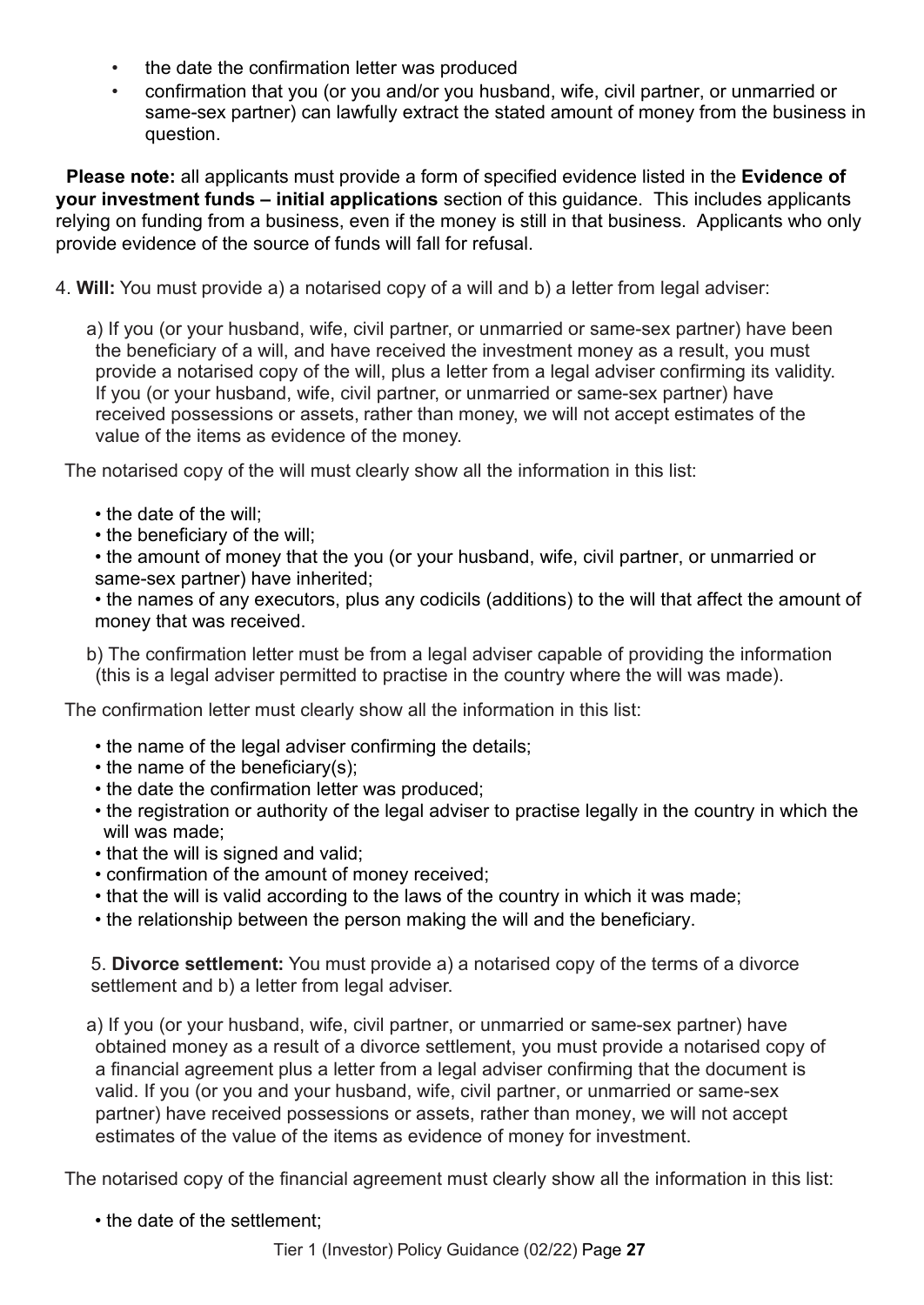• the amount of money that the you (or your husband, wife, civil partner, or unmarried or same-sex partner) have received as a result of the settlement.

• the names of both divorcees;

b) The confirmation letter must be from a legal adviser capable of providing the information (this is a legal adviser permitted to practise in the country where the divorce settlement was made). The confirmation letter must clearly show all the information in this list:

- the name of the legal adviser confirming the details;
- the registration or authority of the legal adviser to practise legally in the country in which the divorce took place;
- the date of the document produced by the legal adviser confirming the divorce settlement;
- the date that you received the money as a result of the settlement;
- the names of the persons who are divorced;
- $\bullet$  the name of the beneficiary(s);
- confirmation of the amount of money received
- that the divorce settlement is complete and valid according to the laws of the country in which it was made.

6. **Financial award or winnings:** documents in the form of a) a letter from an organisation issuing the financial award or winnings and b) a letter from a legal adviser.

a) The winnings must be declared genuine by a letter from the organisation issuing the award or winnings, plus letter from a legal adviser. The letter from the organisation issuing the winnings must clearly show all the information in this list:

• that you (or your husband, wife, civil partner, or unmarried or same-sex partner) have been issued the winnings;

- the contact details for the organisation issuing the award or winnings;
- the date of the award;
- the amount of money won.

b) The confirmation letter must be from a legal adviser capable of providing the information (this is a legal adviser permitted to practise in the country where the money was won).

The confirmation letter must clearly show all the information in this list:

- the name of the legal adviser confirming the details;
- the contact details for the organisation issuing the award or winnings;
- the registration or authority of the legal adviser to practise legally in the country in which the money was won;
- the date that the money was transferred to you or your husband, wife, civil partner, or unmarried or same-sex partner;
- the date of the letter of confirmation;
- the name of the recipient of the award;
- the amount of the winnings;
- the source of the winnings.

7. **Money from a source not listed above:** documents in the form of a) evidence of the source of the money, plus b) independent supporting evidence.

For example, if the money was received as a result of court action, we would require documents in the form of a letter of confirmation of the court proceedings, together with a letter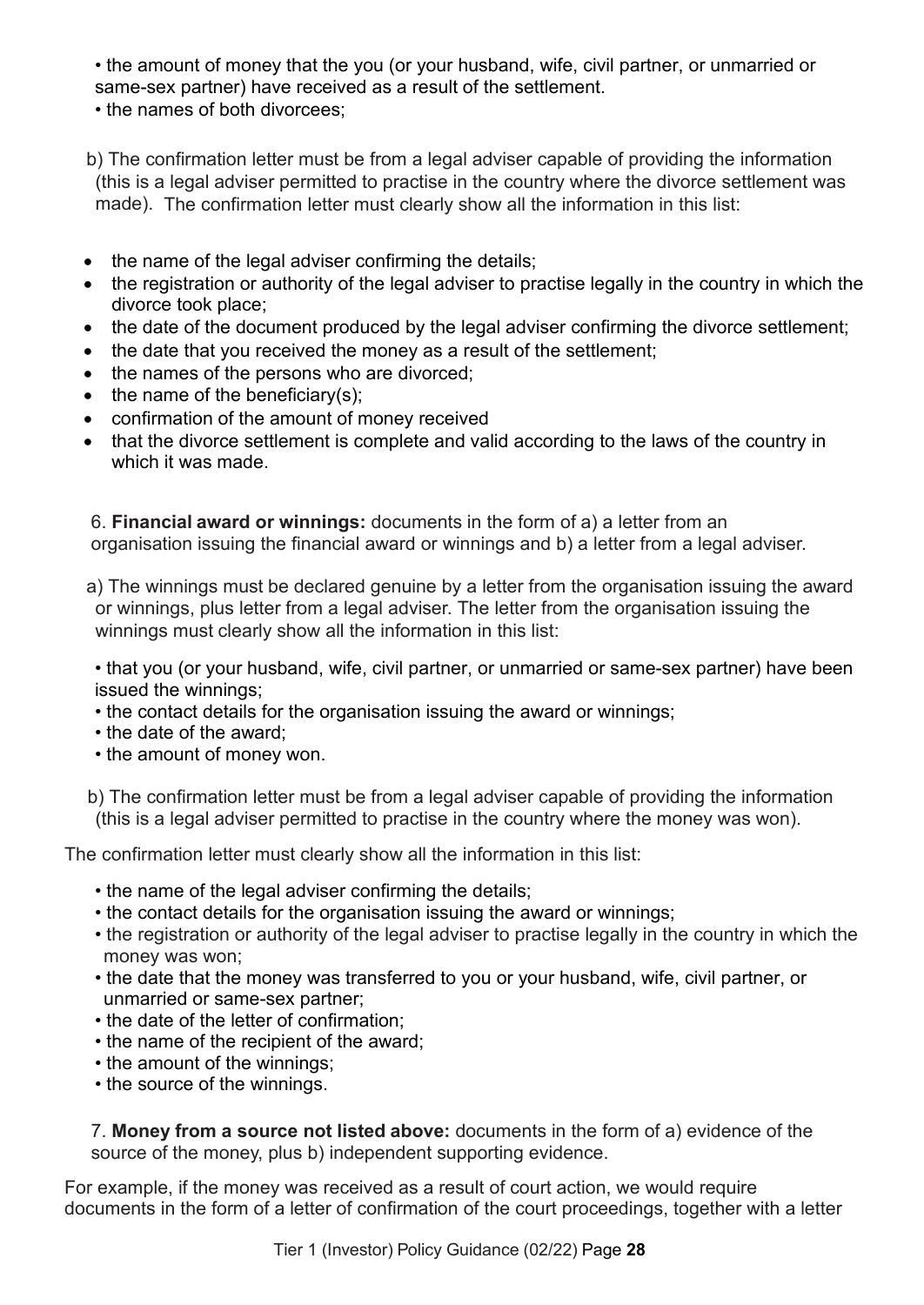from your solicitor. The letter from the source of the funds must clearly show all the information in this list. Both pieces of evidence must confirm:

- the amount of money received;
- the date that the money was received;
- the source of the money; and
- that you (or you and/or your husband, wife, civil partner, or unmarried or same-sex partner) were the legal recipient of the money.

Contact details must always be provided to enable us to verify the evidence.

# <span id="page-32-0"></span>**Evidence that the money can be transferred**

- 109. If you have provided evidence from a UK regulated institution showing that your money is already in the UK, you do not need to provide evidence that it can be transferred to the UK.
- 110. Many countries have controls over the transfer of currency. If your money is not already in the UK or you have a portfolio of investments that are not in the UK, you must provide a letter from your bank or financial institution as evidence that the money can be transferred into the UK. This letter must be on the official letter-headed paper of the bank or financial institution, and it must have been issued by an authorised official of that institution. The confirmation letter must clearly show all the information in this list:
	- The name of the beneficial owner, which should be your name (the name on your passport) and/or the name of your husband, wife, civil partner, or unmarried or samesex partner;
	- that the institution is regulated by the home regulator (official regulatory body for the country in which the institution operates and the funds are located), with the details of the regulator shown on the document
	- that the institution will confirm the content of the letter to us at our request;
	- that the money can be transferred to the UK if the application is successful;
	- the amount of money to be transferred.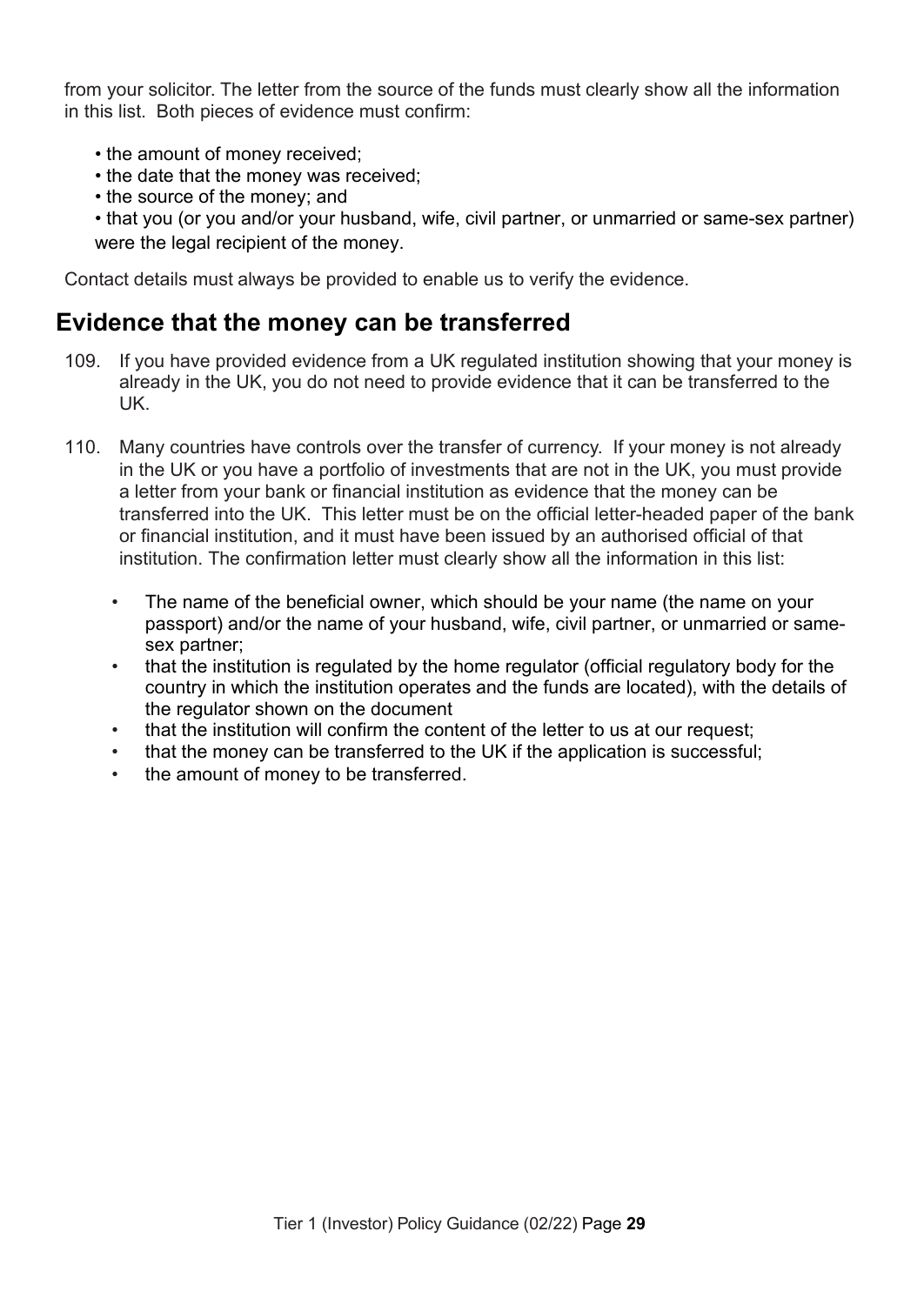### <span id="page-33-0"></span>**Evidence of your investments - extension applications - If you were granted initial Tier 1 (Investor) entry clearance, leave to enter or leave to remain under the Rules in place before 6 November 2014 and you apply for the extension before 6 April 2020**

- 111. You must provide evidence that you have invested no less than £1 million in the UK and no less of £750,000 of that amount in qualifying investments. You must provide a series of investment portfolio reports, certified as correct by an FCA/PRAUK regulated financial institution (unless your initial leave was under the former investor category). They must:
	- cover the required period, beginning no later 3 months after your specified date and continue to the last reporting date of the most recent reporting period directly before the date of your application;
	- include the value of the investments;
	- show the dates that the investments were made;
	- show the destination of the investments. If these are in companies, these must be UK companies;
	- show that the investments were made in your name and/or that of your husband, wife, civil partner, unmarried partner or same-sex partner and not in the name of an offshore company or trust even if this is wholly owned by you;
	- show the name and contact details of the financial institution that has certified the portfolio as correct, and except for National Savings and Investment NS&I portfolio reports, confirmation that this institution is regulated by the FCA/ PRA – this will normally appear on the letterhead of all official documentation;
	- include the date that the portfolio was certified by the financial institution;
	- state that the institution will confirm the content of the document to us at our request; certify that the total investment was maintained.
	- confirm that the portfolio is unencumbered and has no loans secured against it
	- confirm that the investments meet the requirements of the route

In addition, if the following applies to you, you must provide the evidence in the table below:

| If you have had a<br>shortfall in<br>investments over<br>the period | Your portfolio report must show that any shortfall in investments was made<br>up before the end of the next reporting period or within 6 months of the date<br>of completion of the sale, whichever is sooner. For example, if the<br>investments had a shortfall in the March report in a year, and the investments<br>have a quarterly reporting period, the market value has been made up by the<br>June report. |
|---------------------------------------------------------------------|---------------------------------------------------------------------------------------------------------------------------------------------------------------------------------------------------------------------------------------------------------------------------------------------------------------------------------------------------------------------------------------------------------------------|
| If you have                                                         | Your portfolio must include audited or unaudited accounts with an accounts                                                                                                                                                                                                                                                                                                                                          |
| made                                                                | compilation report (see below for more details) for investments                                                                                                                                                                                                                                                                                                                                                     |
| investments                                                         | made as loan funds to UK companies, which must give the full details of your                                                                                                                                                                                                                                                                                                                                        |
| as loan funds                                                       | investment. Accounts must meet statutory requirements.                                                                                                                                                                                                                                                                                                                                                              |

**Accounts:** The latest audited or unaudited annual accounts of the organisation in which the investment has been made must meet statutory requirements and must clearly show:

- the amount of money you hold in the investments;
- your name and/or that of your husband, wife, civil partner, unmarried partner or same-sex partner; and
- the date of your investment.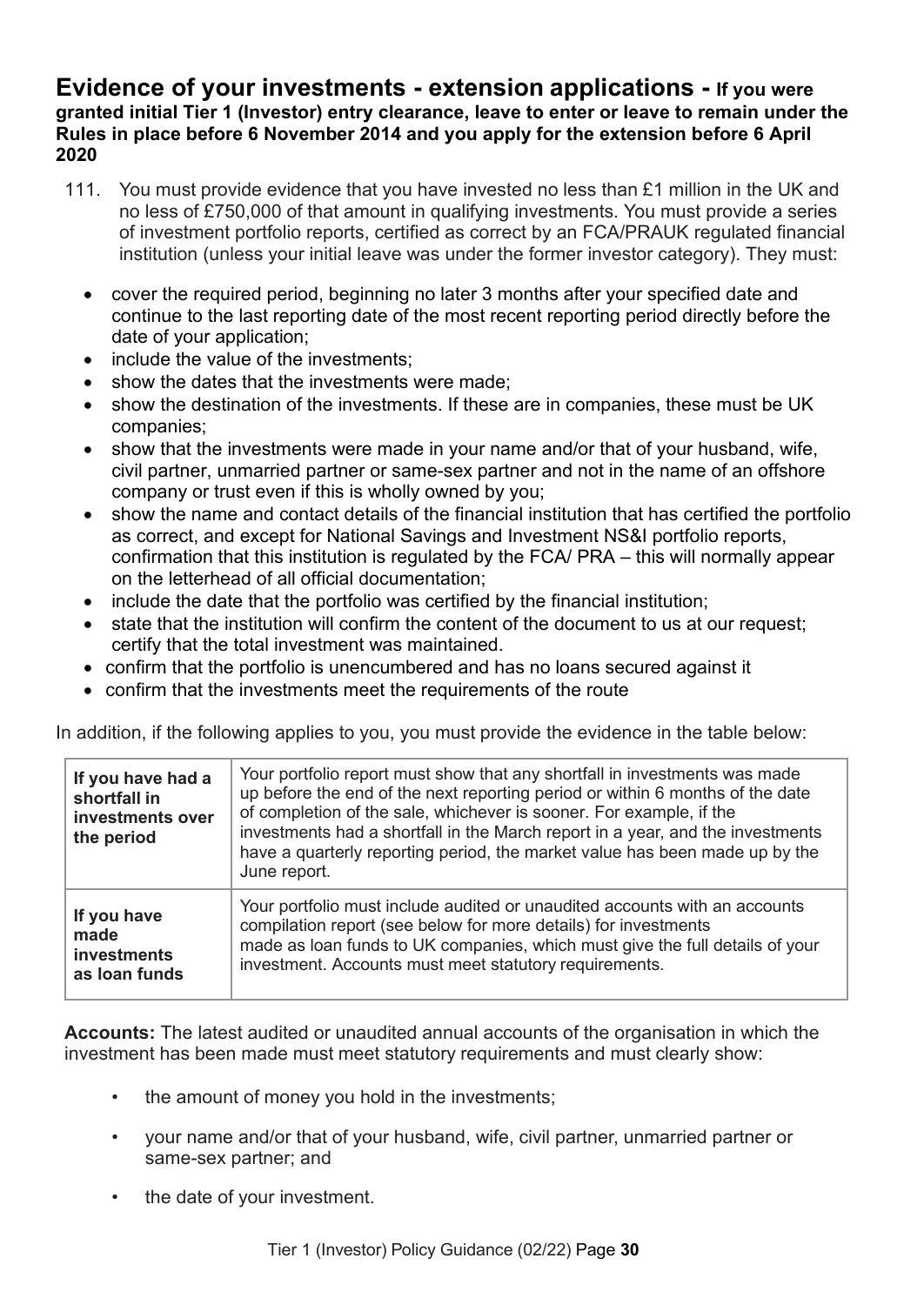If the organisation is not required to produce audited accounts, we will consider unaudited accounts plus an accounts compilation report from an accountant. The report must show the amount of money held in the investments. The accountant must have a valid licence to practise or practising certificate and must be a member of the Institute of Chartered Accountants in England and Wales (ICAEW), the Institute of Chartered Accountants in Scotland (ICAS), the Institute of Chartered Accountants in Ireland (ICAI), the Association of Chartered Certified Accountants (ACCA), the Association of Authorised Public Accountants (AAPA), the Charted Institute of Public Finance and Accountancy (CIPFA), the Institute of Financial Accountants (IFA), the Charted Institute of Management Accounts (CIMA), the Association of International Accountants (AIA), or the Association of Accounting Technicians (AAT). Please refer to the life [of a company page](https://www.gov.uk/government/publications/life-of-a-company-annual-requirements) on GOV.UK.

**If you apply for your extension on or after 6 April 2020, you must also provide evidence showing that you have increased your qualifying investments to at least £2 million before you applied for your extension.**

# <span id="page-34-0"></span>**Balance of funds - extension applications - If you were granted initial Tier 1 (Investor) entry clearance, leave to enter or leave to remain under the Rules in place before 6 November 2014 and you apply for the extension before 6 April 2020**

112. This is any balance of funds necessary to bring your investments in the UK up to £1 million if you have invested between £750,000 and £1 million in qualifying investments.

| <b>Type of investment</b>                                                                                         | Document you<br>must provide                                    | What the document must show                                                                                                                                                               |
|-------------------------------------------------------------------------------------------------------------------|-----------------------------------------------------------------|-------------------------------------------------------------------------------------------------------------------------------------------------------------------------------------------|
| <b>Assets</b><br>When using property only the<br>unmortgaged portion of<br>your own home can be                   | Document<br>confirming the<br>purchase, for<br>example, deed of | • the assets purchased;<br>• the value of the assets;                                                                                                                                     |
| considered, up to a value of<br>sale and the<br>£250,000. Please see below<br>valuation.<br>for more information. |                                                                 | • the date of purchase; and<br>• the owner.                                                                                                                                               |
| Money on deposit in the<br><b>UK</b>                                                                              | A statement of<br>account(s)                                    | • the official headed stationery of the<br>institution holding the funds. NB You<br>must ensure that the institution will<br>confirm the content of the document to<br>us at our request; |
|                                                                                                                   |                                                                 | • your name and/or that of your husband,<br>wife, civil partner, unmarried partner or<br>same-sex partner;                                                                                |
|                                                                                                                   |                                                                 | • the date that the money was deposited;<br>and                                                                                                                                           |
|                                                                                                                   |                                                                 | • the amount of money.                                                                                                                                                                    |

In these circumstances, you must provide one of the following documents: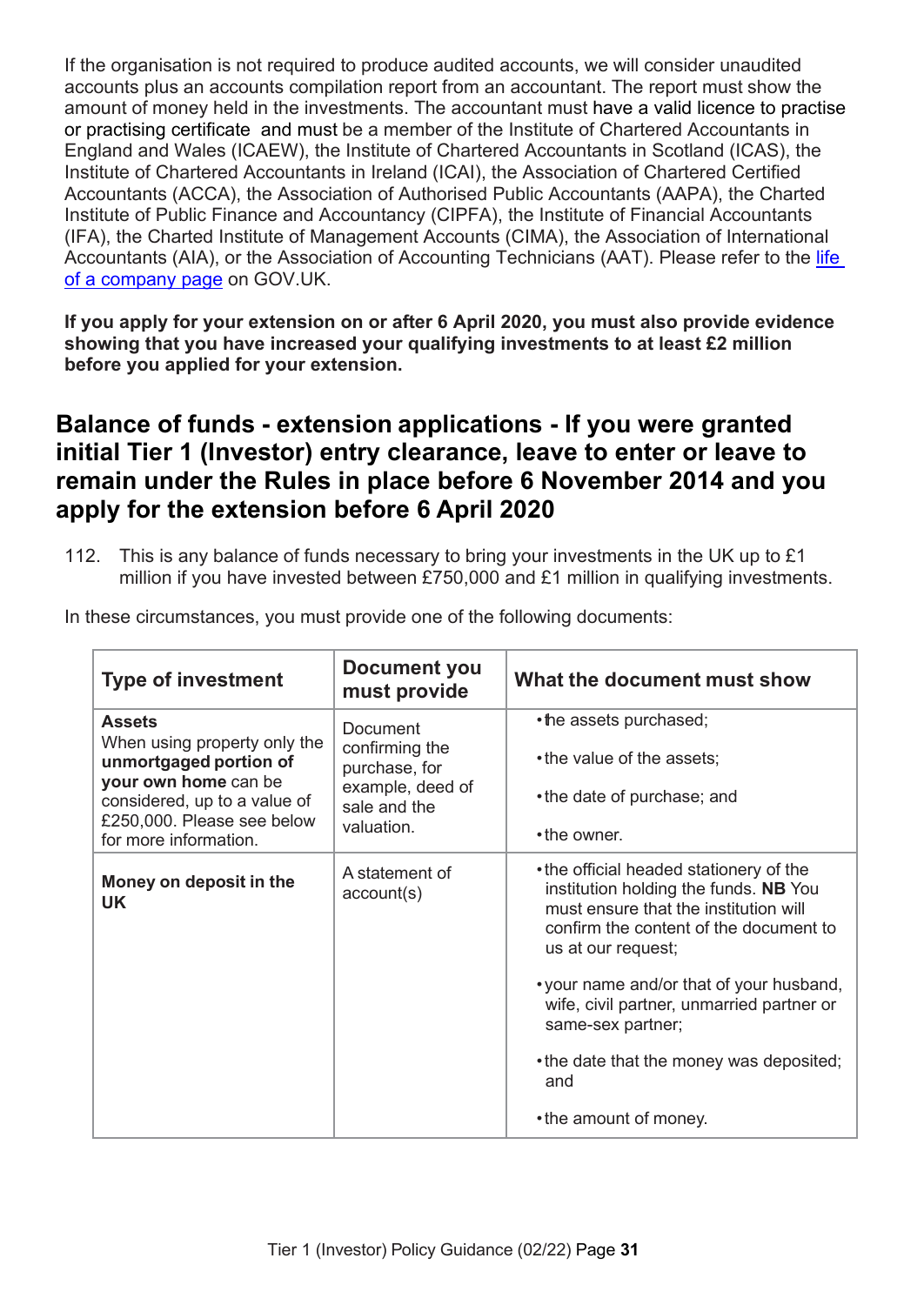| or                                                                              | • the amount of money held in the<br>investments;                                                                                                                                                                                               |
|---------------------------------------------------------------------------------|-------------------------------------------------------------------------------------------------------------------------------------------------------------------------------------------------------------------------------------------------|
| A letter from the<br>financial institution<br>that holds the cash<br>on deposit | • your name (or that of your husband, wife,<br>civil partner, or unmarried or same-sex<br>partner);                                                                                                                                             |
|                                                                                 | • the date that the money was deposited;                                                                                                                                                                                                        |
|                                                                                 | • the amount of money; and                                                                                                                                                                                                                      |
|                                                                                 | • the institutions official headed paper, and<br>the name of the authorised official of that<br>institution issuing the letter. NB You must<br>ensure that the institution will confirm the<br>content of the document to us at our<br>request. |
|                                                                                 |                                                                                                                                                                                                                                                 |

**Property valuation:** The valuation must have been provided on a report issued by a surveyor who is a member of the Royal Institution of Chartered Surveyors (RICS). This report must have been produced in the 6 months prior to the date of application.

**If you apply for your extension on or after 6 April 2020, you cannot rely on a balance of funds when providing evidence to show that you have increased your qualifying investments to at least £2 million.**

### <span id="page-35-0"></span>**Evidence of your investments - extension applications - If you were granted initial Tier 1 (Investor) entry clearance, leave to enter or leave to remain under the Rules in place on or after 6 November 2014**

113. You must provide evidence that you have invested no less than £2 million in the UK in qualifying investments.

You must provide a series of investment portfolio reports certified as correct by an FCA/PRA UK regulated financial institution. It must:

- cover the required period, beginning no later than the end of the 3-month timescale from your specified date and continue to the last reporting date of the most recent reporting period directly before the date of your application;
- show the destination of the investments., If these are in companies, these must be UK companies (see Annex A for more details);
- include the value of the investments, or, where relevant, the purchase price of the investments;
- include the date that the portfolio was certified by the financial institution
- show the dates that the investments were made
- show that the investments were made in your name and/or that of your husband, wife, civil partner, unmarried partner or same-sex partner and not in the name of an offshore company or trust, even if this is wholly owned by you;
- show the name and contact details of the financial institution that has certified the portfolio as correct, and confirmation that this institution is regulated by the FCA/ PRA – this will normally appear on the letterhead of all official documentation;
- state that the institution will confirm the content of the document to us at our request; and certify that the investment was maintained
- confirm that the portfolio is unencumbered and has no loans secured against it
- confirm that the investments meet the requirements of the route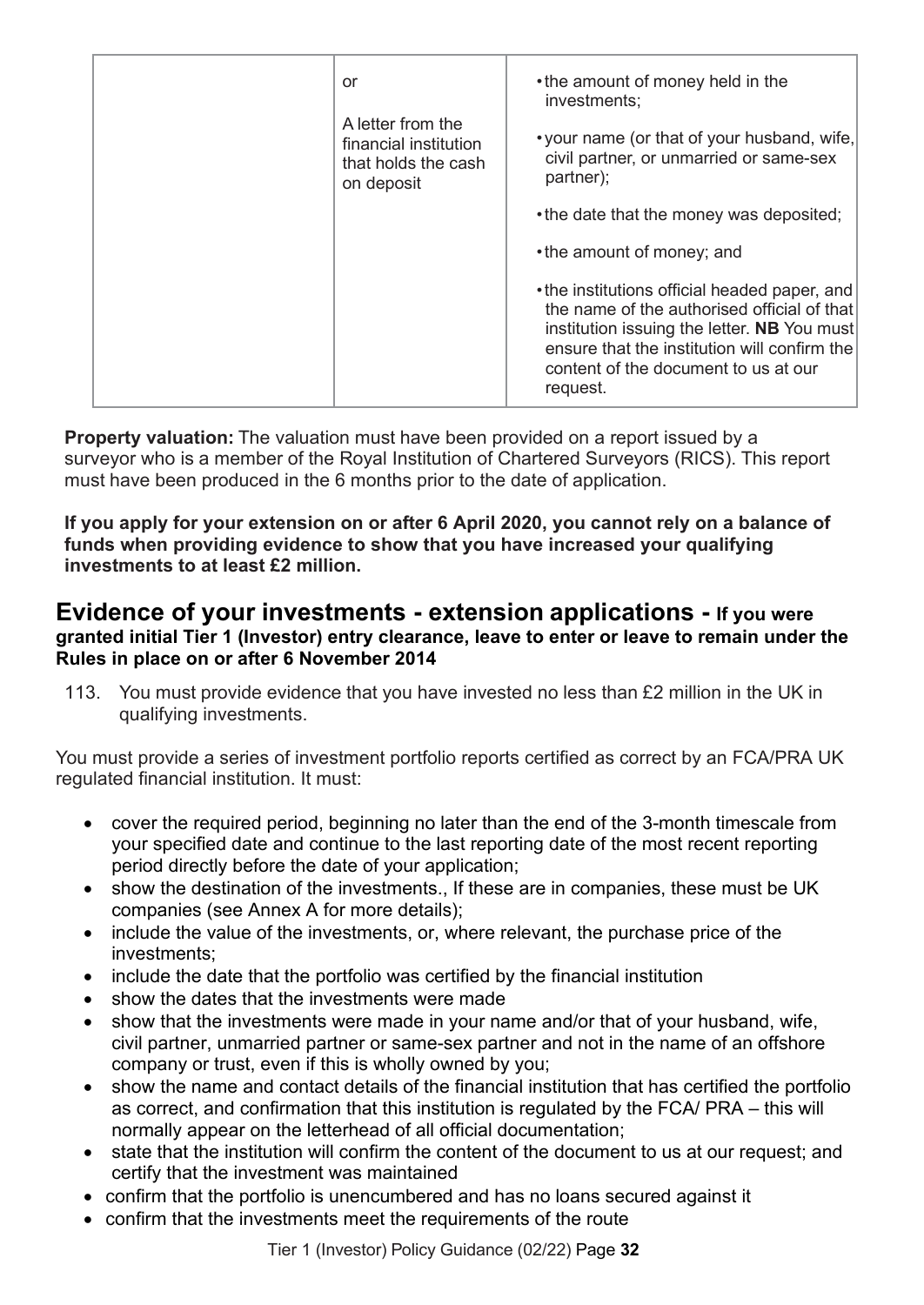In addition to the above, if the following applies to you, you must provide the evidence in the table below:

| If you have had a<br>shortfall in investments<br>caused by selling part<br>of or all of your portfolio<br>over the period                                                  | Where any part of the qualifying investments in the portfolio is sold<br>(whether at a gain or at a loss) during the specified continuous<br>period of leave, your portfolio must show that their gross proceeds<br>are re-invested in qualifying investments before the end of the next<br>reporting period, or within 6 months of the date of completion of<br>the sale, whichever is the earliest.<br>You are not required to top-up the value of your portfolio if the<br>market value of your investments falls. |
|----------------------------------------------------------------------------------------------------------------------------------------------------------------------------|-----------------------------------------------------------------------------------------------------------------------------------------------------------------------------------------------------------------------------------------------------------------------------------------------------------------------------------------------------------------------------------------------------------------------------------------------------------------------------------------------------------------------|
| If you have made<br>investments as loan<br>funds                                                                                                                           | Your portfolio must include audited accounts with an accounts<br>compilation report (see below for more details) for investments<br>made as loan funds to UK companies, which must give the full<br>details of your investment. Accounts must meet statutory<br>requirements.                                                                                                                                                                                                                                         |
| If you have invested in a<br>pooled investment<br>vehicle after 29 March<br>2019 (investment in<br>pooled investment<br>vehicles was not<br>permitted before this<br>date) | The FCA regulated financial institution must provide a letter<br>confirming that the pooled investment vehicle that has been<br>invested in has also received funding from a UK or devolved<br>government department or agency. This letter must state which<br>UK or devolved government department or agency invested in the<br>fund.                                                                                                                                                                               |

**Accounts:** The latest audited annual accounts of the organisation in which the investment has been made must meet statutory requirements and must clearly show:

- the amount of money you hold in the investments;
- your name and/or that of your husband, wife, civil partner, unmarried partner or same-sex partner; and
- the date of your investment.

If the organisation is not required to produce accounts, we will consider an accounts compilation report from an accountant. The report must show the amount of money held in the investments. The accountant must have a valid licence to practise or practising certificate and must be a member of the Institute of Chartered Accountants in England and Wales (ICAEW), the Institute of Chartered Accountants in Scotland (ICAS), the Institute of Chartered Accountants in Ireland (ICAI), the Association of Chartered Certified Accountants (ACCA), the Association of Authorised Public Accountants (AAPA), the Charted Institute of Public Finance and Accountancy (CIPFA), the Institute of Financial Accountants (IFA), the Charted Institute of Management Accounts (CIMA), the Association of International Accountants (AIA) or the Association of Accounting Technicians (AAT). Please refer to the [life of a company page](https://www.gov.uk/government/publications/life-of-a-company-annual-requirements) on GOV.UK.

# <span id="page-36-0"></span>**Specified date – All extension applications**

114. If you wish your **specified date** to be the date you entered the UK, you must provide evidence to establish this date. Evidence we will accept includes: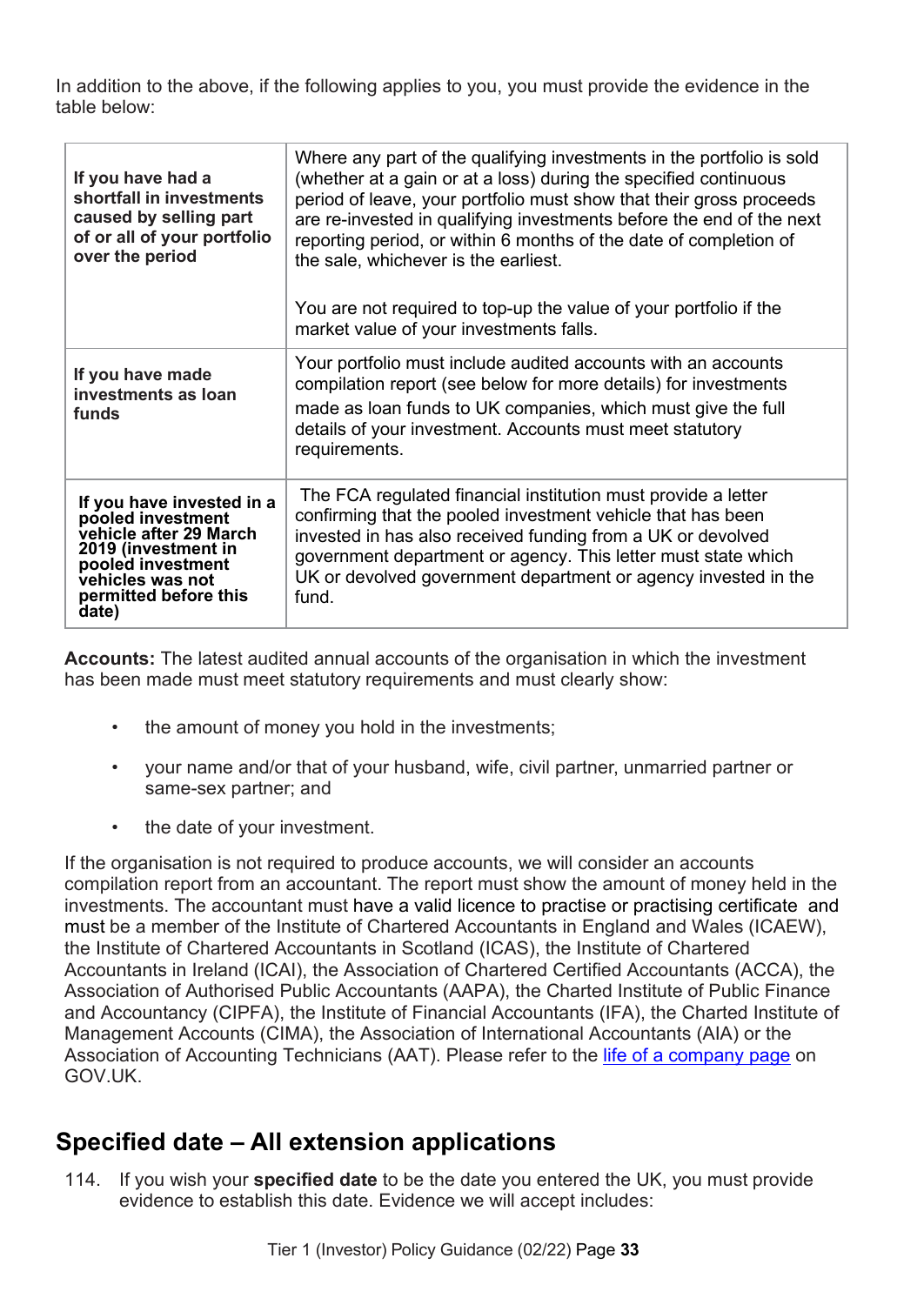- •Passport containing the visa stamped on entry to the UK;
- •Flight tickets and boarding card.

Where you cannot provide either of these pieces of evidence, you can supply other documents for consideration which prove the date you entered the UK.

- 115. We may curtail your leave as a Tier 1 (Investor) migrant if you are found not to have made the:
	- £1 million investment if you were initially granted Tier 1 (Investor) leave under the Rules in place before 6 November 2014; or
	- £2 million investment if you were initially granted Tier 1 (Investor) leave under the Rules in place on or after 6 November 2014.

In each case, it must be within 3 months of your **specified date.**

# <span id="page-37-0"></span>**Tier 1 (Investor) settlement (Indefinite Leave to Remain) applications**

- 116. This section describes the current requirements for settlement (also known as Indefinite Leave to Remain). You should always check the latest guidance before you apply.
- 117. The settlement form is called 'SET(O) Application for indefinite leave to remain in the UK in one of the categories listed in this form and a biometric immigration document'. The SET (O) form is available here: [www.gov.uk/government/publications/application-to](http://www.gov.uk/government/publications/application-to-settle-in-the-uk-form-seto)[settle-in-the-uk-form-seto.](http://www.gov.uk/government/publications/application-to-settle-in-the-uk-form-seto)
- 118. You will need to meet some requirements which apply to all Points Based System settlement applications and some which are specific to Tier 1 (Investor).
- 119. The Immigration Rules for settlement for Tier 1 (Investor) can be found at paragraph 245DF. These are available on our website here: [www.gov.uk/guidance/immigration](http://www.gov.uk/guidance/immigration-rules/immigration-rules-part-6a-the-points-based-system)[rules/immigration-rules-part-6a-the-points-based-system.](http://www.gov.uk/guidance/immigration-rules/immigration-rules-part-6a-the-points-based-system)

#### **Length of time in the United Kingdom needed to qualify – settlement**

- 120. You can apply for settlement under Tier 1 (Investor) once you have reached 5 years' continuous leave in the United Kingdom under the route.
- 121. However, if you meet additional criteria (explained below), you may apply for accelerated ILR after a continuous period of either 2 years or 3 years.
- 122. You cannot combine Tier 1 (Investor) leave with leave in any other category to meet the continuous leave requirement.
- 123. Your qualifying period can include time from the date your initial application (for entry clearance or leave to remain) was approved.
- 124. **You can apply for settlement up to 28 days before you will reach the qualifying period. If you apply earlier than that, your application may be refused**. Your qualifying period will be the 5, 3 or 2 years immediately before the date you apply for settlement or the 5, 3 or 2 years immediately before the date your settlement application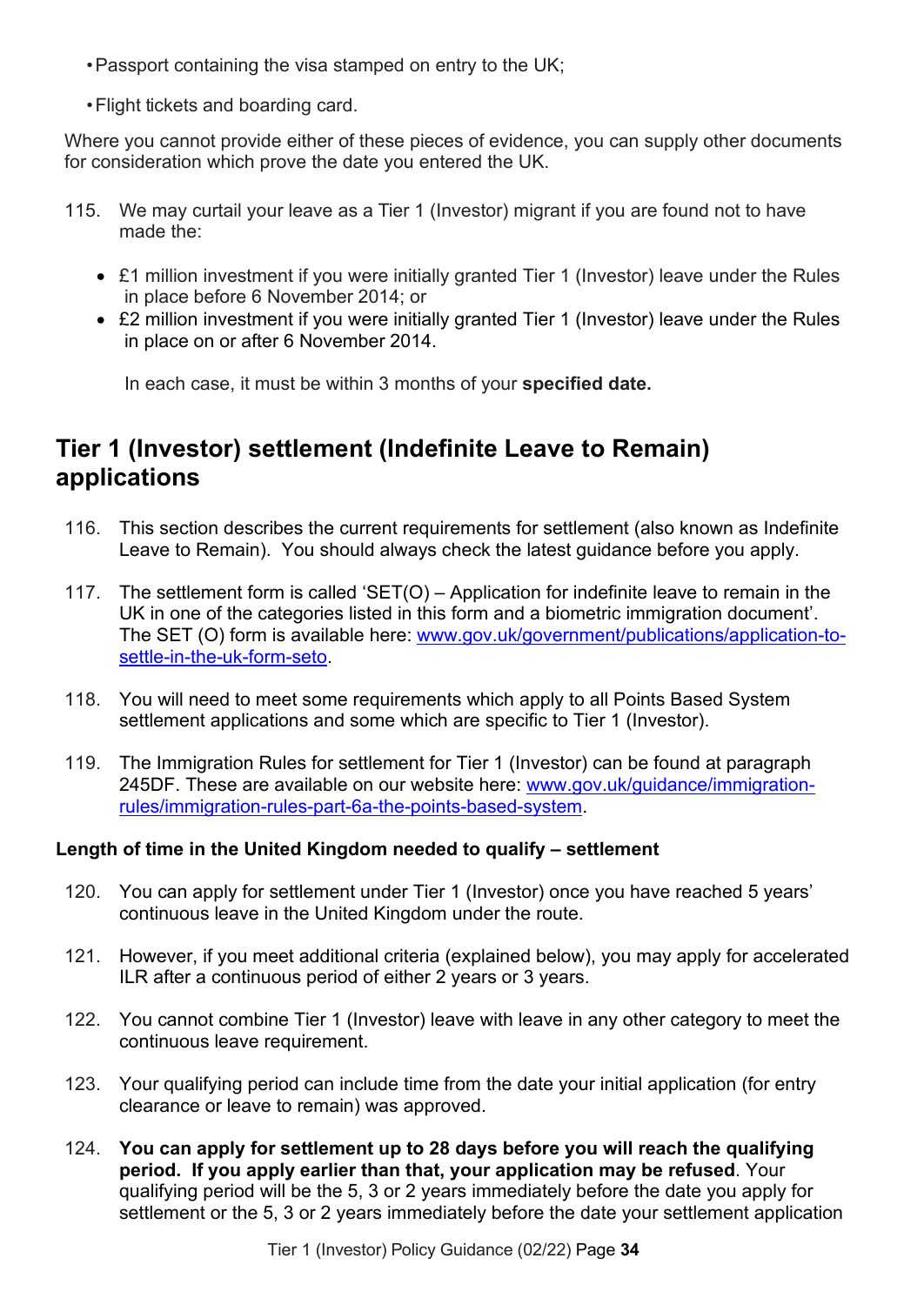is decided, depending on which is most beneficial to you. If you have spent more than the required time in the United Kingdom, we will only consider the most recent 5, 3 or 2 years as applicable.

#### **Absences – settlement**

- 125. You cannot have had more than 180 days' absence from the United Kingdom during any consecutive 12 months of the qualifying period.
- 126. You will need to list details of your absences from the United Kingdom, including the reasons for those absences, on the form but you will not need to provide any specified evidence to support this.
- 127. Whatever the reason for any absences from the United Kingdom, they will still be counted towards the maximum 180 days (but see information about delayed entry to the UK below). This includes any absences for work reasons, or serious and compelling reasons. The only exception is where you have been absent from the United Kingdom assisting with a national or international humanitarian or environmental crisis, such as the Ebola crisis which began in West Africa in 2014 and you can provide evidence that this was the purpose of the absence.
- 128. You can include time between your entry clearance being granted and you entering the United Kingdom as part of your continuous period. Absences between the date entry clearance is granted and the date you enter the United Kingdom are treated as an absence from the United Kingdom and will form part of the 180 days allowed within a continuous 12-month period.

For example, if you entered the United Kingdom 100 days after you obtained entry clearance and have a further 81 days' absence during the remainder of the continuous 12-month period, you will exceed the number of absences permitted from the United Kingdom. You would therefore not qualify for settlement 5, 3 or 2 years (as appropriate) after the date you obtained entry clearance. You would need to wait until a date where you have spent the relevant period in the United Kingdom with absences of less than 180 days in any consecutive 12-month period, before you could qualify.

- 129. You do not need to provide evidence to demonstrate a period of absence between obtaining entry clearance and entering the United Kingdom.
- 130. If you have been outside of the United Kingdom for more than 180 days in a consecutive 12-month period, you will need to start the qualifying period for settlement again. If this happens, you may need to obtain a further grant of limited leave to remain to complete your continuous period in the United Kingdom.
- 131. For settlement applications made from 11 January 2018, we consider absences from the UK on a rolling basis, rather than in separate consecutive 12-month periods. If your qualifying period includes leave granted before this date any absences during that leave will be considered under the previous rules – in separate 12-month periods, ending on the same date as you make your settlement application.

#### For example:

You apply for settlement on 30 June 2020. Your continuous period includes the following grants of leave: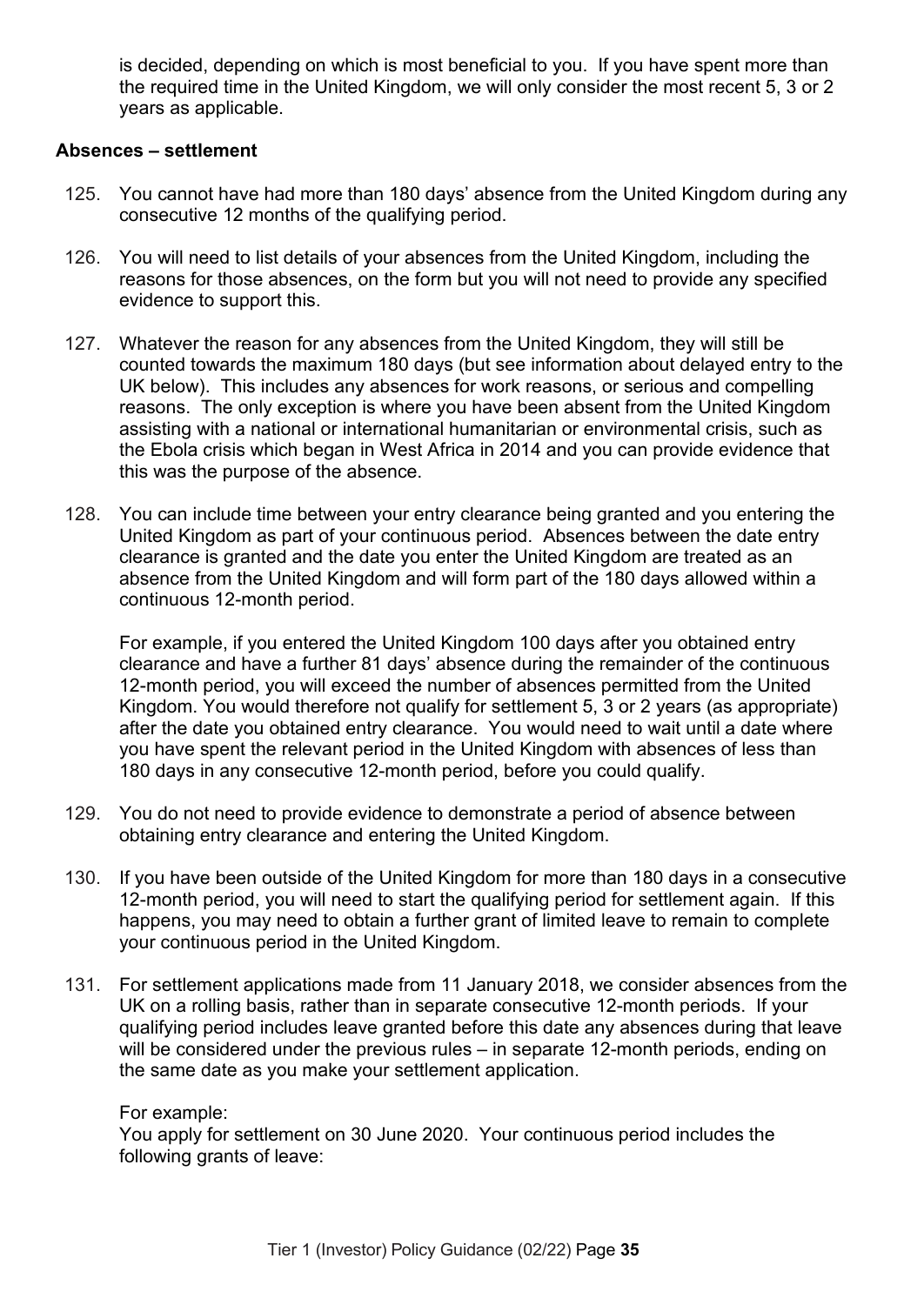- One grant of leave from 1 July 2015 to 28 July 2018 Any absences during this grant of leave will be considered in separate 12 month periods, ending on 30 June each year.
- One grant of leave from 29 July 2018 to 30 June 2020 Any absences during this grant of leave will be considered on a rolling basis. We will not include any absences from the previous grant of leave when we assess this.

### **Specific Tier 1 (Investor) Criteria – settlement**

132. Settlement applications are made to the Home Office. The investment criteria you need to meet differ depending on when you first entered the route and when you apply for settlement, as set out in the table below.

| You were initially<br>granted under the<br>rules in place | You apply for<br>settlement                               | <b>Required investment</b>                                                                                                                                                                                                                                                                                                    |
|-----------------------------------------------------------|-----------------------------------------------------------|-------------------------------------------------------------------------------------------------------------------------------------------------------------------------------------------------------------------------------------------------------------------------------------------------------------------------------|
| Before 6<br>November 2014                                 | Before 6 April<br>2022                                    | At least £1 million for 5 years, with at least 75%<br>by way of share capital or loan capital in active<br>and trading UK-registered companies or UK<br>Government bonds, and the remaining balance<br>in the UK by the purchase of assets or by<br>maintaining money on deposit in a UK-<br>regulated financial institution. |
| Before 6<br>November 2014                                 | On or after 6<br>April 2022 but<br>before 6 April<br>2025 | At least £2 million for 5 years by way of share<br>capital or loan capital in active and trading UK-<br>registered companies or UK Government<br>bonds. You will only be able to include time<br>from when your investment was increased to<br>£2 million towards your continuous period.                                     |
| Before 6<br>November 2014                                 | On or after 6<br>April 2025                               | At least £2 million for 5 years by way of share<br>capital or loan capital in active and trading UK-<br>registered companies or UK Government<br>bonds, but any investment must be moved out<br>of UK Government bonds and into other<br>qualifying investments before 6 April 2025.                                          |
| After 6 November<br>2014 but before 29<br>March 2019      | Before 6 April<br>2025                                    | At least £2 million for 5 years by way of share<br>capital or loan capital in active and trading UK-<br>registered companies or UK Government<br>bonds.                                                                                                                                                                       |
| After 6 November<br>2014 but before 29<br>March 2019      | On or after 6<br>April 2025                               | At least £2 million for 5 years by way of share<br>capital or loan capital in active and trading UK-<br>registered companies or UK Government<br>bonds, but any investment must be moved out<br>of UK Government bonds and into other<br>qualifying investments before 6 April 2025.                                          |
| On or after 29<br>March 2019                              |                                                           | At least £2 million for 5 years by way of share<br>capital or loan capital in active and trading UK-<br>registered companies                                                                                                                                                                                                  |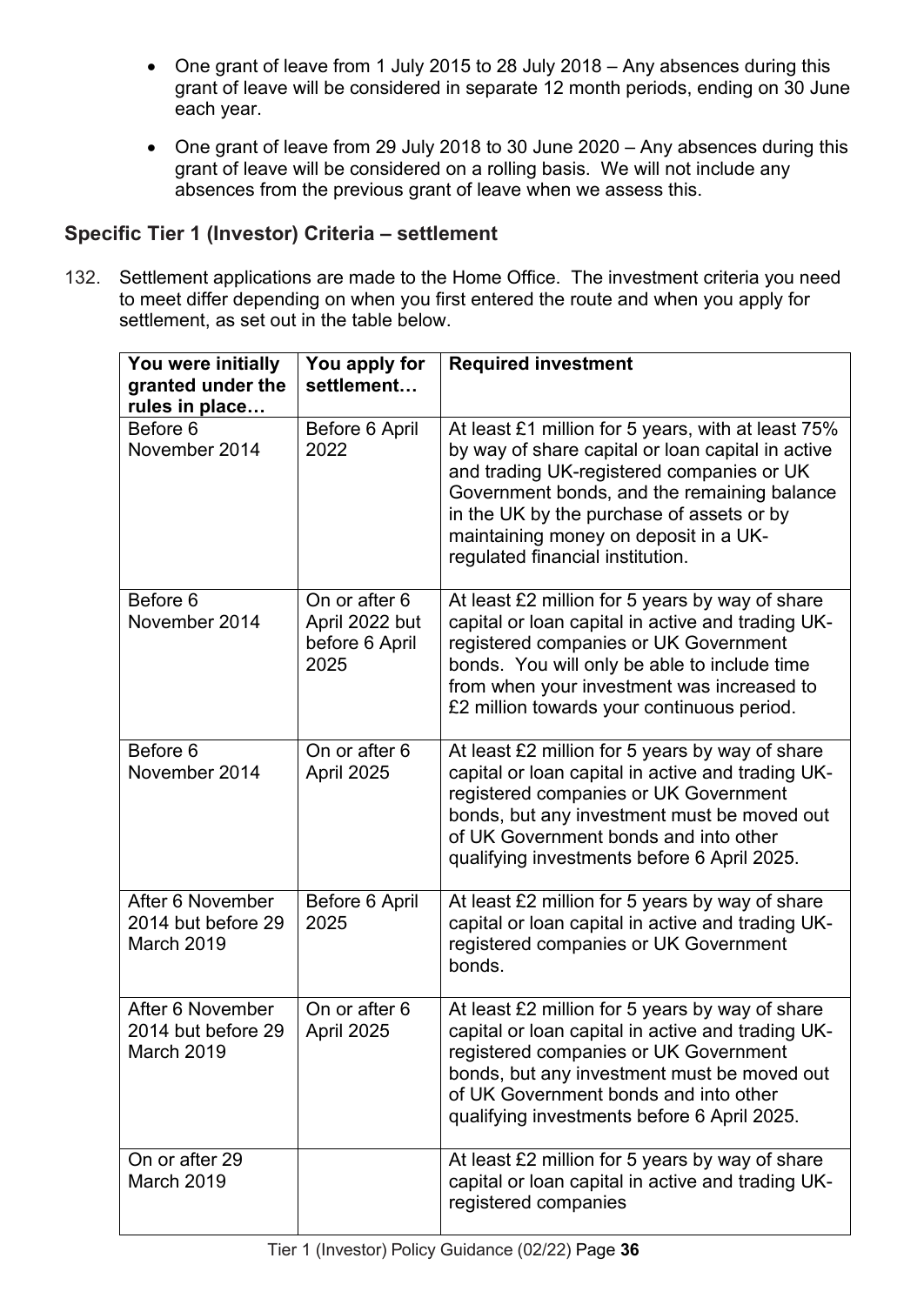- 133. The same restrictions on investments that apply to limited leave applications are applicable. You can apply for settlement sooner if you invest a greater amount for a shorter period. The continuous period is either:
	- $\circ$  2 years, if you can demonstrate that you have invested £10 million as detailed above;
	- $\circ$  3 years, if you can demonstrate that you have invested £5 million as detailed above; or
	- $\circ$  5 years, if you can demonstrate that you have invested £2 million as detailed above (or £1 million if relying on the first row of the table above).
- 134. You must have spent the specified continuous period lawfully in the United Kingdom, with absences from the United Kingdom of no more than 180 days in any 12 calendar months during that period.
- 135. If you have spent time with valid leave in the Bailiwick of Guernsey, the Bailiwick of Jersey or the Isle of Man in a category equivalent to Tier 1 (Investor), you may include this time in your continuous period of lawful residence, provided the most recent period of leave was as a Tier 1 (Investor) Migrant in the United Kingdom. In any such case, you must not have absences from the Bailiwick of Guernsey, the Bailiwick of Jersey or the Isle of Man (as the case may be) of more than 180 days in any 12 calendar months during the specified continuous period.
- 136. The investment must have been made no earlier than 12 months before the date of the application which led to your first grant of leave as a Tier 1 (Investor) Migrant. The level of investment must have been at least maintained throughout the relevant specified continuous period, other than in the first 3 months of that period, and you must provide the specified documents to show that this requirement has been met (see the specified documents section below for more details).
- 137. Your investment funds must be money of your own, under your control in the UK. However, you may rely on loaned funds instead if you entered the Tier 1 (Investor) route before 6 November 2014 and you apply for settlement before 6 April 2022, and any of the following apply:
	- your continuous period is 5 years, you own personal assets which, taking into account any liabilities to which they are subject, have a value of not less than £2 million and you have money under your control and disposable in the United Kingdom amounting to not less than £1 million which has been loaned to you by a United Kingdom regulated financial institution; or
	- your continuous period is 3 years, you own personal assets which, taking into account any liabilities to which they are subject, have a value of not less than £10 million and you have money under your control and disposable in the United Kingdom amounting to not less than £5 million which has been loaned to you by a United Kingdom regulated financial institution; or
	- your continuous period is 2 years, you own personal assets which, taking into account any liabilities to which they are subject, have a value of not less than £20 million and you have money under your control and disposable in the United Kingdom amounting to not less than £10 million which has been loaned to you by a United Kingdom regulated financial institution.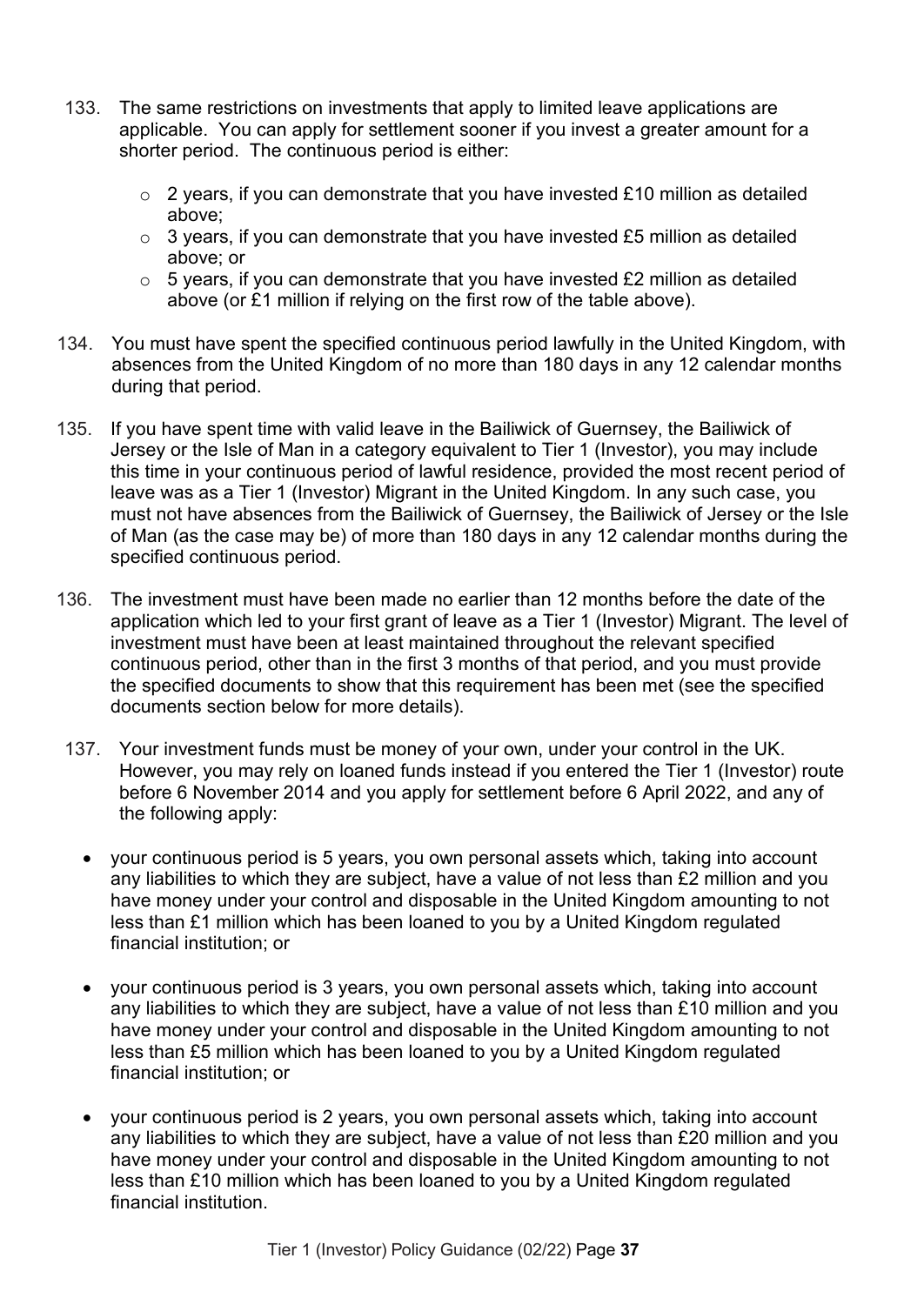#### **Increasing investment for accelerated settlement – settlement**

- 138. If you previously obtained entry clearance or a grant of leave to remain by demonstrating that you had a lower level of funds available to invest but, after you were granted leave, you increased this in order to take advantage of accelerated settlement, you must provide evidence of these additional funds. Further details on how to demonstrate funds is available earlier in this guidance.
- 139. As set out in the earlier section, you need to provide evidence that you held the funds for a minimum period before investing them, or provide evidence of the source of those funds. The minimum period is:
	- 90 days, if your initial leave as a Tier 1 (Investor) Migrant was granted under the rules in place before 29 March 2019 **and** the date of your settlement application is before 6 April 2025;
	- 2 years in all other cases
- 140. You will only be able to include time from up to 3 months before your investment was increased to £5 million or £10 million towards your accelerated continuous period. For example:

If you were granted leave on 1 January after demonstrating you had £2 million to invest and you increased your investment to £10 million on 1 June, you would not be able to include the period 1 January to 1 March in your continuous 2-year period.

### **Specified Date - Settlement**

- 141. You must have invested the amount required in your initial application no later than 3 months after your specified date. This may be a lower investment than you are relying on for settlement (For example, if you are applying for accelerated settlement using investment of £10 million, you only need to have invested £2 million within 3 months of the specified date, not £10 million. Your continuous period for settlement will still be determined by the date you invested the full £10 million). Your specified date:
	- where you were granted entry clearance as a Tier 1 (Investor) is either:
		- o your date of entry to the United Kingdom where there is evidence to establish this date; or
		- $\circ$  the date of your entry clearance where there is no evidence to establish your date of entry to the United Kingdom; or
	- where you were granted leave to remain as a Tier 1 (Investor), is the date of your grant of leave to remain as a Tier 1 (Investor), shown on your approval letter.
- 142. Where you made your investment prior to the application which led to your first grant of leave as a Tier 1 (Investor), and this investment was made no earlier than 12 months before the date of that application, this will also meet these requirements.
- 143. If you wish your specified date to be the date you entered the United Kingdom as a Tier 1 (Investor), you must provide evidence to establish this date. The evidence you must supply is shown earlier in the section on specified documents for extension applications.
- 144. Where evidence of entry is not available, or where you were originally granted entry clearance in a category other than Tier 1 (Investor), the 3 months will be from the date that you were granted entry clearance, leave to enter, or leave to remain in the Tier 1 (Investor) category.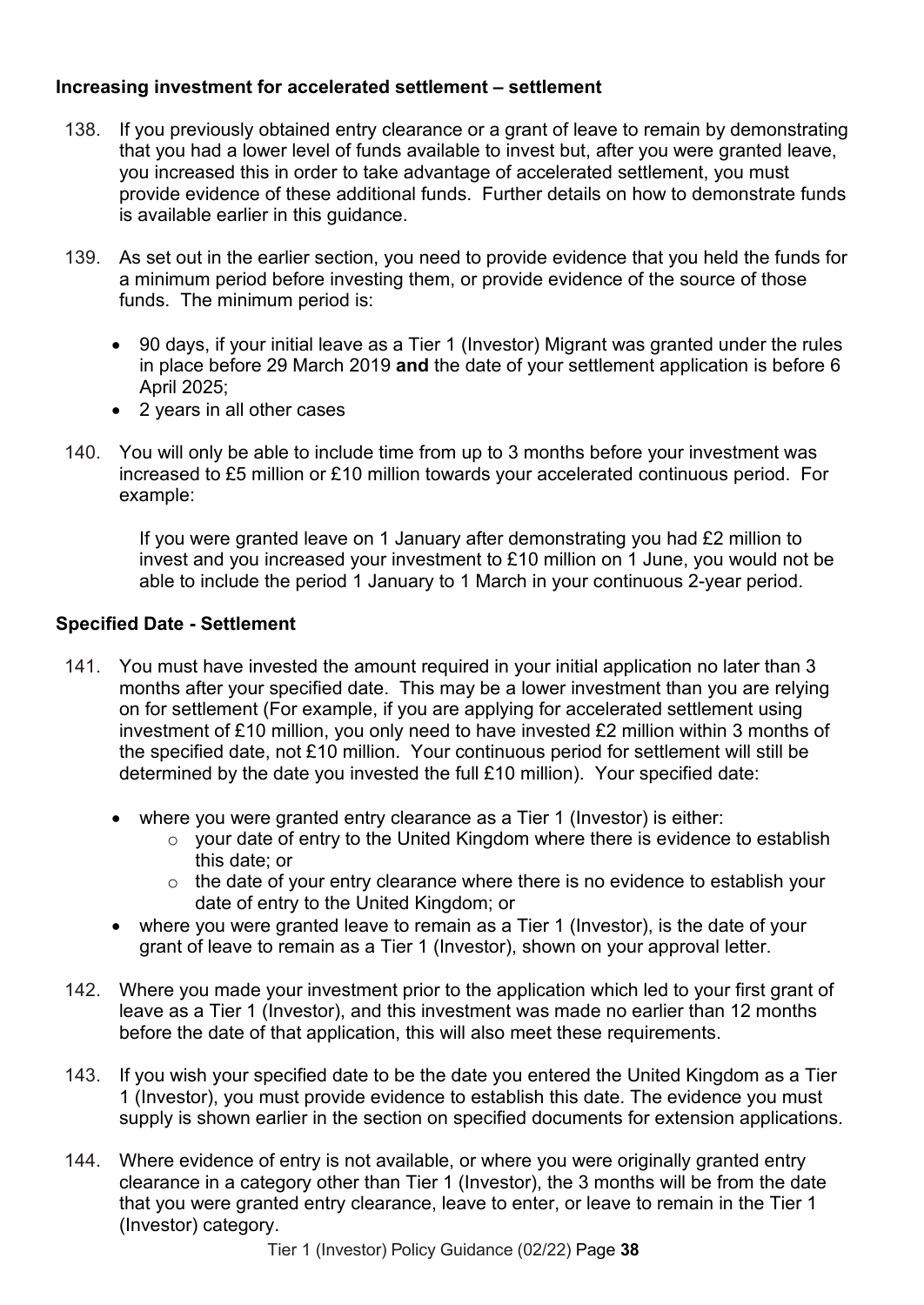- 145. We will expect you to have invested your funds in the United Kingdom at the earliest opportunity. You should not wait until near the end of the 3 months before trying to invest.
- 146. If there are exceptionally compelling reasons for the delay in investing we will consider waiving this requirement, but the reasons must be:
	- Unforeseeable, and
	- Outside of your control.

For example, we will not take into account delays caused by your failing to take action in time to meet the criteria.

#### **Specified Documents - settlement**

- 147. Previous sections of this guidance contain more details of the specified documents you should provide to demonstrate the settlement criteria.
- 148. If your situation is unusual or particularly complex, you may also wish to consider including a covering letter with your application. The covering letter should give an explanation of how the specified documents you are providing demonstrate that you have met the requirements for settlement. Your application will be processed without a covering letter but it may speed up the consideration if your situation is unusual or particularly complex.

#### **General Grounds for Refusal – settlement**

149. As with Tier 1 (Investor) limited leave applications, you will also be subject to General Grounds for Refusal. This means that even if you qualify under the Tier 1 (Investor) rules there may be other reasons (such as your immigration history, whether you have previously provided fraudulent documents to the Home Office, whether you have been convicted of a serious crime etc) that may lead to the application being refused.

#### **Knowledge of Life and Language - settlement**

- 150. When you apply for settlement you are required to show that you have knowledge of life and language in the United Kingdom before you can be granted (unless you fall under an exemption).
- 151. You can demonstrate this by passing both the Life in the UK test and holding an English speaking and listening qualification at level B1 or above.
- 152. More information on Life in the UK test, including how to book and the relevant exemptions, can be found here: [www.gov.uk/life-in-the-uk-test.](http://www.gov.uk/life-in-the-uk-test)
- 153. More information on the language requirement can be found here: [www.gov.uk/english](http://www.gov.uk/english-language)[language.](http://www.gov.uk/english-language)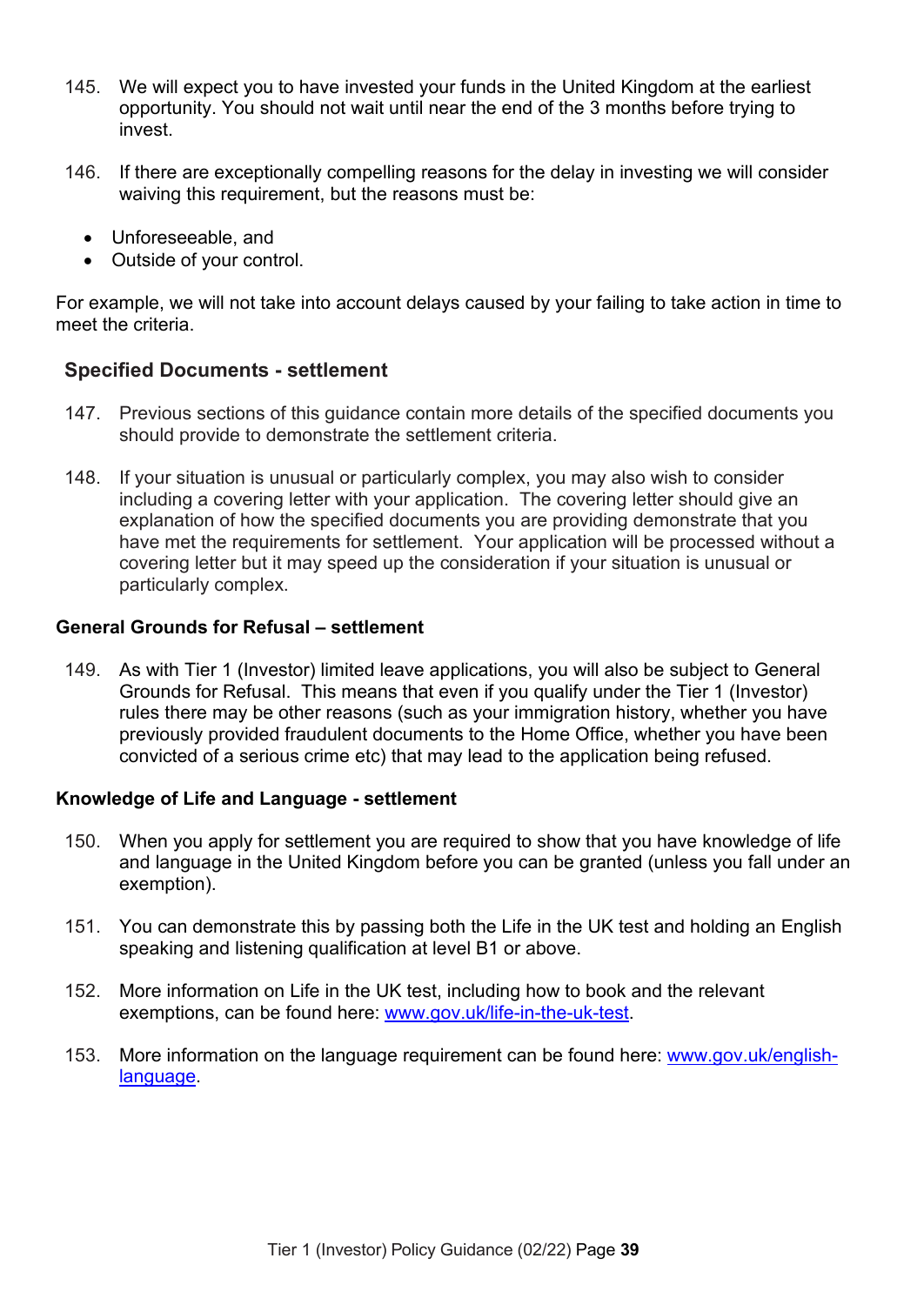# <span id="page-43-0"></span>**Annex A - Glossary of Terms and Further Information**

### **Active and trading UK companies**

A1.In order to count for the award of points, investments made as loan or share capital must be made in companies that are active and trading.

A company considered to be active and trading for the purposes of Tier 1 (Investor) if you entered the route after 29 March 2019 is one that:

- Is registered with Companies House in the UK;
- Is registered with HM Revenue and Customs for corporation tax and PAYE;
- Has accounts and a UK bank account with both showing regular trading of its own goods or services; and
- Has at least 2 UK based employees who are not its directors

If you entered the route before 29 March 2019 an active and trading company is one that can demonstrate it is doing business.

Non-trading companies and dormant companies will not be accepted for the award of points for loan or share capital. Further information on dormant companies is available on the [Companies](https://www.gov.uk/government/organisations/companies-house)  [House section](https://www.gov.uk/government/organisations/companies-house) of the GOV.UK.

Multinational companies that are registered as UK companies with either a registered office or head office in the UK are acceptable.

#### **Assets or possessions will not be accepted for the award of points for initial applications**

A2.Funds that you claim are available, but have not been converted to money, will not be accepted for the award of points for initial applications. This includes estimates of the money that will become available when assets are sold. This is because, until the sale of these assets is complete and cash transferred to the seller, there is no guarantee that the estimated value of the assets will be realised.

Property purchased in the UK will not be accepted as evidence for an initial application, but may be accepted as evidence of the balance of your funds for an extension application.

### **Balance of funds**

A3.If you were granted initial Tier 1 (Investor) entry clearance, leave to enter or leave to remain under the Rules in place before 6 November 2014 and you apply for the extension before 6 April 2020 or settlement before 6 April 2022, major assets in the UK, such as unmortgaged property, may be taken into account for the balance of funds, provided that they do not make up more than £250,000 of the £1 million investment sum required. The following can be taken fully into account subject to a limit of £250,000:

- Only the value of the unmortgaged portion of your own home, excluding any share owned by any other person (other than your spouse, civil partner, or partner) in the case of a tenancy in common, will count towards the balance of funds. The valuation of the portion of the property that you may rely on must be provided by a surveyor who is a member of the Royal Institution of Chartered Surveyors (RICS). For more information on membership of RICS, please see [www.rics.org.](http://www.rics.org/) This valuation must have been produced within the 6 months prior to the date of application;
- assets in the UK held for investment purposes (but not personal possessions);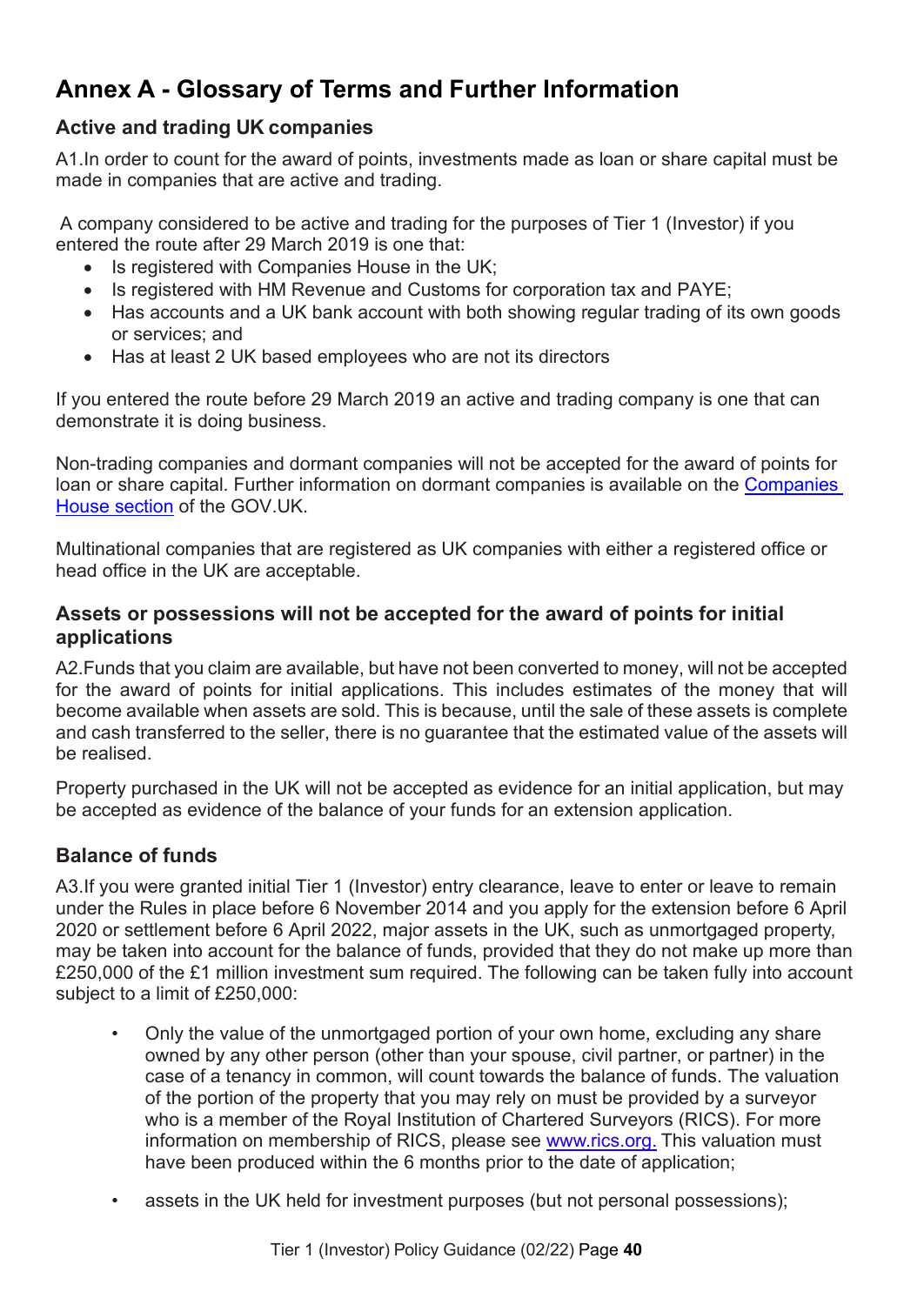- the value of all other investment in the UK (including for example any investments in open-ended investment companies); and
- cash on deposit in the UK.

### **Certified copy**

A4.A duplicate of an original document, certified as an exact reproduction, usually by the officer or clerk responsible for issuing or keeping the original, or by a solicitor, notary public, Justice of the Peace or by any other person authorised to take a statutory declaration. The certified copy should be accompanied by a certificate, stamp or seal and the certifier's signature.

### **Confirmation that the financial institution is regulated by the home regulator**

A5.We may seek to confirm that a financial institution is regulated by the home regulator. We may do this by accessing the appropriate website and/or by contacting the institution directly.

A6. We will access the [Financial Services Register](http://www.fca.org.uk/register) first. Institutions are registered as 'firms' under the name of the institution or as 'individuals' if a person is the authorised body.

### **Currency conversion**

A7.The exchange rate used for overseas currency will be a rate conversion made using the exchange rate shown on the OANDA website on the date the application was made. We use the OANDA [database](http://www.oanda.com/) to convert any quoted amount of overseas funds into pounds sterling when considering Investor applications.

### **European Economic Area (EEA) financial institutions**

A8.If the EEA firm is already operating in the UK, it will be on the Financial Services Register. If not, the firm must be registered for operations in the country in which it operates (see the lists of regulatory bodies on the IOSCO website under A13 above). Under what is termed 'passporting' agreements, an EEA firm can provide financial services in the UK if it is entitled to carry on an activity in another EEA state but, in this case, the firm must still be regulated by the appropriate overseas authority.

### **The FCA and PRA listing process**

A9.The authorisation process has been split between FCA and PRA. Firms carrying out PRA regulated activities as a bank, credit union, insurer, or managing agent of a Lloyds syndicate need to apply to the PRA for authorisation, but authorisation will not be granted unless the FCA is also satisfied that it should be. Firms that will be dual regulated should apply to the PRA unless directed otherwise. Solo regulated firms e.g. e-money institutions and payments service institutions and other providers will need to apply to the FCA for authorisation. Firms that have applied to the FCA/PRA for registration may not carry on regulated activities until their registration is complete. This may take 3 months or longer in some cases.

### **Financial exchanges are not responsible for control**

A10.Financial exchanges are a form of market for the financial industry, and may be in charge of some of the listing and disclosure requirements for traded financial products on stock markets. These exchanges are not likely, however, to operate any form of control or monitoring of firms. Therefore, listing on a financial exchange cannot be accepted as an appropriate form of regulation of an overseas firm. For example, if a bank is listed on a recognised stock exchange, this is no guarantee that the bank is properly regulated and authorised. We will need to seek evidence of registration from an authority on one of the websites listed above.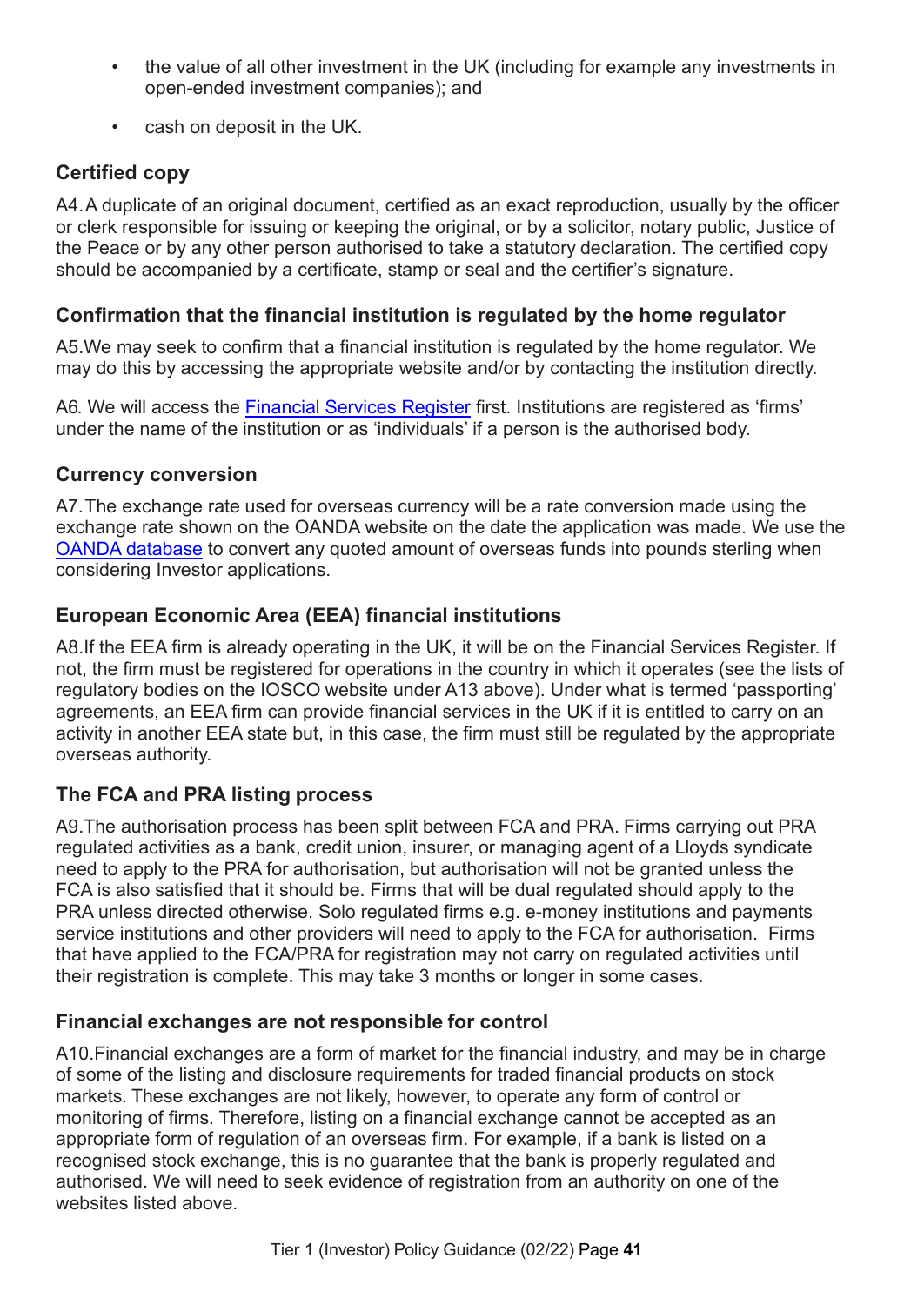### **Financial institutions**

A11.For the purposes of this guidance, a financial institution is one that acts as an agent that provides financial services for its clients. Common types of financial institutions include banks, building societies, credit unions, stock brokerages and asset management firms. This is not intended to be an exhaustive list. Financial institutions are responsible for transferring funds from investors to companies in need of those funds. Financial institutions fall under financial regulation from a government authority.

### **Financial regulation**

A12.Financial regulations are a form of control or supervision, which subjects financial institutions to local requirements, restrictions and guidelines, aiming to maintain the integrity of the financial system. This may be handled by either a government or non-government organisation. In the UK, by law, most financial service firms must be authorised by the Financial Conduct Authority (FCA) or the Prudential Regulation Authority (PRA) to do business in the UK.

### **The home regulator**

A13.The home regulator is an official financial regulatory body, appropriate to the type of financial transaction, in the country of operation where the funds are located.

### **Investments that will not be counted towards the award of points**

A14.Investors are required to make their investment in the UK in the form of UK share capital or loan capital or (for migrants who initially entered the route before 29 March 2019) UK Government bonds.

- The funds must not be invested through an offshore company or trust. The funds must not be held in offshore custody. This is to ensure, among other things, maximum tax benefit to the UK. We do not regard investment from offshore companies as investment in the UK.
- The funds must not be invested in open-ended investment companies, investment trust companies, investment syndicate companies (pooled resource / shared risk entities such as 'namecos' operating as part of a banking, underwriting or insurance syndicate, for example) or pooled investment vehicles. This is because such investments cannot be guaranteed to be in the UK. The only exception is where you invest in a pooled investment vehicle that has also received funding from a UK or devolved government department. This scenario is deemed to be acceptable as the involvement of a UK or devolved government department assures that the vehicle's onward investments are of benefit to the UK economy.

The funds must not be invested in companies mainly engaged in property investment, property management or property development (meaning in this context any investment or development of property to increase the value of property with a view to earning a return either through rent or a future sale, or both, or the management of property for the purposes of renting it out, or resale). The principle is that business income must be generated from the supply of goods and/or services and not derived from the increased value of property or any income generated through property, such as rent. This restriction does not, however, prevent you investing in companies that are mainly involved in construction services.

The funds must not be invested by using deposits with a bank, building society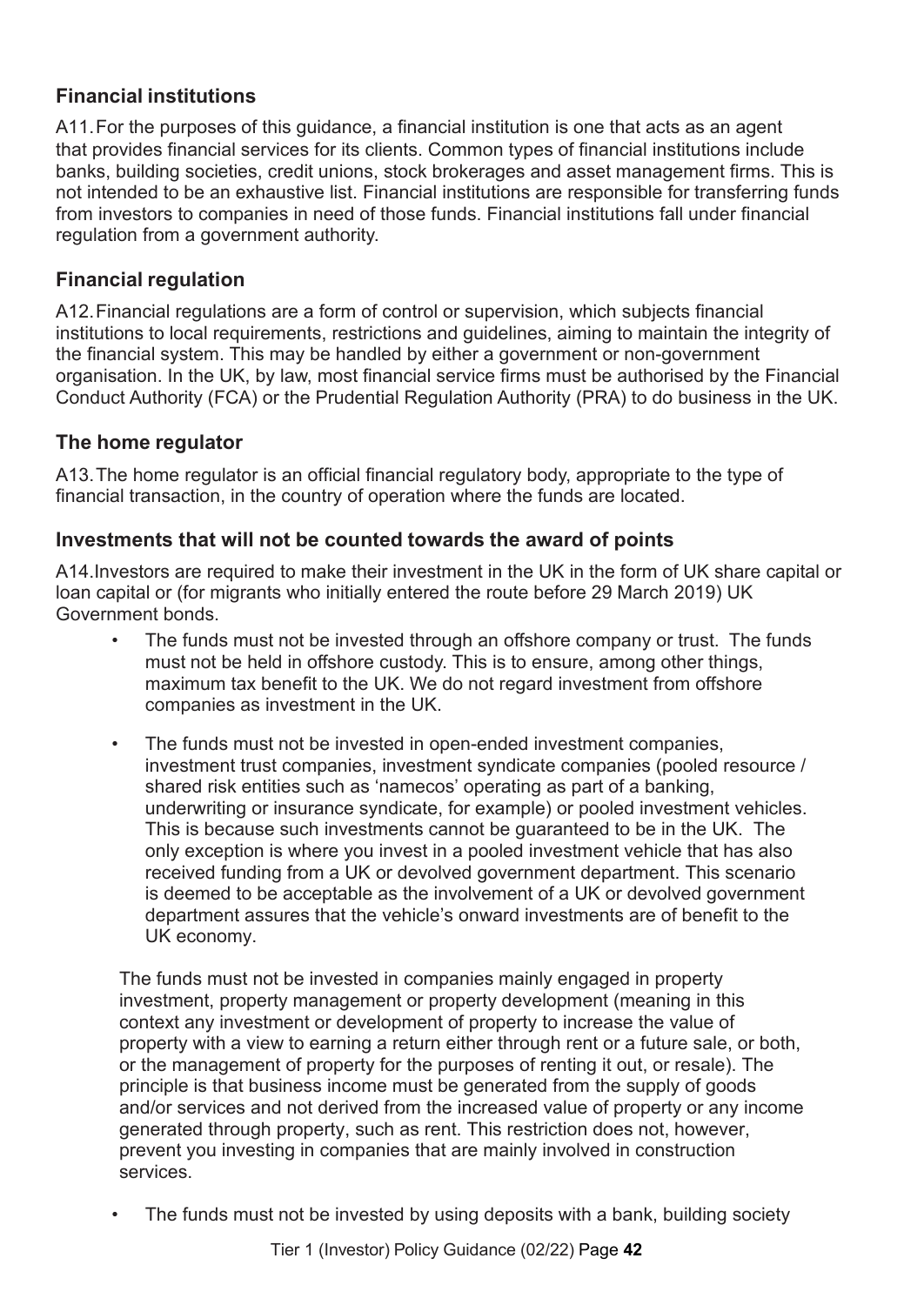or other enterprise whose normal course of business includes the acceptance of deposits except where the investment is made in bonds offered through NS&I.

- If your previous permission to stay was given under the Tier 1 (Investor) category this exclusion also applies to ISAs, premium bonds and saving certificates issued by the National Savings and Investment (NS&I).
- We will not approve applications that rely on leveraged investment funds, including the purchase of stocks or other investments by using borrowed funds (on margin). An investor who borrows money from their broker to purchase stocks uses leverage in order to increase their potential gain. However, if the investments decline in value, then the amount of money the investor loses is likely to increase too. The funds used will not be accepted as the investor's funds.
- There is a transitional arrangement for those who entered the category or applied to do so before 13 December 2012, where the investments may have been used as security for the loan used to purchase them. Investors meeting the transitional requirements must take no other loans against their investments, however, and the requirements to be in control of their funds and not to leverage investment funds otherwise continue to apply. **This transitional arrangement will end on 6 April 2020. If you apply for an extension or settlement after this date, you must have no loans against your investments (including the loan used to purchase them, if your initial grant of leave was under the rules in place before 6 November 2014 and you relied on loaned funds).**
- We will not accept applications that rely on money that a loan has been secured against, where another party would have a claim on the money if loan repayments were not met. This includes the scenario of a bank lending funds to you and then taking the investments as security.

#### **Legal representative**

A15.This is a person who oversees the legal affairs of someone else. Examples include the executor or administrator of an estate and a court-appointed guardian of a child or incompetent person. We will accept a lawyer or a notary public as a legal representative.

Lawyer: A professional person authorised to practise law, conduct lawsuits or give legal advice.

Notary public: A public official whose main powers include administering oaths and confirming signatures.

### **A new investment is required for initial applications.**

A16.You may only claim points for a new investment in the UK. A new investment is one that has been made within the 12 months immediately before the date of application. Investments that have been in the UK for longer than 12 months will not be considered for the award of points.

#### **Only money held in a regulated financial institution will be accepted for the award of points**

A17.The money relied on for initial applications must be held in one or more financial institutions (for example, a bank or building society), each of which must be regulated by the appropriate regulator in the country where they are operating. In order for a firm to hold money on someone's behalf, the financial institution must first be authorised by its home regulator and meet the minimum requirements to safeguard these funds. This activity is usually referred to as 'deposit taking'.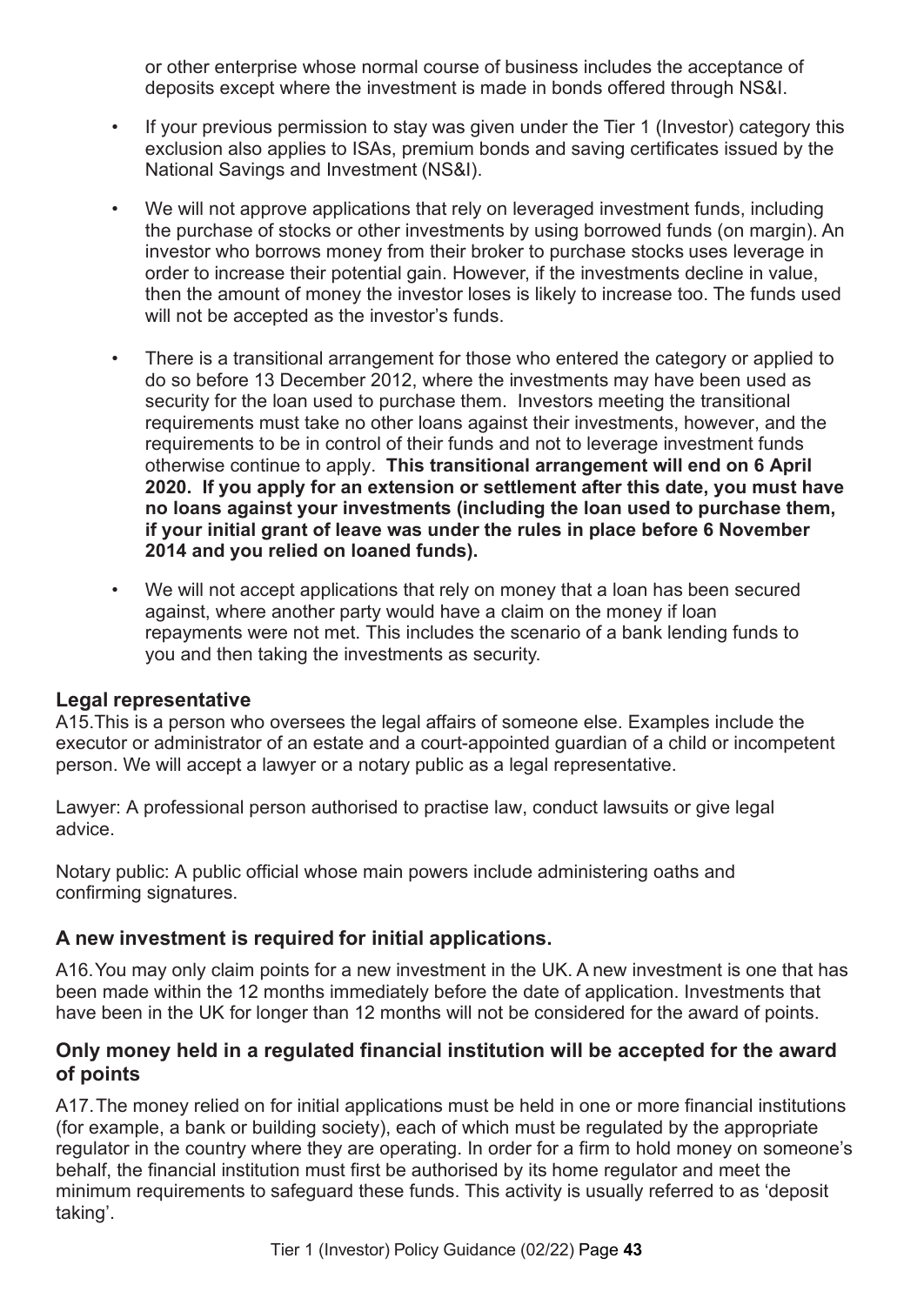Money held in a financial institution that is not regulated by the home regulator will not be accepted for the award of points.

### **Overseas institutions not regulated by the FCA/PRA**

A18.For overseas companies not registered with the FCA/PRA, we will use the information available from the [Companies House list](https://www.gov.uk/government/publications/overseas-registries) of overseas regulatory institutions under Worldwide registries.

Alternatively, for overseas institutions not registered with the FCA/PRA, we may also use the International Organization of [Securities Commissions \(IOSCO\)](http://www.iosco.org/) general membership lists.

Ordinary, associate and affiliate members make up a very high percentage of all overseas financial regulatory bodies on this site. Enquirers searching for a regulatory body may need to look under all 3 membership categories. For example, Canada's regulatory bodies are listed under affiliate bodies.

Central banks may also have supervision over some financial market. For a list of international central banks not registered with the FCA/PRA, we will use the list of central bank websites on the Bank for [International Settlements](http://www.bis.org/central_bank_hub_overview.htm) website.

A19.Overseas regulatory bodies appearing on any of these websites will be accepted as an appropriate regulatory body. Only overseas regulatory bodies appearing on the websites listed may be accepted for the purpose of this guidance. If an application relies on money held in a financial institution not regulated by one of these bodies, it will not be accepted for the award of points.

### **Portfolio**

A20.A portfolio of investments is a collection of investments all owned by the same person. Financial institutions measure the performance of the funds under their management. A report is usually made every quarter and will show a percentage change compared to the previous quarter.

### **A relationship similar in nature to marriage or civil partnership (including samesex and unmarried partners)**

A21.This is a relationship where 2 people have been living together in a relationship similar to marriage. You must show evidence of living together with your partner in the 2 years immediately before the application. This may include periods of up to 6 months spent apart when there are good reasons for the separation - for example, where it was not possible for one partner to accompany the other because of work commitments or looking after a relative. However, you must show that the relationship continued throughout that period -, for example, by giving evidence of visits or letters.

Where a couple have been living together for the 2 years before the application but have divided their time between countries, this will be enough to meet the requirement.

### **What is notarisation?**

A22.Notarisation is the certification by a notary public that the signature appearing on a document is genuine. Notaries assess documents and confirm that copies are exact representations of the original. A notarisation should include a notary's signature and an official stamp.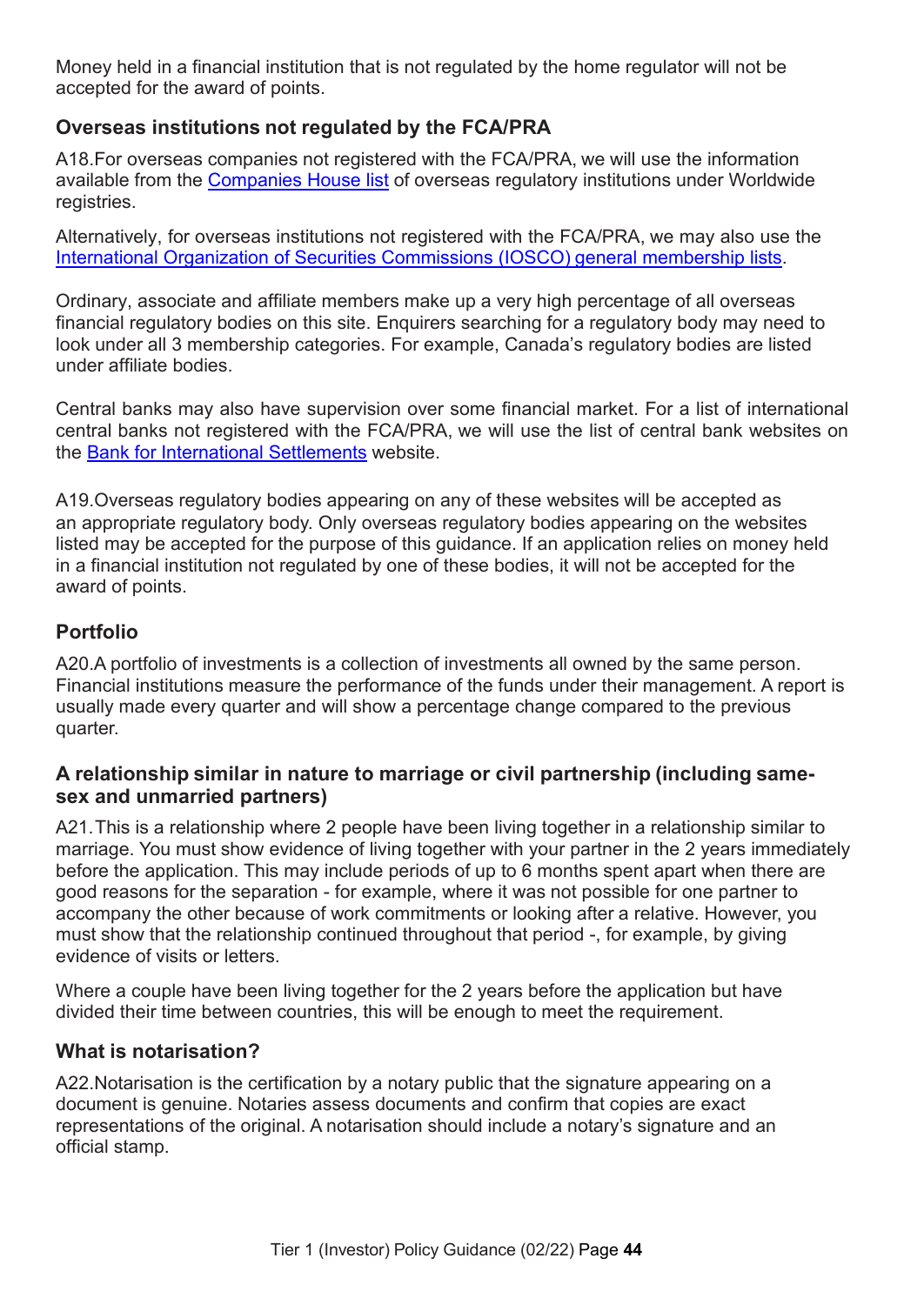# <span id="page-48-0"></span>**Annex B - Tier 1 (Investor) Overview of Terms and Conditions**

B1. The Tier 1 (Investor) category is for high net worth individuals making a substantial financial investment in the UK. The following table explains some of the key features. Full details of the requirements are at paragraph 245E to 245EF of the Immigration Rules.

| Length of grant of leave:                                                                              |                      |
|--------------------------------------------------------------------------------------------------------|----------------------|
| <b>Entry clearance (initial applications)</b>                                                          | 3 years and 4 months |
| Leave to remain where previous grant of leave was not as<br>a Tier 1 (Investor) migrant                | 3 years              |
| Entry Clearance or leave to remain where previous grant<br>of leave was as a Tier 1 (Investor) migrant | 2 years              |

All applicants wanting to travel to the UK under Tier 1 (Investor) of the points based system will need prior entry clearance.

| <b>Qualifying for</b><br>indefinite leave<br>to remain     | Full requirements for a grant of ILR under Tier 1 (Investor) may<br>be found at paragraph 245EF of the Immigration Rules. The<br>applicant must have spent the most recent period with<br>permission to stay as a Tier 1 (Investor) migrant.<br>The rest of this period may be made up of permission to stay as<br>a Tier 1 (Investor) migrant; |  |
|------------------------------------------------------------|-------------------------------------------------------------------------------------------------------------------------------------------------------------------------------------------------------------------------------------------------------------------------------------------------------------------------------------------------|--|
| <b>Switching into the</b><br>Tier 1 (Investor)<br>category | Switching (moving while in the UK from one immigration category to<br>another) is allowed for applicants currently here with permission to<br>stay as:<br>a highly skilled migrant;<br>a Tier 1 (General) migrant;<br>$\bullet$<br>a Tier 1 (Entrepreneur) migrant;<br>a Tier 2 migrant; or<br>a Tier 4 migrant.<br>$\bullet$                   |  |

You may only switch from Tier 4 (General) if you are or were last sponsored by:

(1) a UK recognised body or a body in receipt of public funding as a Higher Education Institution (HEI) from the Department of Employment and Learning in Northern Ireland, the Higher Education Funding Council for England, the Higher Education Funding Council for Wales or the Scottish Funding Council;

(2) an overseas Higher Education Institution (HEI), to undertake a short-term study abroad programme in the United Kingdom;

(3) an Embedded College offering Pathway Courses; or

(4) an independent school.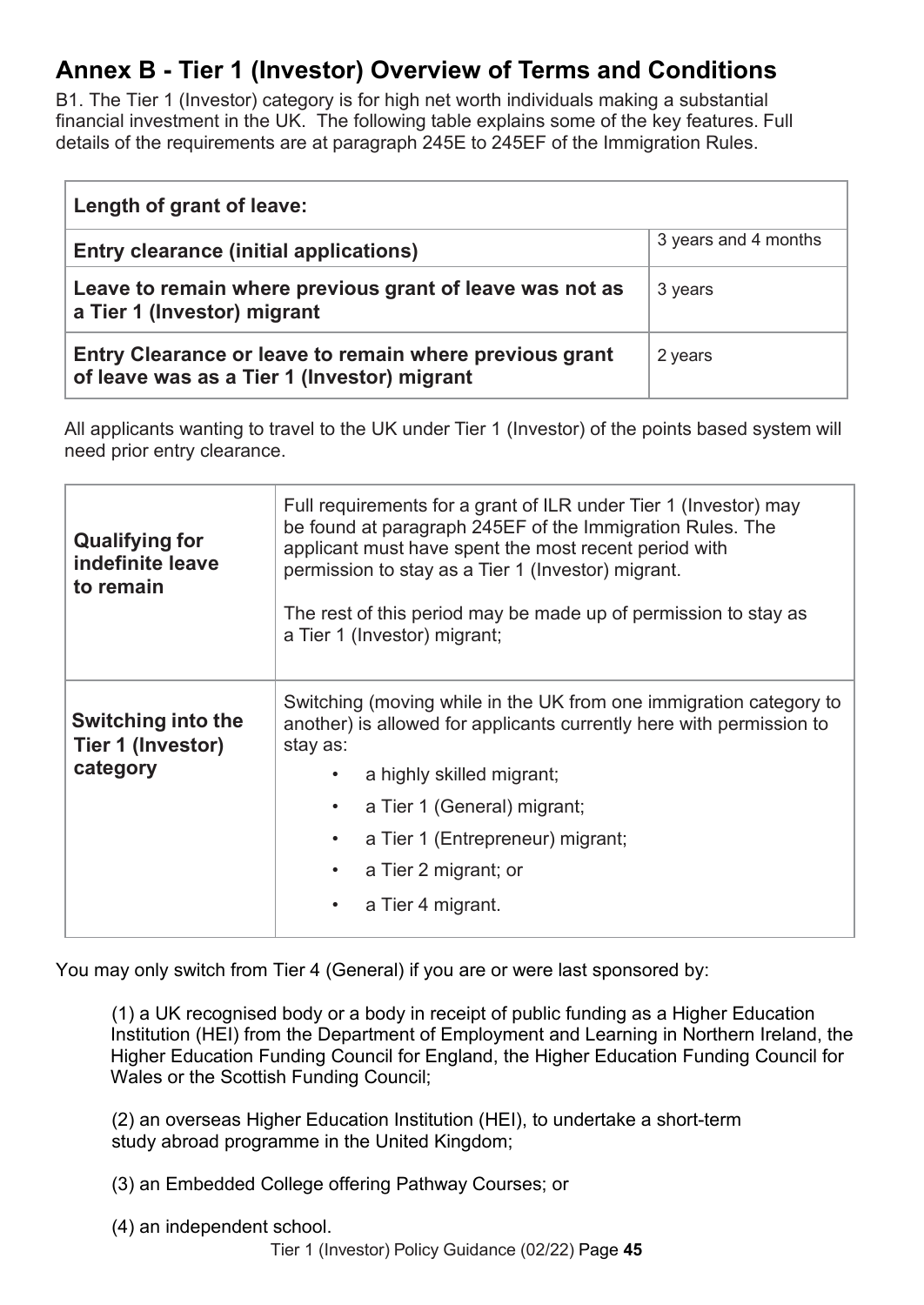| Applicants must<br>meet the following | Entry clearance or leave to remain under this route will be subject to<br>the following conditions:                                                                                                                                                                                                      |  |
|---------------------------------------|----------------------------------------------------------------------------------------------------------------------------------------------------------------------------------------------------------------------------------------------------------------------------------------------------------|--|
| conditions:                           | a)<br>no recourse to public funds (which means you will not be<br>able to claim most benefits paid by the state);                                                                                                                                                                                        |  |
|                                       | registration with the police, if this is required by paragraph<br>b)<br>326 of the Immigration Rules;                                                                                                                                                                                                    |  |
|                                       | c)<br>no Employment as a Doctor or Dentist in Training, unless you:                                                                                                                                                                                                                                      |  |
|                                       | • have obtained a primary degree in medicine or dentistry at bachelor's<br>level or above from a UK institution that is a UK recognised or listed<br>body, or which holds a sponsor licence under Tier 4 of the Points<br>Based System; or                                                               |  |
|                                       | • have, or have last been granted, entry clearance, leave to<br>enter or leave to remain that was not subject to any condition restricting<br>them from taking employment as a Doctor in Training, and has been<br>employed during that leave as a Doctor in Training; or                                |  |
|                                       | • have, or have last been granted, entry clearance, leave to<br>enter or leave to remain that was not subject to any condition restricting<br>them from taking employment as a Dentist in Training, and has been<br>employed during that leave as a Dentist in Training. Please also see<br>Annex E; and |  |
|                                       | no employment as a professional sportsperson (including as a<br>d)<br>sports coach).                                                                                                                                                                                                                     |  |
|                                       | e)<br>study subject to the condition in Annex G.                                                                                                                                                                                                                                                         |  |
|                                       | Your leave may be curtailed if you are found to be in breach of any of<br>these conditions.                                                                                                                                                                                                              |  |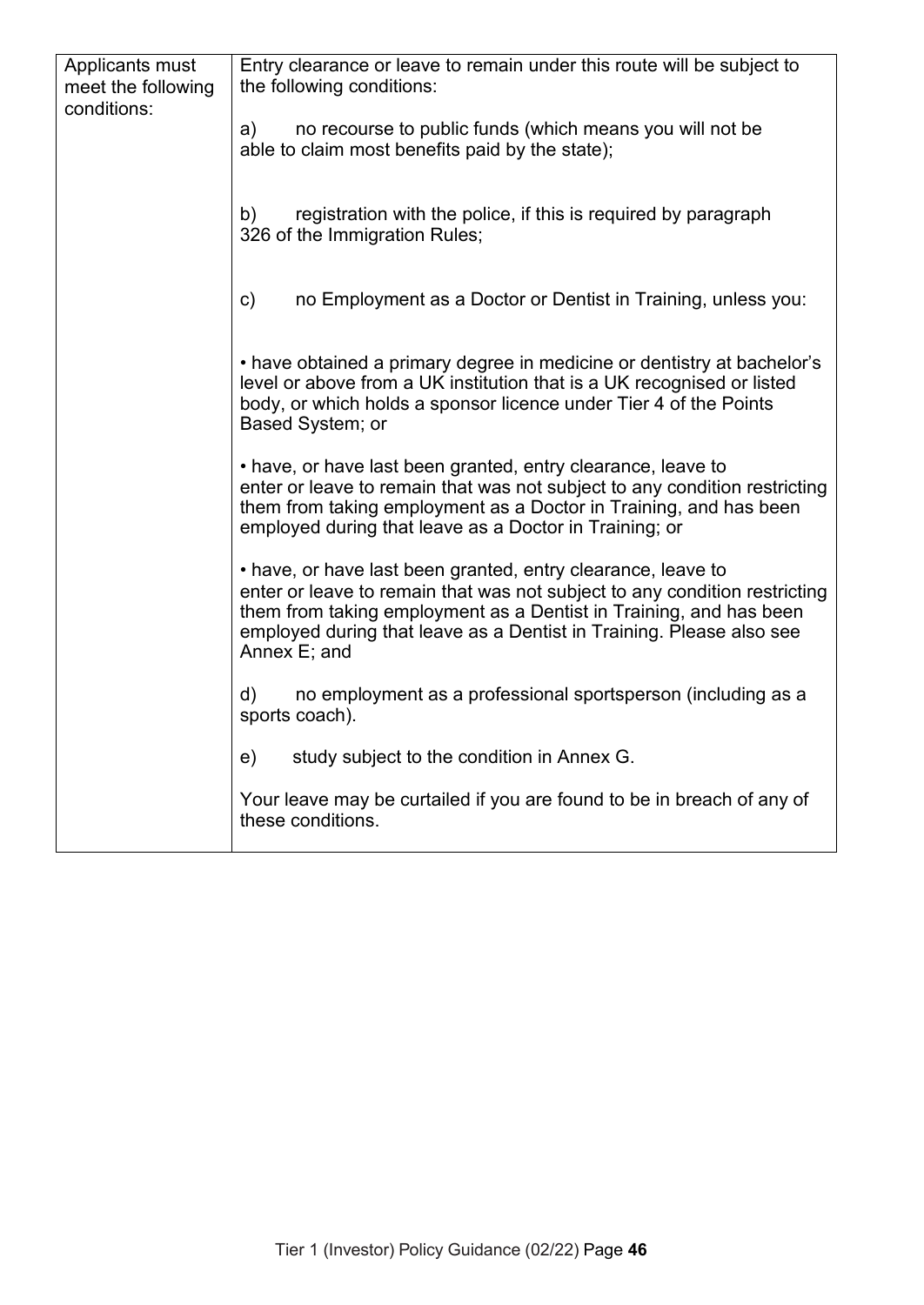# <span id="page-50-0"></span> **Annex C - Additional evidence for sponsored students**

C1.For the purposes of this section of the guidance, 'sponsored' means 'supported by an award that covers both fees and living costs'.

C2.If you have had permission to be in the UK in the Tier 4 category, within the last 12 months, you may have been sponsored in your studies by a Government or an international scholarship agency.

C3.If you are currently sponsored by a Government or an international scholarship agency, or such sponsorship ended within the past 12 months of this application being made, you must provide the sponsor's unconditional consent in writing to us, giving you permission to remain in or re-enter the UK. If the sponsor does not give unconditional consent or gives permission for a limited time, we will refuse the application.

C4.The evidence must be on the official letter-headed paper or stationery of the organisation and have the official stamp of that organisation. It must have been issued by an authorised official of that organisation.

C5.If you have received private sponsorship during your studies (for example, from an employer or relative), we do not require the sponsor's consent.

C6.For more advice on sponsored students, see the chapter on Restrictions for some Students with Official Financial Sponsorship in the [Tier 4 Policy guidance](https://www.gov.uk/tier-4-general-visa/overview) on GOV.UK.

# <span id="page-50-1"></span>**Annex D - Verification and other checks**

D1. We aim to consider applications quickly. However, we must also be confident that applications meet the requirements of the Immigration Rules, and that the information you provide is a true reflection of your background.

D2. We will ask for a variety of verifiable documents to enable us to consider the application.

D3. We may want to check the supporting documents you send with your application. Therefore, you must ensure that all the evidence comes from a source that can be clearly identified and that it can be independently confirmed as being genuine.

D4.There are 2 situations in which we will undertake a check:

- Verification checks where we have reasonable doubts that the documents are genuine; or
- Other checks where we carry out further checks, for example, where we have doubts about an application or the documents sent with the application but the doubts are not serious enough for us to make a verification check.

### <span id="page-50-2"></span>**Verification checks**

D5.Where we have reasonable doubts that a specified document is genuine, we may want to verify the document with an independent person or government agency.

D6.The purpose of these checks is to ensure that the document provided is genuine and accurately reflects statements made in the application. If the document is being used as evidence to score points, we also want to ensure that it entitles you to claim those points.

D7. Verification may delay our decision on an application, so we will only do it when there are clear reasons for it.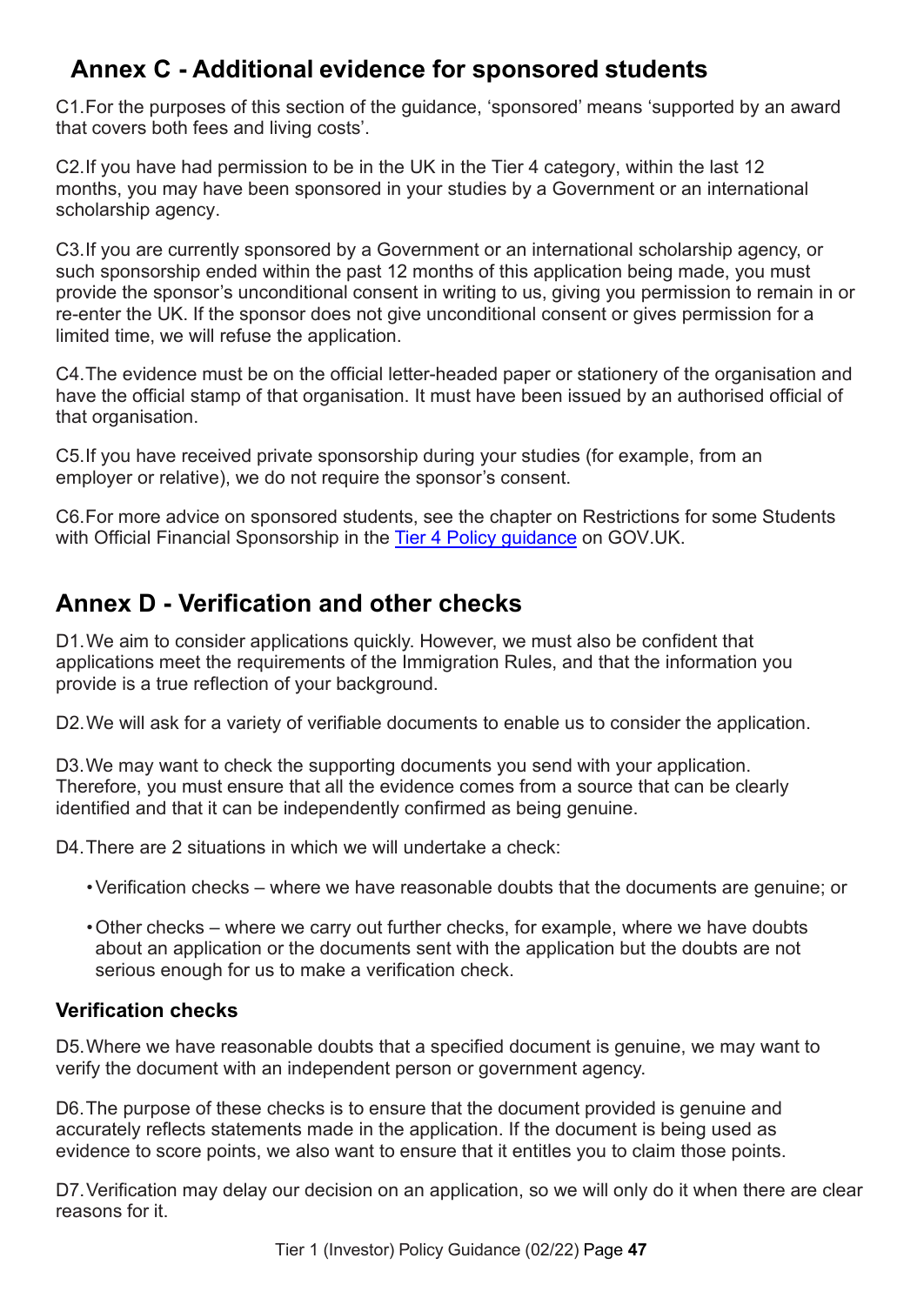### <span id="page-51-0"></span>**Reasonable doubt**

D8.There are many reasons why we may doubt that a specified document is genuine and what we consider to be a reasonable doubt will depend on an individual application. However, our judgments will be based on the facts we have.

### <span id="page-51-1"></span>**Outcome of verification check**

D9.There are 3 possible outcomes of a verification check:

- Document confirmed as genuine. If we can conclude that the document is genuine, we will consider the application as normal.
- Document confirmed as false. If we conclude that the document is false, we will refuse the application, whether or not the document is essential to the application. If a document is confirmed as false, we will normally refuse the application for more than one reason. For example, if you send us a bank statement to show that you have enough funds available, and we have evidence that the statement is false, we will refuse the application because you do not meet the funds requirement and because you have sent a false document. Where we confirm that a document is false, it will be retained by the Home Office and is likely to jeopardise any future application.
- Verification check inconclusive. If we cannot verify that the document is either genuine or false, then we will ignore it as evidence for scoring points. If you have sent other specified documents as evidence for scoring the relevant points, we will consider these as normal. If you have not sent any other documents, we will award zero points in that area.

#### <span id="page-51-2"></span>**Refusing applications without making verification checks**

D10. We may refuse an application without making verification checks in 2 circumstances:

- Where we are concerned about a piece of evidence but would in any event refuse the application for other reasons, those reasons will form the basis of the refusal. We will not make verification checks in these circumstances. However, we will always verify passports if we doubt they are genuine.
- Where there is evidence that proves a particular document is false. If we can confirm that a document is false, we will normally refuse the application for more than one reason. For example, if you send us a bank statement to show that you have enough funds available, and we have evidence that the statement is false, we will refuse the application because you do not meet the funds requirement and because you have sent a false document.

### <span id="page-51-3"></span>**Other checks**

D11. We will make other checks where, for example we have doubts about an application or the documents sent with the application but these are not serious enough for us to make a verification check.

D12. These checks may delay our decision on an application so we will only make them when we have clear reasons to do so.

### <span id="page-51-4"></span>**Extra checks**

Tier 1 (Investor) Policy Guidance (02/22) Page **48** D13. Sometimes we will have suspicions about a document, but they will not be enough to make us doubt that it is genuine. For example, this may be because previous verification checks have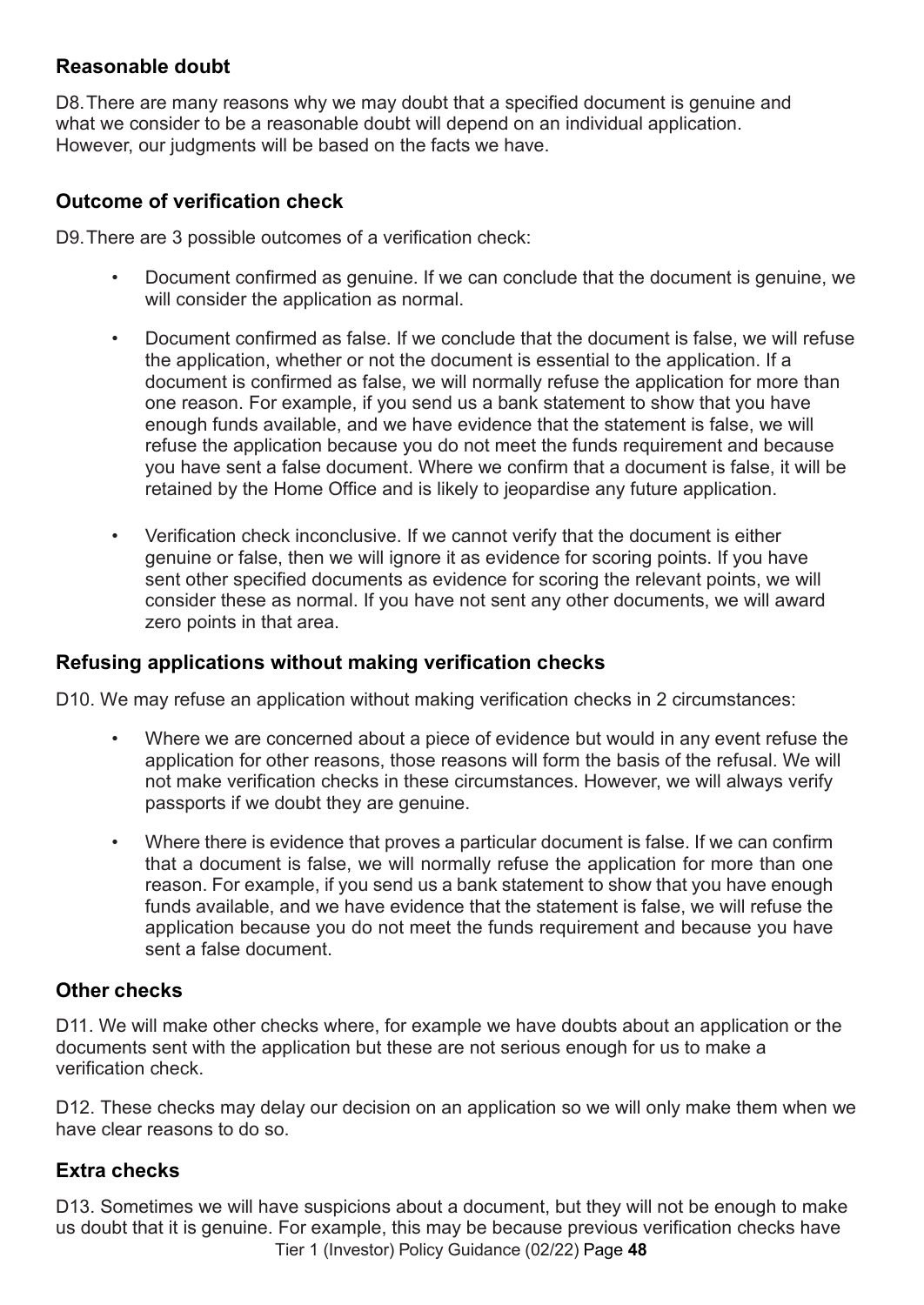found that some supporting evidence is invalid and some is genuine, or where evidence provided contradicts information we already have. In these cases, we may carry out more checks.

### <span id="page-52-0"></span>**Outcome of other checks**

D14. There are 4 possible outcomes of these checks:

- Document confirmed as genuine. If we can conclude that the document is genuine, we will consider the application as normal.
- Document confirmed as false. If we can conclude that the document is false, we will refuse the application, whether or not the document is essential to the application. If a document is confirmed as false, we will normally refuse the application for more than one reason. For example, if you send us a bank statement to show that you have enough funds available, and we have evidence that the statement is false, we will refuse the application because you do not meet the funds requirement and because you have sent a false document. Where we confirm that a document is false, it will be retained by the Home Office and is likely to jeopardise any future application.
- Check inconclusive. If we cannot verify that the document is either genuine or false, we will consider the application as if the document is genuine.
- Check gives us cause to have reasonable doubt about the genuineness of a specified document. If we cannot verify that the document is either genuine or false but, as a result of the checks, we find other reasons to doubt the genuineness of a particular specified document, we may decide to make a verification check.

# **Procedure for verification and other checks**

D15. The procedures for both verification checks and other checks will usually be similar and will vary from case-to-case, but they may involve:

- checking the details or genuineness of documents with employers, the relevant embassy or high commission, other government departments (in the UK and overseas); and
- checking the accuracy and authenticity of documents with banks, universities and professional bodies.

# **Standard procedure**

D16. We will use a standard form to record the results of our enquiries, to ensure that we record any feedback consistently.

D17. If we cannot obtain an immediate answer to enquiries, we will normally wait for up to a maximum of 4 weeks for the necessary information.

D18. If we make checks on an applicant who is self-employed we will try to establish the business presence- for example, by checking business and/or tax registration.

D19. Our compliance team may visit your employer or educational institution (if you are a student) before we make a decision on the application.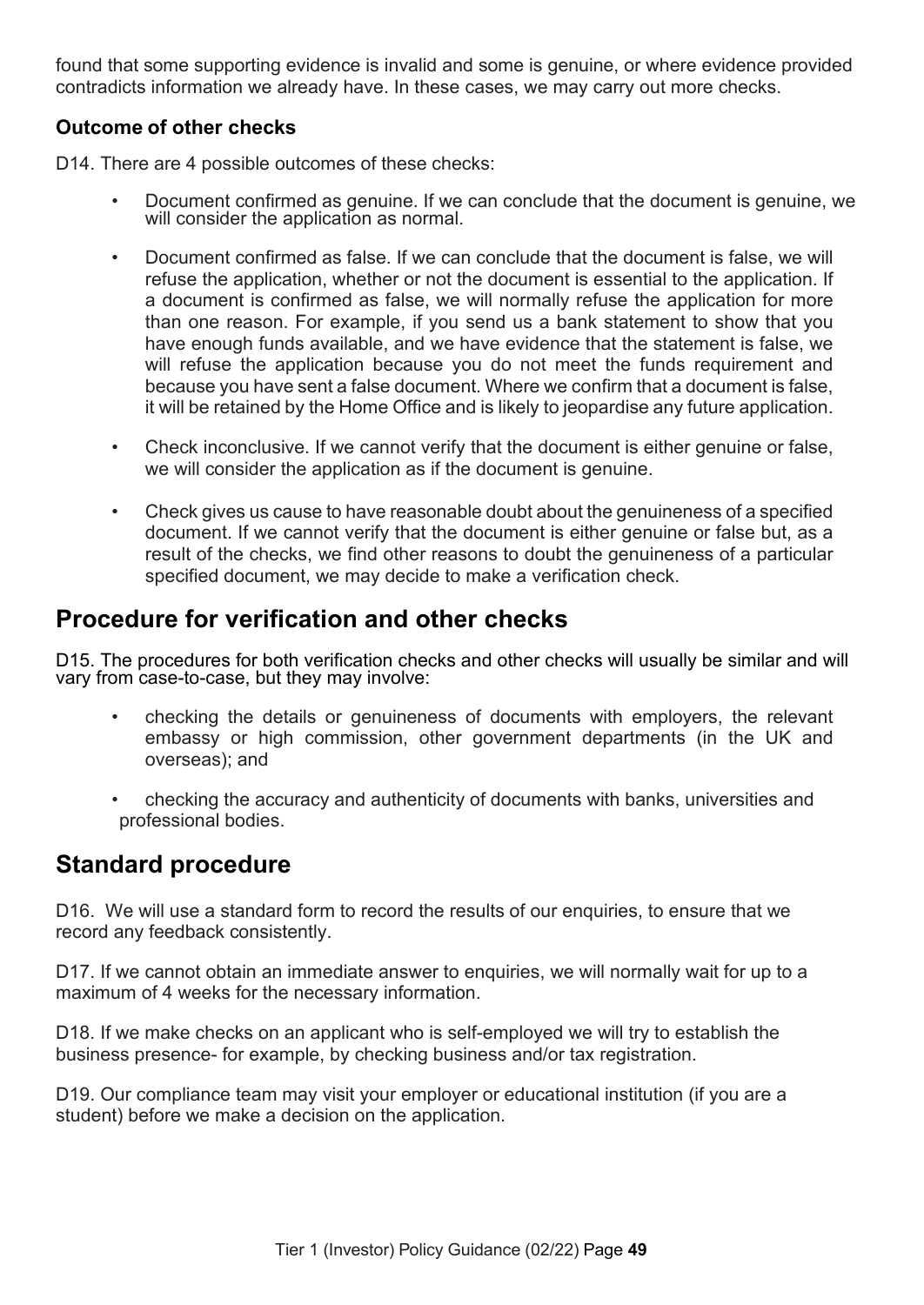# <span id="page-53-0"></span>**Annex E - Applicants who have been on an NHS Foundation programme or working as doctor or dentist in training during their last period of leave**

**To prove that you are/were working as a Doctor in Training -** you must provide a letter from the NHS Trust employing you, confirming that you are/were (during the period of your last leave) working in a post/programme that has been approved by the General Medical Council as a training programme or post.

**To prove that you are/were working as a Dentist in Training -** you must provide a letter from the NHS Trust employing you, confirming that you are/were (during the period of your last leave) working in a post/programme that has been approved by the Joint Committee for Postgraduate Training in Dentistry as a training programme or post.

Where you do not include all of the requested information, any grant of leave will be subject to the restriction on working as a doctor or dentist in training.

# <span id="page-53-1"></span>**Annex F - Templates**

### **Document 1**

Letter for authorised financial institution. This should be submitted on the letter-headed paper of the financial institution.

**CONFIDENTIAL** 

For the attention of the Home Office

Regarding the application of Mr/Mrs/Ms **[Name]** for Tier 1 (Investor) status in the UK:

I have the consent of [name] to share these findings with the Home Office. I will confirm the contents of this letter to the Home Office at their request. **[Name]** has £ available for investment in the UK and **[name]** is the beneficial owner of the funds.

This money is held in this institution in the name of [**name of holder, applicant or their husband, wife, civil partner, or unmarried or same-sex partner].**

This report covers the period from **[date as dd/mm/yyyy**] to **[date as dd/mm/yyyy]** Name and address of authorised financial institution:

This institution is regulated by the FCA/PRA [**state form of registration]**

Name and contact details of the author of this document:

If the investment in the UK has already been made: [**name of applicant and/or husband, wife, civil partner, or unmarried or same-sex partner]** has invested £**[enter amount already invested]** in the form of share capital or loan capital in active and trading companies registered in the UK within the last 12 months.

List of investments showing the form of investment (shares or loan funds); name of company; date funds were invested; amount in pounds sterling.

Signature of authorised person of the authorised financial institution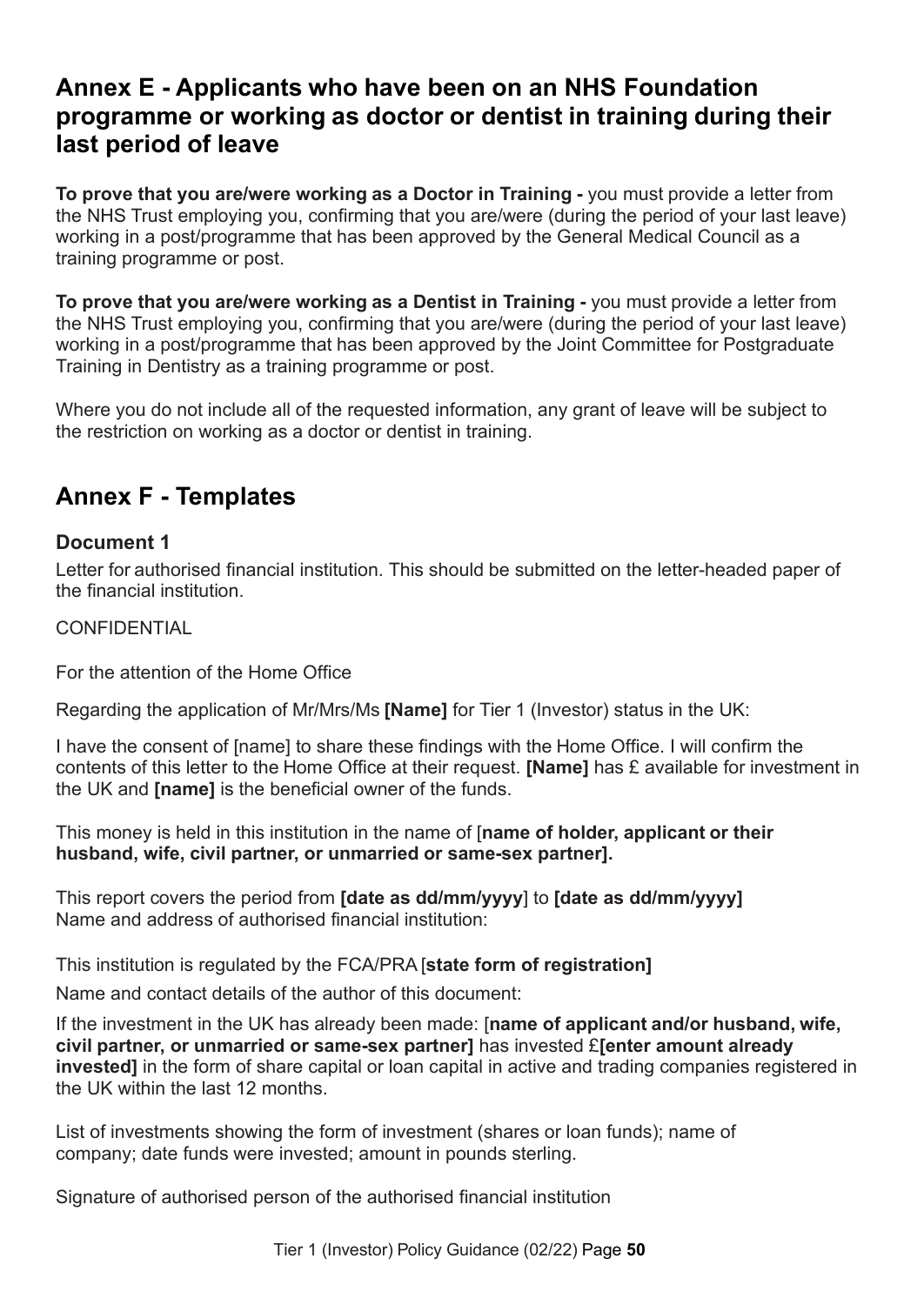### **Document 2**

Memorandum of deed of gift for Tier 1 (Investor) migrants

Memorandum of transfer of ownership of money.

**CONFIDENTIAL** 

For the attention of the Home Office

Regarding the application of Mr/Mrs/Ms [**Name]** for Investor status in the UK:

I have the consent of **[Name]** to share this information with the Home Office. I will confirm the contents of this document to the Home Office at their request.

**[Name]** has been gifted £ (please give amount in pounds sterling)

Contact details, which must include:

Full address including postal code

Telephone number

Email address if applicable

Identity document number (for example passport or national identity card); place of issue; and dates of issue and expiry

**Signature** 

**[Name]** is the donor of the gift.

Contact details

**Signature** 

Date that the memorandum of gift was made

The legal ownership of this money is transferred to **[name]**. This is an irrevocable gift.

If the application for Tier 1 (Investor) status is successful, the money detailed above can be transferred into the UK and converted to pounds sterling within 3 months of the date of approval.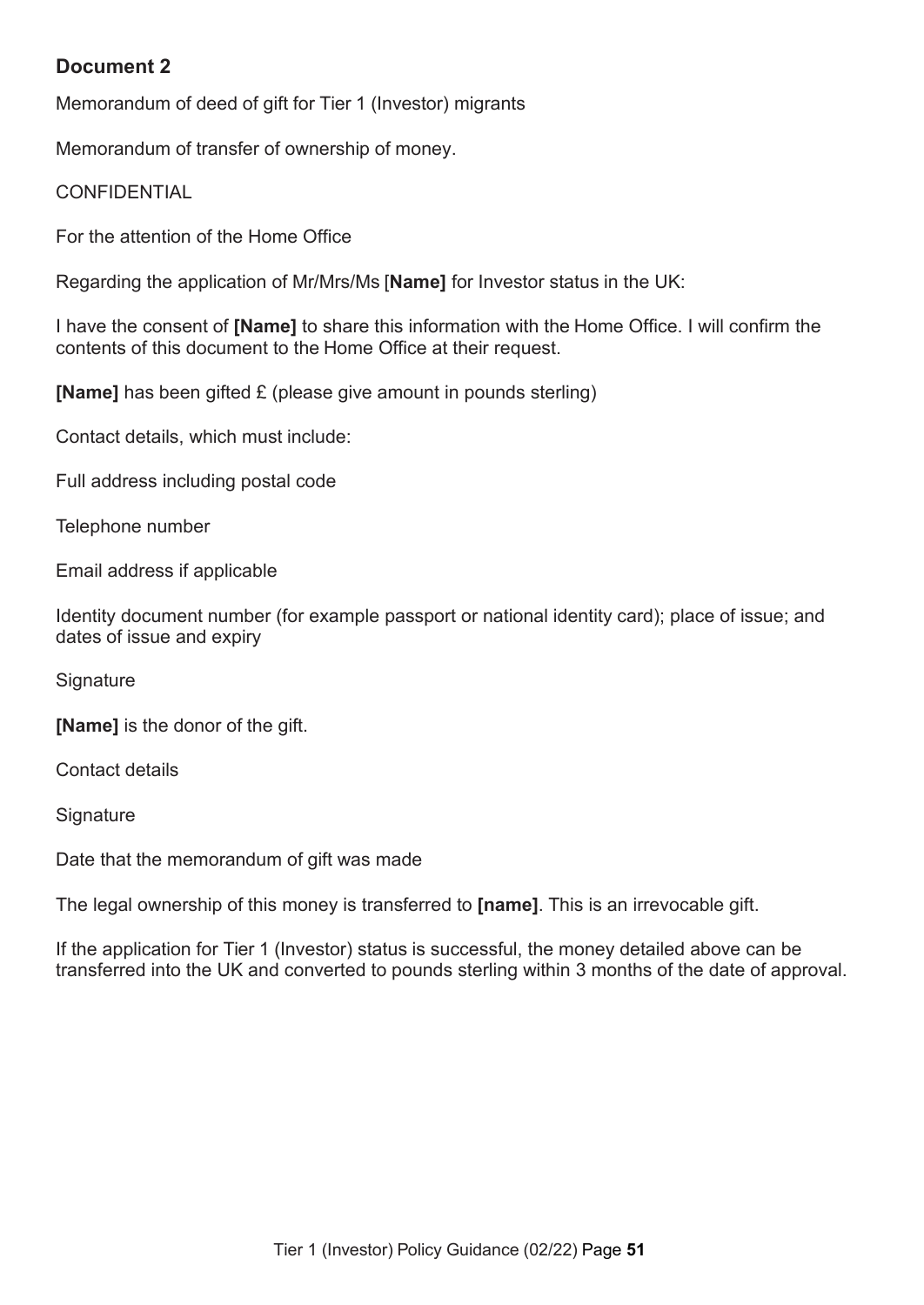### **Document 3**

Declaration for joint funding for Tier 1 (Investor) migrants

Declaration of beneficial ownership of joint personal money used for an application for Tier 1 (Investor) status

**CONFIDENTIAL** 

For the attention of the Home Office

Regarding the application of Mr/Mrs/Ms **[Name]** for Tier 1 (Investor) status in the UK:

I [**name]** am the husband, wife, civil partner, or unmarried or same-sex partner (please delete as appropriate) of [**name**] who has made an application for Investor status in the UK. I am willing to share this information with the Home Office. I will confirm the content of this document with the Home Office at their request.

I give permission for **[name]** to have the beneficial ownership of £ (please give amount in pounds sterling).

I understand that I will not have access to this money without the consent of **[name]**, and that **[name**] will be able to dispose of this money freely without my consent.

Contact details of husband, wife, civil partner, or unmarried or same-sex partner of applicant, these must include the following:

Full address including postal code

Telephone number

Email address if applicable

Identity document number (for example passport or national identity card) place of issue and dates of issue and expiry

Signature of husband, wife, civil partner, or unmarried or same-sex partner of applicant

Contact details of applicant

Signature of applicant

Date that the declaration was made